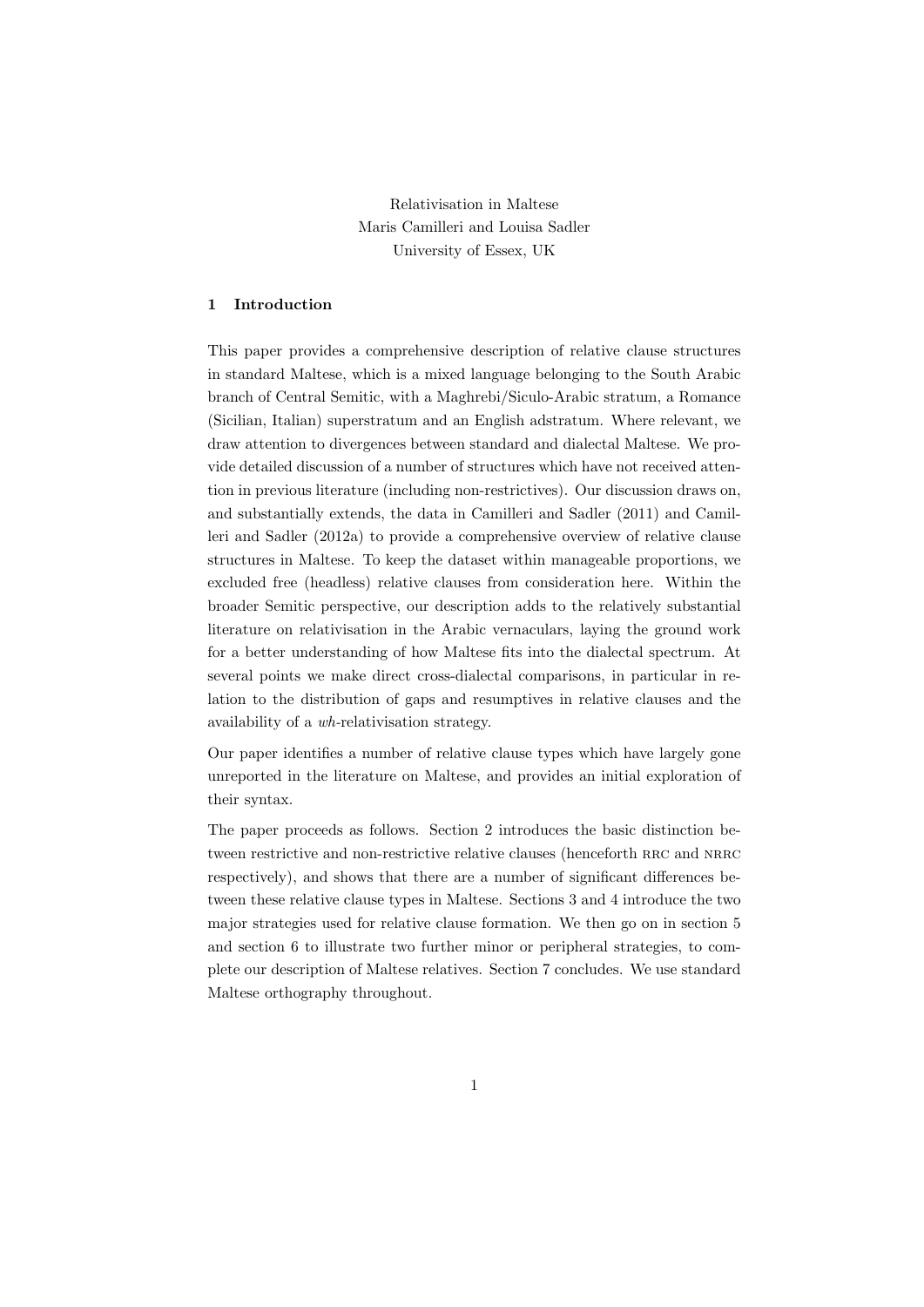### **2 Distinguishing Restrictive and Non-Restrictive Relative Clauses**

This section presents some salient similarities and differences between restrictive and non-restrictive relative clauses (RRC and NRRC respectively) in Maltese. Contrary to a previous claim that no distinction exists between these relative clause types in Maltese (Borg and Azzopardi-Alexander, 1997, 37), we will show that the functional difference between them is accompanied by a number of constructional differences.

The basic functional difference between RRCs and NRRCs is that only the former function as intersective modifiers that identify the reference of the head. NRRCs express additional information about a specified entity that is already anchored in the discourse (Downing, 1978; Arnold, 2007).

It follows that RRCs may introduce a contrast set which is available for subsequent anaphoric reference, while nrrcs do not. This difference accounts for the contrast between the infelicity of the continuation in the non-restrictive (1a) and the acceptability of (1b) (from Camilleri and Sadler (2012a)) where the continuation is perfectly felicitious because the (restrictive) relative clause functions to delimit or define the (first) set of books.<sup>1</sup> There is a corresponding difference in the intonational contour associated with the two types of relative clause, in that a NRRC is offset by a prosodic boundary, as indicated orthographically by the commas.<sup>2</sup>

- (1) a. Il-kotba, DEF-book.PL COMP buy.PFV-1SG-3PL.ACC yesterday good-PL a lot li xtraj-t-hom ilbierah, tajb-in hafna.  $#L$ -oħr-ajn mhux DEF-other-PL COP.SGM.NEG bad hażin. The books, which I bought yesterday are very good. #The others are not bad. NRRC  $\blacksquare$ 
	- b. Il-kotba DEF-book.PL COMP buy.PFV-1SG yesterday good-PL a lot li xtraj-t ilbierah, tajb-in hafna. L-ohrajn def-other-pl cop.sgm.neg bad mhux hażin. The books which I bought yesterday are very good. The others are

not bad.  $\mathbb{R}$ RC

 $\frac{1}{1}$ See the Appendix for a list of the abbreviations used in this paper.

<sup>&</sup>lt;sup>2</sup>Anticipating our discussion of this item, we gloss the element *li* as COMP (complementiser).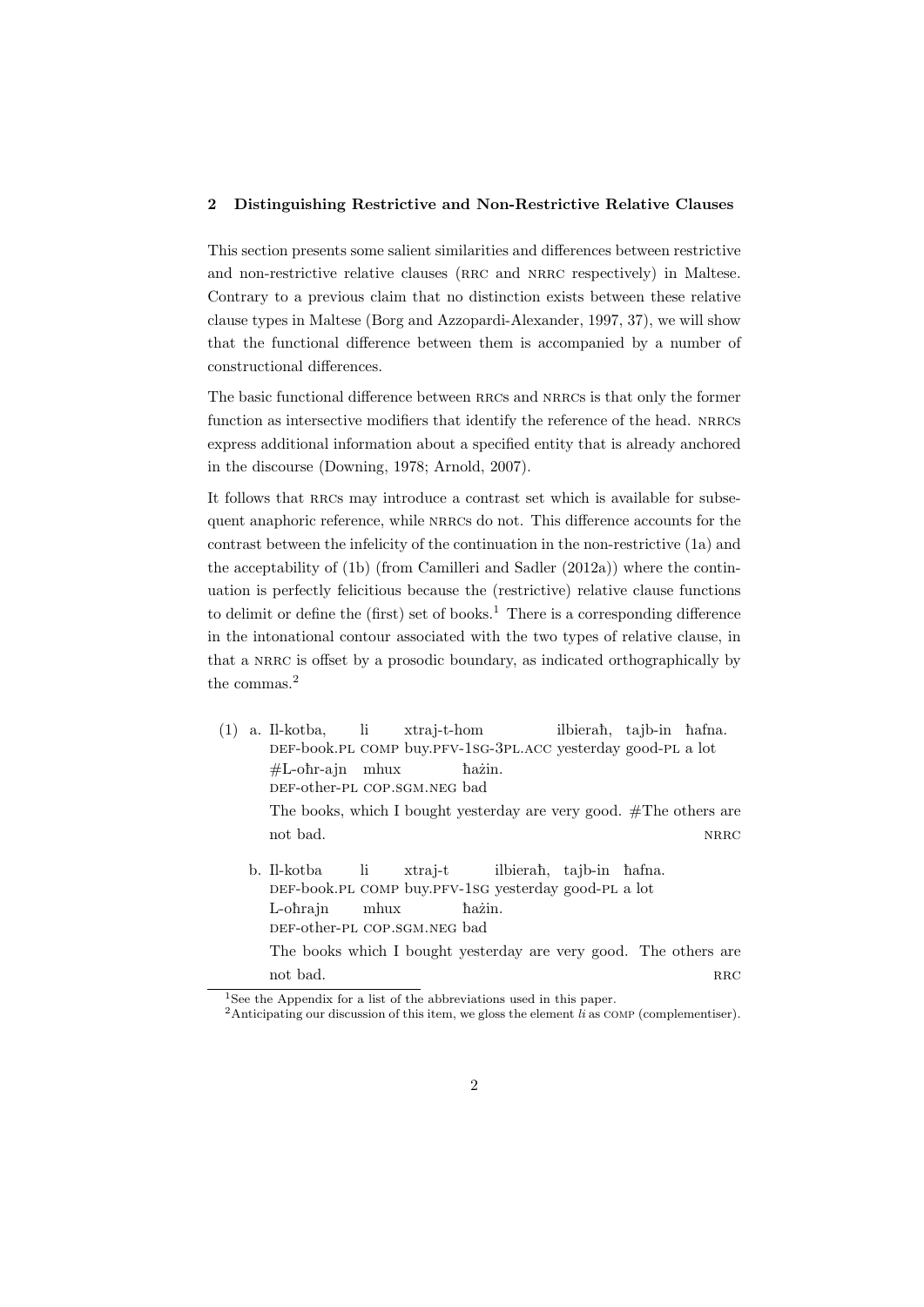A number of differences concerning the nature of the nominal head also follow from the functional difference between RRCs and NRRCs. A bare proper noun is perfectly acceptable as the anchor for a NRRC (as in  $(2)$ ), while in general, a RRC cannot modify a bare proper noun, because it denotes an (already specified) individual. Since Maltese allows DEF-marking on a proper noun, the RRC in (3) is possible, typically in a context where there exist more than one man named Mario.

| $(2)$ Mario, li dahal                                      |  | <i><b>ISSA</b></i> |             |
|------------------------------------------------------------|--|--------------------|-------------|
| Mario COMP enter.PFV.3SGM now                              |  |                    |             |
| Mario, who came in now                                     |  |                    | <b>NRRC</b> |
| (3) il-Mario li dahal<br>DEF-Mario COMP enter.PFV.3SGM now |  | <i>ssa</i>         |             |
| Lit: the Mario that came in now                            |  |                    | RRC         |

Both types of relative clause**s** can have a free pronoun as an antecedent (but naturally enough, exclude a pronominal affix as head). Example (4a) has the intonational contour of a NRRC in which the nominal head is separated from the clause by a prosodic boundary, denoted by the commas offsetting the relative clause. This 'comma intonation' is absent in (4b), which suggests that this is structurally a RRC, although clearly the contrast set is people other than the denotation of *jien*.

| (4) | a. Lilha, li n-af-ha                                                  |       | sew, ma |             |             |
|-----|-----------------------------------------------------------------------|-------|---------|-------------|-------------|
|     | LI 1-know.IMPV.SG-3SGF.ACC well NEG<br>her                            |       |         |             |             |
|     | n-a-ghmil-hie-x                                                       |       | t'hekk. |             |             |
|     | 1-FRM.VWL-do.IMPV-3SGF.ACC-NEG of.this                                |       |         |             |             |
|     | As for her, who I know very well, I do not associate her with doing   |       |         |             |             |
|     | this.                                                                 |       |         | <b>NRRC</b> | cs 2012a: 3 |
|     | b. Jien li ma tant-x<br>$n-af-11$                                     |       |         | sew, ukoll  |             |
|     | LI NEG a.lot-NEG 1-know.IMPV.SG-3SGM.ACC well also                    |       |         |             |             |
|     | dejjaq-ni,                                                            | ahseb | 11      | ara         | int!        |
|     | bother.PFV.3sGM-1sG.ACC think.IMP.2sG CONJ see.IMP.2sG you            |       |         |             |             |
|     | As for me who doesn't know him, I was also bothered by him, let alone |       |         |             |             |

It is claimed in the literature that nominals involving quantified expressions such as *each, every, no* can occur as anchors of rrcs but not of nrrcs, as reflected

you! RRC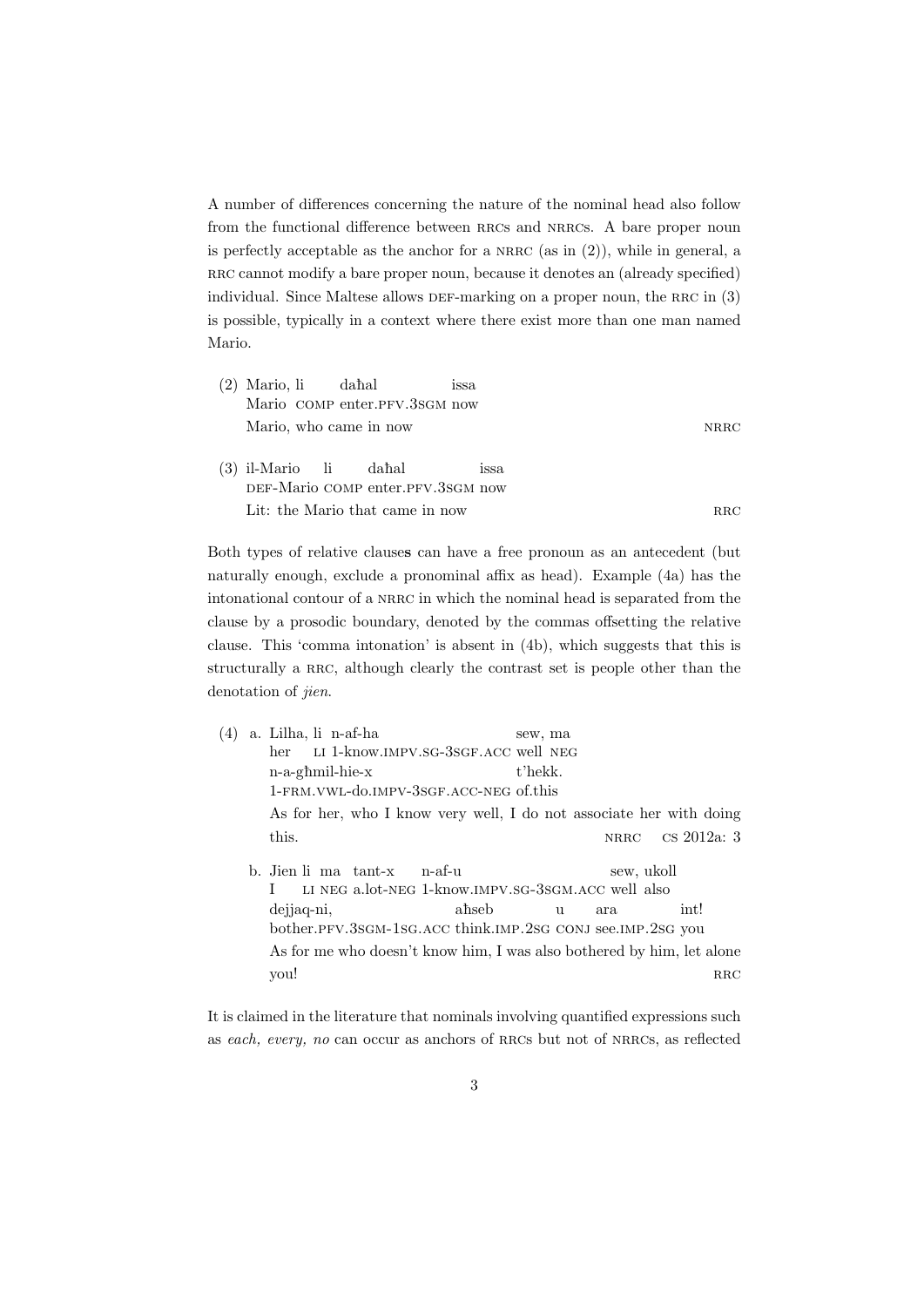in the judgements in (5) for English from McCawley (1988). McCawley argues on the basis of this contrast that a nrrc involves a (null) pronominal rather than a variable (gap) which could be bound by a nominal quantifier.

- $(5)$  a. The doctor gave a lollipop to each child that she examined. RRC
	- b. \*The doctor gave a lollipop to each child, who she examined. NRRC

This is certainly true of negative quantifiers in Maltese, where we observe the same asymmetry: negative quantifier nominals such as  $\hbar a d d$  'no one' and *xejn* 'nothing' occur as heads of RRCs and not NRRCs (see (6) below).

|  |        | (6) a. Ma kien hemm hadd li ma kon-t-x               |  |                   |                                                                   |    |  |
|--|--------|------------------------------------------------------|--|-------------------|-------------------------------------------------------------------|----|--|
|  |        | NEG be.PFV.3SGM EXIST no.one COMP NEG be.PFV-1SG-NEG |  |                   |                                                                   |    |  |
|  | n-af-u |                                                      |  | qabel, il-laqgha. |                                                                   |    |  |
|  |        | 1-know.IMPV.SG-3SGM.ACC before DEF-meeting.SGF       |  |                   |                                                                   |    |  |
|  |        |                                                      |  |                   | There was no one that I had not known before, at the meeting. RRC |    |  |
|  |        | b. $X\rightarrow X$ ejn, li $x < t > aq$ -et         |  | $t$ -i-sma        |                                                                   | ma |  |

nothing COMP want.REFL.PFV-3SGF 3-FRM.VWL-hear.IMPV.SGF NEG x*<*t*>*aq-et nt-qal. pass-say.pfv.3sgm Nothing, that she wanted to hear, was said. NRRC

For positive universal quantifiers, we do not find the same pattern, however. The native speaker author of this paper finds examples with the determiner quantifier *kull* 'all' in the anchor grammatical for both types of relative clause, as illustrated in (7).<sup>3</sup>

|  | $(7)$ a. kull tifel, li |                                | gie                               | j-kellim-ni                                           |      |
|--|-------------------------|--------------------------------|-----------------------------------|-------------------------------------------------------|------|
|  |                         |                                |                                   | every boy COMP come.PFV.3SGM 3-speak.IMPV.SGM-1SG.ACC |      |
|  |                         |                                | every boy, who came to talk to me |                                                       | NRRC |
|  |                         | b. kull tifel li gie jkellimni |                                   |                                                       | RRC  |

On the other hand, the nominal quantifiers *kul*è*add* 'everyone' and *kollox* 'everything' show a different pattern. Despite the expectation (based on the behaviour

<sup>&</sup>lt;sup>3</sup>It should be noted that a native speaker reviewer reports different judgements here, finding (7a), which involves a nrrc, ungrammatical, parallel to the English example (5b).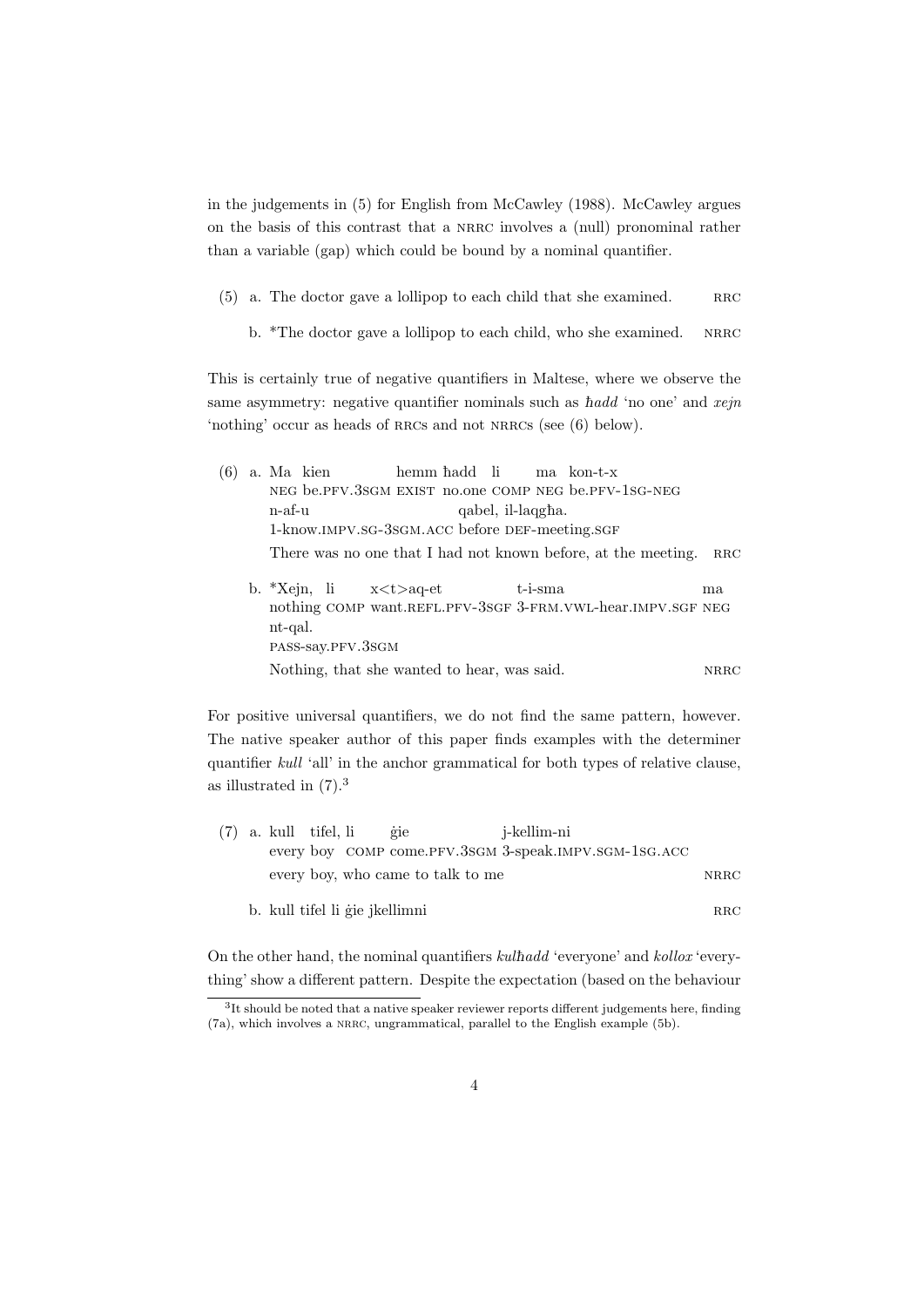of quantifiers in other languages) that these nominal quantifiers will be acceptable in RRCs but not NRRCs, we find that they are excluded as antecedent of either type of  $RC$ , as shown in  $(8)$ . Instead of the RRC, a free relative must be used, as shown in  $(10).<sup>4</sup>$ 

| (8)  | a. *kulhadd, li n-af<br>jien<br>every.no.one COMP 1-know.IMPV.SG I                                                                                                                                              |              |
|------|-----------------------------------------------------------------------------------------------------------------------------------------------------------------------------------------------------------------|--------------|
|      | Intended: everyone, that I know                                                                                                                                                                                 | <b>NRRC</b>  |
|      | b. *kulhadd li n-af jien                                                                                                                                                                                        | $_{\rm RRC}$ |
| (9)  | a. *kollox li ghid-t-l-ek kien minn-u<br>all COMP say.PFV-1sG-DAT-2sG be.PFV.3sGM from-3sGM.ACC                                                                                                                 |              |
|      | Intended: everything that I told you was true                                                                                                                                                                   | $_{\rm RRC}$ |
|      | b. *Kollox, li ghid-t-l-ek kien minn-u                                                                                                                                                                          | <b>NRRC</b>  |
| (10) | mad-deadline<br>a. Kulmin<br>ma lahhaq-x<br>every.who NEG reply.PFV.3SGM-NEG with.DEF-deadline<br>eskluż.<br>gie<br>come.PFV.3SGM excluded.PASS.PTCP.SGM<br>Whoever did not reply by the deadline was excluded. | <b>FRC</b>   |
|      | b. Kulma ghid-t-l-ek<br>kien<br>minn-u<br>all.what say.PFV-1sG-DAT-2sG be.PFV.3sGM from-3sGM.ACC                                                                                                                |              |
|      | All that I told you was true.                                                                                                                                                                                   | <b>FRC</b>   |

A key issue in the analysis of nrrcs is the question of whether they are syntactially independent of the antecedent head noun, as proposed, for example in radical orphanage accounts (Espinal, 1991; Peterson, 2004), or whether they are syntactically integrated Arnold (2007). A number of behaviours are consistent with the idea that NRRC are independent clauses which are not tightly integrated with the anchor in the syntax (but see Arnold (2007) for arguments that these empirical observations are in fact consistent with a syntactically integrated account of nnrcs). Here we briefly discuss the extent to which these properties also distinguish Maltese RRCs from NRRCs.

<sup>&</sup>lt;sup>4</sup>It should be noted that a native speaker reviewer again reports different judgements here, finding the NRRC example (8a) grammatical in this case.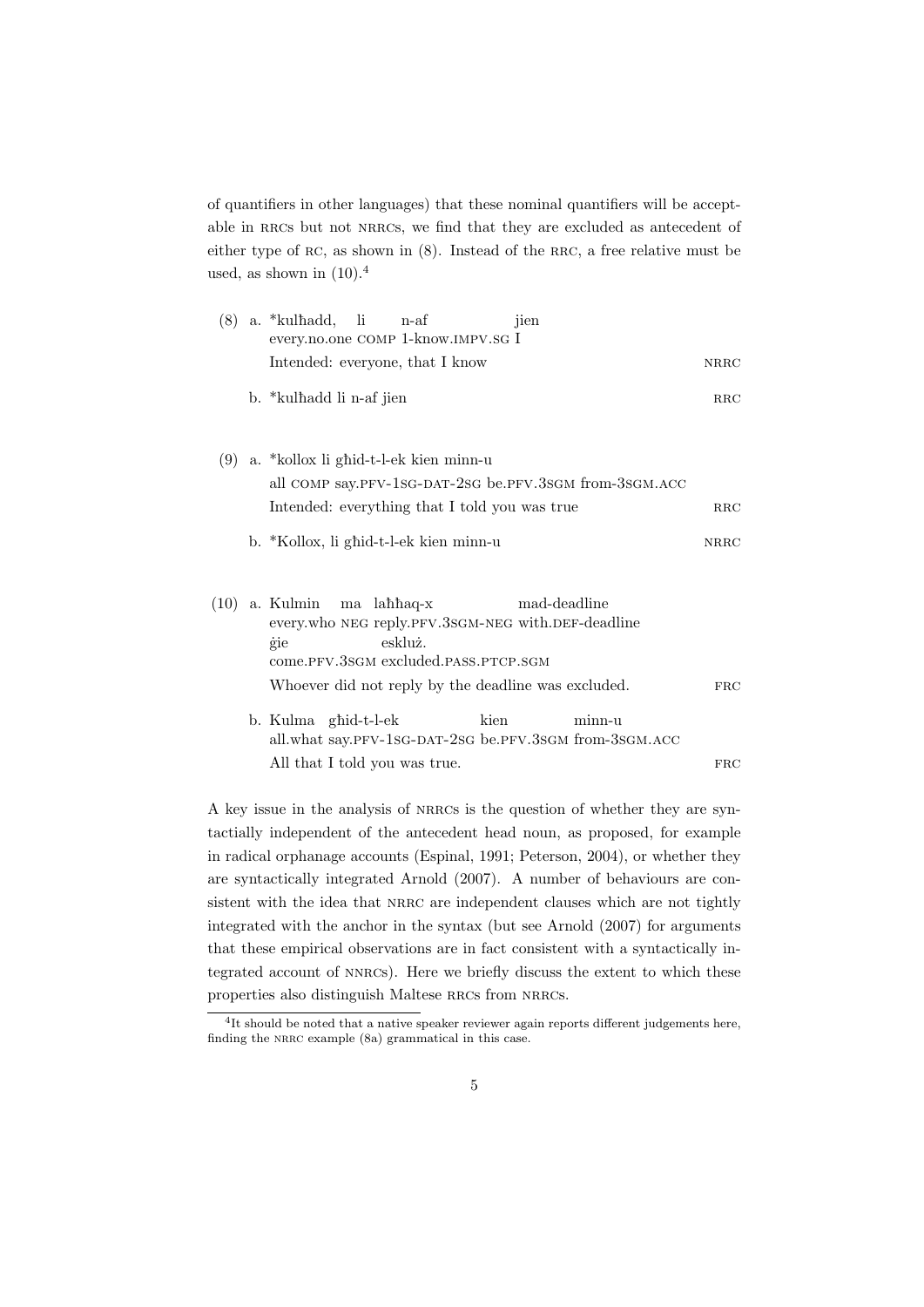Consider first the interaction of RRCs and NRRCs with sentential negation, where the behaviour of nrrcs in English is like that of independent clauses. The examples in (11) are both grammatical, while those in (12) are constrasting. The salient reading of (12) has the indefinite scoping inside the negation: thus (12a) is interpreted as saying that it is not the case that Salvu owns a car which has a roof. The oddness of (12b) follows on this scoping, for it involves making a comment about the (non-existing) car. Similar examples with independent clauses are also ungrammatical (see (13)).

 $(11)$  a. Salvu ghand-u Salvu at-3sGM.ACC car.SGF COMP at-3SGF.ACC roof karozza li gèand-ha saqaf.  $S$ alvu owns a car which has a roof.  $RRC$ b. Salvu għand-u Salvu at-3sGM.ACC car.SGF COMP at-3sGF.ACC roof karozza, li gèand-ha saqaf Salvu owns a car, which has a roof. NRRC (12) a. Salvu m'ghand-u-x Salvu NEG.at-3sGM.ACC-NEG car.SGF COMP at-3sGF.ACC roof karozza li gèand-ha saqaf.  $Salvu$  doesn't own a car which has a roof. RRC b. \*Salvu m'għand-u-x Salvu NEG.at-3sGM.ACC-NEG car.SGF COMP at-3sGF.ACC roof karozza, li gèand-ha saqaf. Salvu doesn't own a car, which has a roof. NRRC  $(13)$  \*Salvu mghand-u-x Salvu NEG.at-3sGM.ACC-NEG car. karozza. Għand-ha At-3sGF.ACC sunroof sunroof.

As in English, NRRCs are not limited to nominal anchors, allowing a wider range of antecedents. (14) and (15) are perfectly grammatical, but the RRC counterparts would be completely ungrammatical. Again, the behaviour of the nrrc in this regard is similar to that of an independent clause.

Lit: Salvu doesnt have a car. It has a sunroof.

(14) Marija pogģie-t Mary place/put.PFV-3sGF all kollox f'kamrit-ha, in.room-3sgF.gen COMP li fil-veritá in.DEF-truth be.PFV.3sGM DEF-best.COMPAR place where can.PFV-3sGF kien l-ahjar post fejn setgè-et t-a-hbi-hom. 3-frm.vwl-hide.impv.sgf-3pl.acc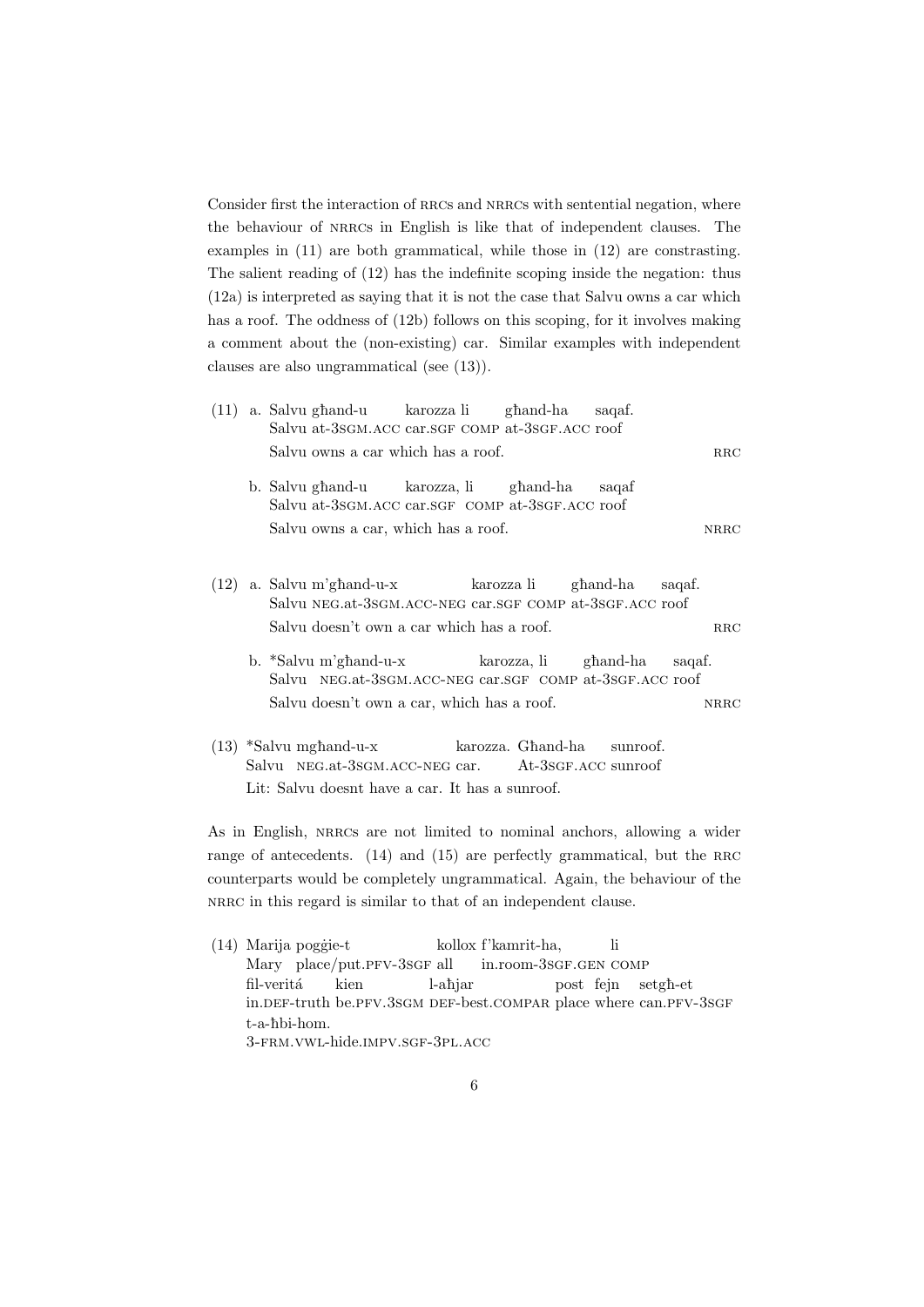Mary put everything in her room, which in all honesty was the best place where she could hide them.  $NRRC$ 

(15) Imbaghad Kim beda then K start.PFV.3sGM 3-drive.IMPV.SGM j-suq j-għaġġel/bl-addoċċ, 3-hurry.IMPV.SGM/with.DEF-random COMP in.DEF.fact li filfatt n-a-èseb 1-frm.vwl-think.impfv cop.3sgm/be.pfv.3sgm danger.sgm a.lot huwa/kien perikuluz hafna. Then Kim started driving far too fast, which I think is really dangerous.

Given the evidence we have seen so far of the relative independence of the nrrc from its antecedent, we might expect nrrcs to permit split antecedents, as they do in English examples such as *Kim likes muffins, but Sandy prefers scones, which they eat with jam* (Arnold, 2007, 274). The availability of split antecedence is consistent with a pronominal status for the relative pronoun *which* in such cases. Split antecedence is also possible in Maltese NRRCs: in  $(16)$  the wh-phrase *liema frott* 'which fruit' is anteceded by *it-tuffieh* 'apple' and *il-banana* 'banana'.<sup>5</sup>

(16) Marija t-hobb Mary 3-love. IMPV. SGF DEF-apple. MASS while it-tuffieh filwaqt li comp Rita Rita t-hobb 3-love. IMPV. SGF DEF-banana. MASS, which fruit. MASS always il-banana, liema frott dejjem j-ieèd-u-h 3-take.impv-pl-3sgm.acc with-3pl.acc for-lunch magè-hom gèal-lunch. Mary loves apples, while Rita loves banana, which fruit they always take with them for lunch.  $NRRC$ 

The two types of RCs are also distinct in terms of their interaction with ellipsis, when the relative clause is VP-internal (McCawley, 1982). Here again, this empirical contrast underlines the relative independence of the NRRC (as opposed to the RRC) from its antecedent. In the RRC in  $(17)$ , the relative clause is understood as forming part of the elided material (given its attachment within the NP). As a consequence the pronoun *-ha* (in the elided material) can be understood as referring to *Marija* or *Rita* (reflecting the distinction between strict and sloppy identity) or as disjoint from both. In (18) on the other hand,

 $5$ We discuss further this type of 'internally headed' NRRC in section 6.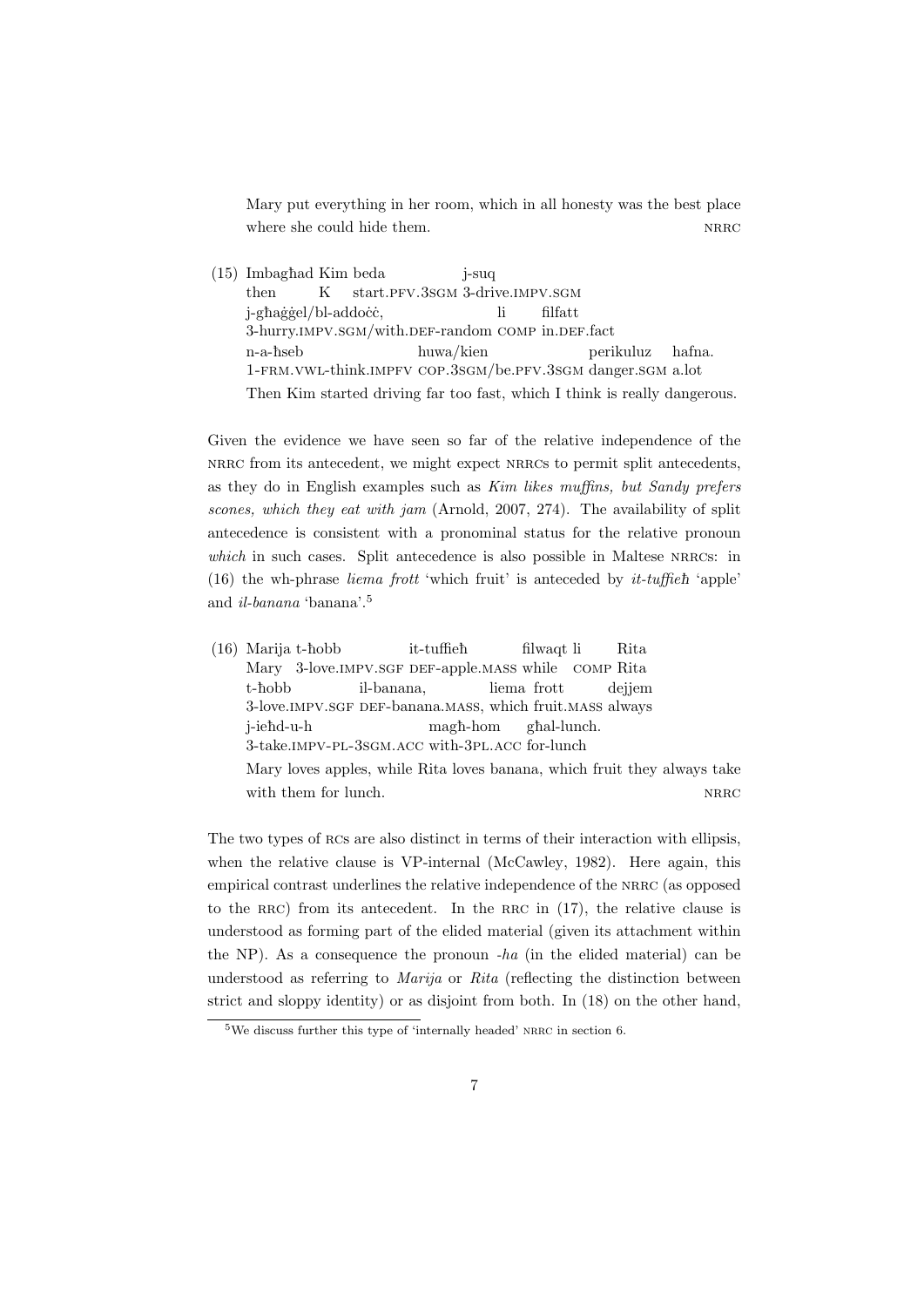the non-restrictive relative clause is not taken as part of the ellipsis, and hence the pronominal *-ha* can only refer to *Marija* (or someone distinct from both *Marija* and *Rita*).<sup>6</sup>

- (17) Marija gèarf-it-u Mary recognize.PFV-3sGF-3sGM.ACC DEF-man COMP r-raġel li serq-i-l-ha steal.PFV.3SGM-EPENT.VWL-DAT-3SGF DEF-purse CONJ even Rita l-portmoni, u anke Rita. Mary recognised the man who stole her purse and so did Rita. RRC
- (18) Marija gèarf-it-u Mary recognize.PFV-3SGF-3SGM.ACC DEF-man COMP r-raġel, li serq-i-l-ha steal.pv.3sGM-EPENT.VWL-DAT-3SGF DEF-purse CONJ even Rita l-portmoni, u anke Rita. Mary recognised the man, who stole her purse, and so did Rita. nrrc: cs 2012a: 2-3

Another difference between NRRCs and RRCs is that while NRRC may be stacked, as in (19), this is not possible with rrcs. Moreover, while the two types of rcs co-occur, the rrc must linearly precedes the nrrc, as in (20), again consistent with a difference in syntactic representation between the two types of relative clause.

- (19) it-tifel, li DEF-boy COMP usually 1-FRM.VWL-see.IMPV.SG-3SGM.ACC DEF-school soltu n-a-ra-h l-iskola, li comp 3-be.impv.sgm wear.act.ptcp.sgm always nice.sgm comp j-kun liebes dejjem sabih, li n-af-u 1-know.impv-pl acc mother-3sgm.gen 'l omm-u the boy, who I usually see at school, who always dresses nicely, whose mother we know.....  $$\tt NRRC:\ {\rm CS}\ 2012a:$   $4$
- (20) it-tifel DEF-boy COMP 1-know.IMPV.SG I li n-af jien, li comp 3-frm.vwl-live.impv.sg j-o-qghod fejn-i, near-1sg.acc ... the boy who I know, beside whom I live... cs 2012a: 4

 $6$ One native speaker reviewer found the NRRC in (18) unacceptable, while the native speaker author of the present paper finds it fully grammatical. We have no explanation for this divergence in grammaticality judgements.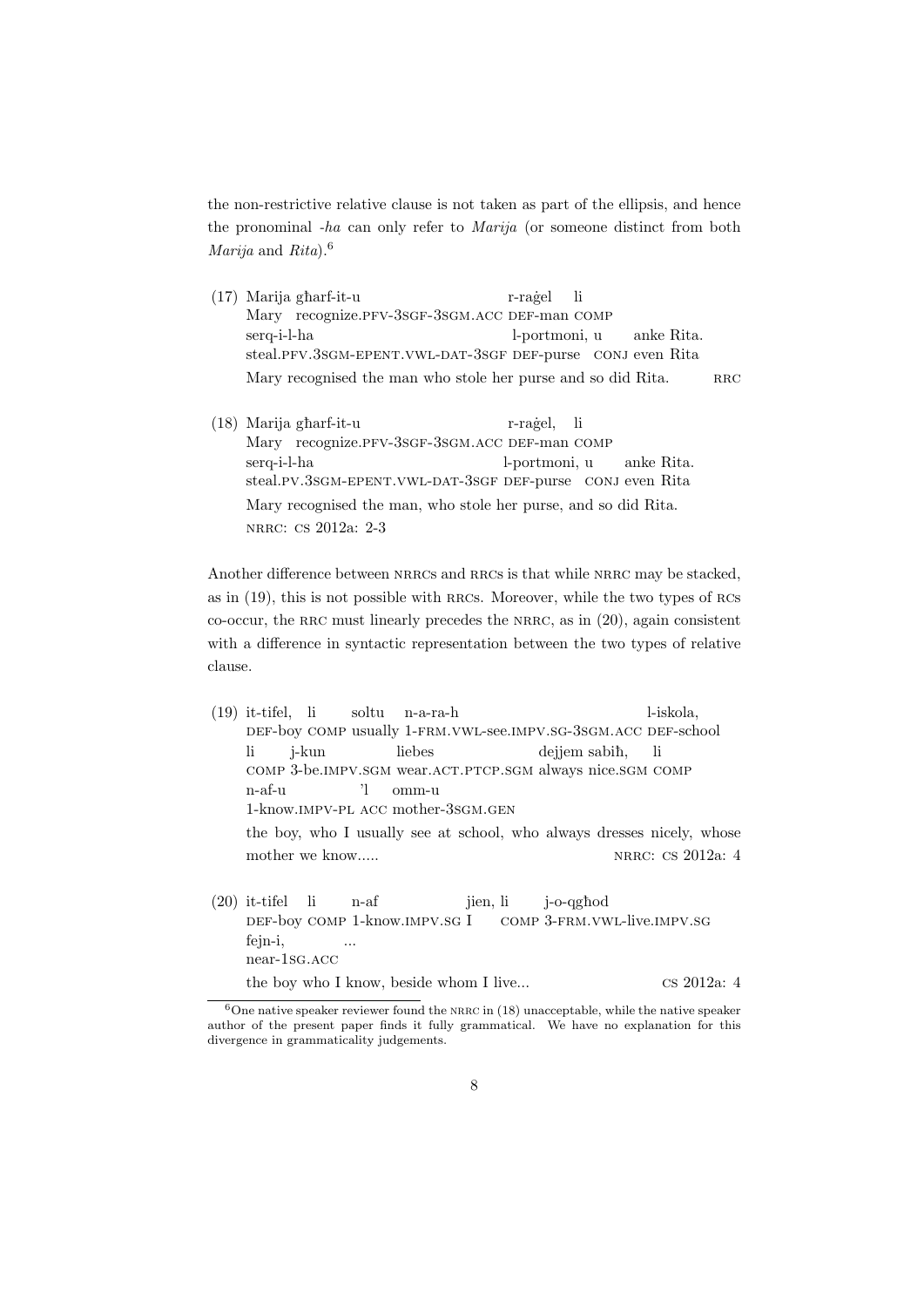Beyond the differences outlined above, RRCs and NRRC share a number of clear commonalities both in terms of internal structure and in terms of the distribution of different relative clause formation strategies across the two functional types. The full range of grammatical functions are available to relativisation in each type of relative clause, including subject (SUBJ), object (OBJ), recipicient/goal indirect object (IOBJ), secondary (theme) object in a double object construction  $(OBJ2)$ , the object of a preposition  $(OBL OBJ)$ , oblique, adjunct and the possessor functions (OBL, ADJ and POSS respectively). In the following two sections we look in detail at the internal structure of the relative clause and the two major RC formation strategies, treating RRC and NRRC together and pointing out differences (in the distribution of different morphosyntactic strategies) as appropriate.

## **3 The complementiser strategy**

The relative clauses in the examples above are all introduced by the element *li* 'that', which we take to be a cognate of the forms *yalli/alli/illi/lli* found in relative clauses in the modern Arabic dialects.<sup>7</sup> In very formal speech, the form *illi* may sometimes occur in place of *li*. Diachronically, it may be that *li* has derived from the relative pronoun which persists as  $\alpha l \alpha \delta i$  (and paradigmatically related forms) in Modern Standard Arabic (msa), and indeed several grammars do in fact refer to *li* as a relative pronoun (Sutcliffe (1936, 183), Aquilina (1973, 295)).

One important difference between Maltese and Arabic dialects is that there is no counterpart in Maltese to the Arabic complementiser P*inna* 'that' (used in declarative subordinate clauses); Maltese makes use of *li* to correspond both to *yalli/alli/illi/alli/lli* and *Pinna*. In fact there is no good reason for arguing that the *li* used in Maltese rcs is distinct from the *li* used elsewhere in subordinate clauses, which sources agree in treating as a complementiser (or subordinator, as they call it) (Fabri, 1987; Borg, 1991, 1994; Borg and Azzopardi-Alexander, 1997). We therefore treat  $li$  as a complementiser.<sup>8</sup> The literature on the modern Arabic dialects takes various positions on the cognate *yalli/alli/illi/illi/illi*.

<sup>7</sup>Note that the syntactic behaviour of these cognate elements is not necessarily identical across the range of Arabic vernaculars.

<sup>8</sup>While we may want to extend this claim for the use of *li* in free relative clauses as well, we restrict attention here to rrcs and nrrcs, and will leave any claim with respect to free relative clauses for future research.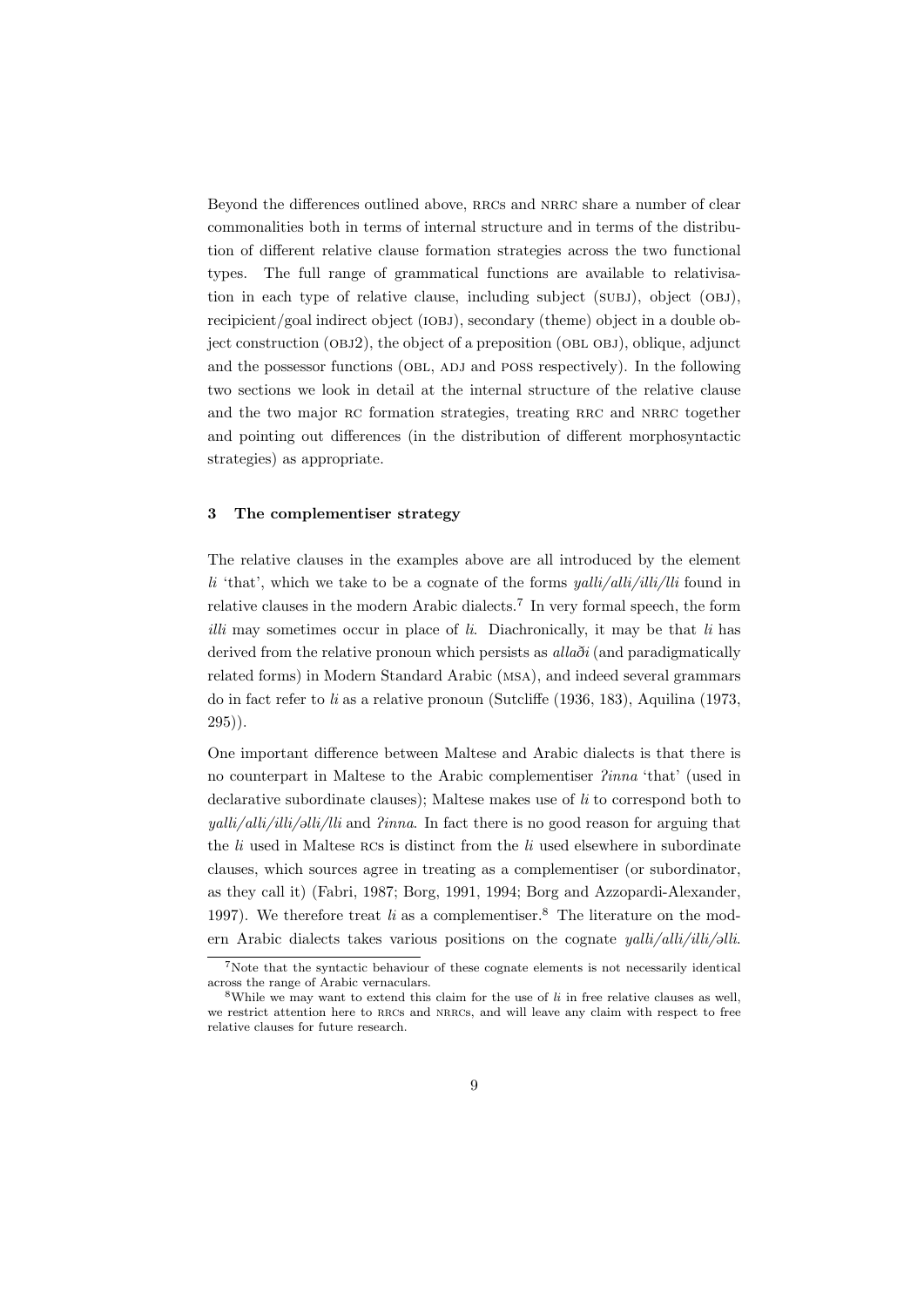Brustad (2000:104) refers to it as a complementiser, yet treats it as a relative pronoun in its relative clause use (p. 90). A number of analyses, including Nouhi (1996), Aoun (2000) and Aoun et al. (2010), and Alqurashi (2013) for Moroccan, Lebanese, and Hijazi Arabic respectively, take the corresponding element in relative clauses to be a complementiser.

One significant fact favouring the complementiser over the pronominal analysis is the impossibility of pied-piping a preposition alongside *li*. This is illustrated in the contrast in grammaticality between  $(21)$  and  $(22).<sup>9</sup>$ 

- (21) it-tifel def-boy comp be.pfv-1sg with-3sgm.acc li kon-t miegħ-u the boy that I was with
- (22) \*it-tifel ma' li DEF-boy with COMP be.PFV-1sG kon-t Intended: the boy who I was with

Combinations of a preposition (or other element) with the form *li* are nevertheless found in Maltese, introducing a range of adjunct clauses (Borg and Azzopardi-Alexander, 1997, 38-48). Some examples are provided in (23)-(27), and others include the fused forms *talli* 'of.li' ('since/because') (mentioned in (Sutcliffe, 1936, 183), *filli* 'in.li' ('sometimes') and è*alli* 'hortative/injunctive  $\hbar a+li'$  ('so that, let's') (Vanhove, 2000, 235).

- (23) Itlaq leave.imp.2sg run.imp.2sg with.li 2-frm.vwl-hear.impv.sg-1sg.acc iġri [malli t-i-smagh-ni]! Go running as soon as you hear me! BAA: 39
- (24) U CONJ 1-FRM. VWL-repeat. IMPV. SG for.LI be.PFV-1PL before DEF-1964 n-e-rġgħ-u [gèalli kon-na qabel l-1964]. And we go back to how we were before 1964. MLRS
- (25) [Billi with/through.li neg can.pfv-1sg-neg 1-frm.vwl-understand.impv.sg ma staj-t-x n-i-fhem], ma j-fissir-x neg 3-mean.impv.sgm-neg comp I li jien iblah. ignorant.sgm

<sup>&</sup>lt;sup>9</sup>Another argument put forward in support of the complementiser analysis of *alladi* (and related inflecting forms) in msa is the fact that the Case expressed by *alla*ą*i* reflects the Case of the antecedent, rather than that assigned within the relative clause (Alqurashi, 2013, 76), (Jassim, 2011, 9). This is not relevant to Maltese.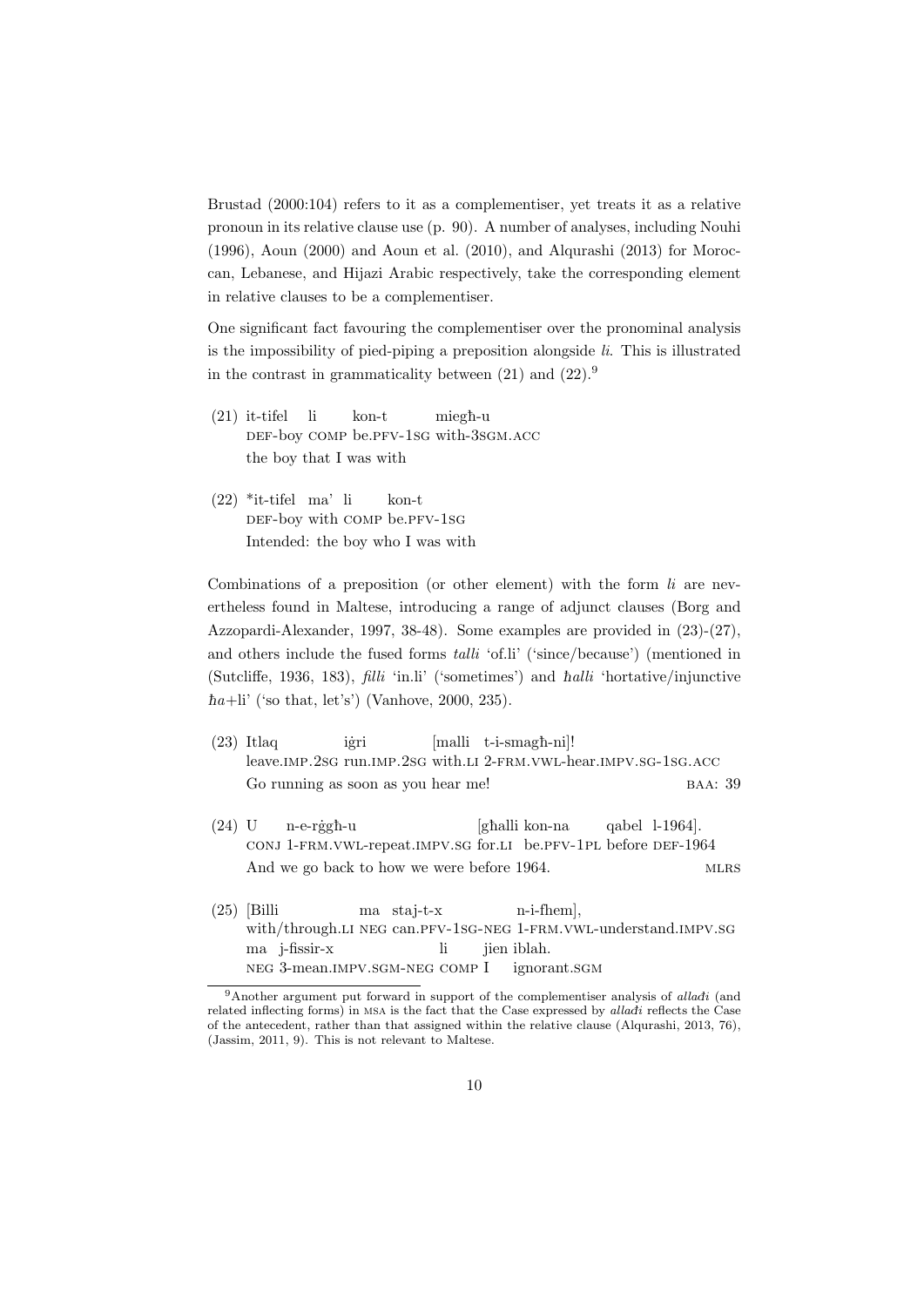Even though/if I couldn't understand, it doesn't mean that I am ignorant.

- $(26)$  Ahjar better.compar uff(groan) from.li ahh (moan of hurt) uff milli ahh. Better to groan in discontent rather than moan in pain. (Maltese Proverb)
- (27) t-i-sta' 2-frm.vwl-can.impv.sg 2-stop.cause.impv.sg def-browser.sgm t-waqqaf il-brawżer tiegħ-ek of-2sg.acc from.li 3-frm.vwl-do.impv.sg [milli j-a-għmel]... you can stop your browser from doing ... mlrs

A plausible hypothesis is that these synchronically fused complementising elements which introduce adjunct clauses have developed diachronically through the lexicalization of PPs (and possibly *li* may have been a *wh*-pronoun at that stage). In section 4 we discuss some similar lexicalisations including prepositional heads, in relation to the *wh*-pronoun strategy for relative clause formation in Maltese.

The complementising element *milli*, which introduces 'from' and 'instead of' adjunct clauses in  $(26)-(27)$ , may also introduce RCs: see  $(28)$  for a RRC and  $(29)$  and  $(30)$  for NRRCs.<sup>10</sup> In relation to these relative clause cases we refer to *milli* as a *partitive* complementiser, whose interpretation is derived from a fusion of *minn* 'from' with *li*.

- $(28)$  Ghogb-ok like.pfv.3sgm-2sg.acc some book.sgm from.li bring.pfv-1sg-dat-2sg xi ktieb milli ˙gib-t-l-ek? Did you like any book from (the ones) that  $I$  got you? RRC
- (29) Fadal-l-ek leave.PFV.3sGM-DAT-2.sG bun-PL from.LI bake.PFV-1sG-DAT-2sG I past-i, milli sajjar-t-l-ek iien? Do you still have (some) buns, from those I baked? nrrc: cs 2012a: 7 (fn. 2)

<sup>10</sup>Our native speaker reviewer found (29) ungrammatical, while the native speaker author finds it perfectly grammatical. We cannot account for these strongly divergent views. (30) is a further example, from the web – it is abundantly clear from the context that this is a non-restrictive example.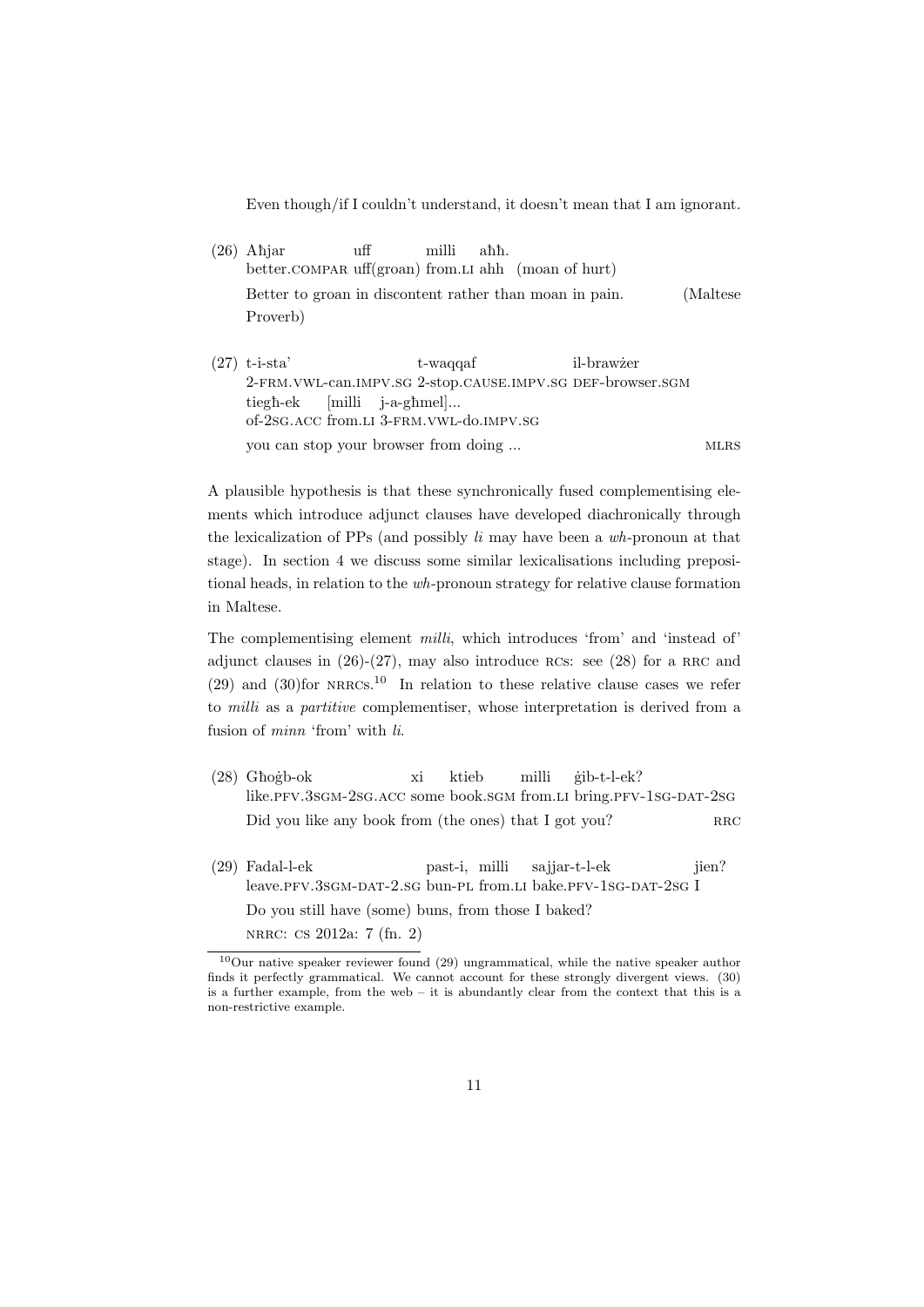$(30)$  Ghand-ha at-3sGF.ACC some book of.DEF-recipe-PL with.DEF-Maltese from.COMP xi ktieb tar-ricett-i bil-Malti, milli t-a-gèmel 3-frm.vwl-do.impv.sgf Petra? Thanks. 1-send.regards.impv.sg Petra? Thanks. In-selli ghal-i-kom. for-epent.vwl-2pl.acc Does she have a book of recipes in Maltese, from (the ones) which Petra does? Thanks. I send greetings to you.

The possibility of using *milli* in RCs is noted in Sutcliffe (1936, 183), who provides the example in (31), but is not mentioned in any subsequent literature. However his example (31) is actually a headless (or free) relative clause, since there is no nominal head external to the rc. A corresponding headed example is (32).

(31) barra milli out from.LI say.PFV-1PL ghid-na, ... apart from what we said ... Sutcliffe 1936: 183

(32) barra mill-kliem out from.DEF-word.PL COMP say.PFV-1PL li gèid-na, ... apart from the words which we said, ...

*Li* occurs as the complementising element in a range of other adjunct clauses as part of expressions such as *waqt li*/*filwaqt li* 'while', *tant li* 'so much so', *hekk li* 'such that', *apparti li* 'apart from that', *once li* 'once that', *wara li* 'after', *bejn li* 'between', *dment li* 'on condition that'. Additionally, it introduces embedded complements to verbs of thinking and telling (33), noun complements and factive clauses (34), and cleft and focus constructions (35).

- (33) a. N-a-hseb 1-frm.vwl-think.impv.sg comp 1-know.impv.sg-3sgm.acc li n-af-u. I think that I know him. li wasl-u.
	- b. Qal-u-l-i say.PFV.3-PL-DAT-1SG COMP arrive.PFV.3-PL They told me that they arrived. cs 2012a: 5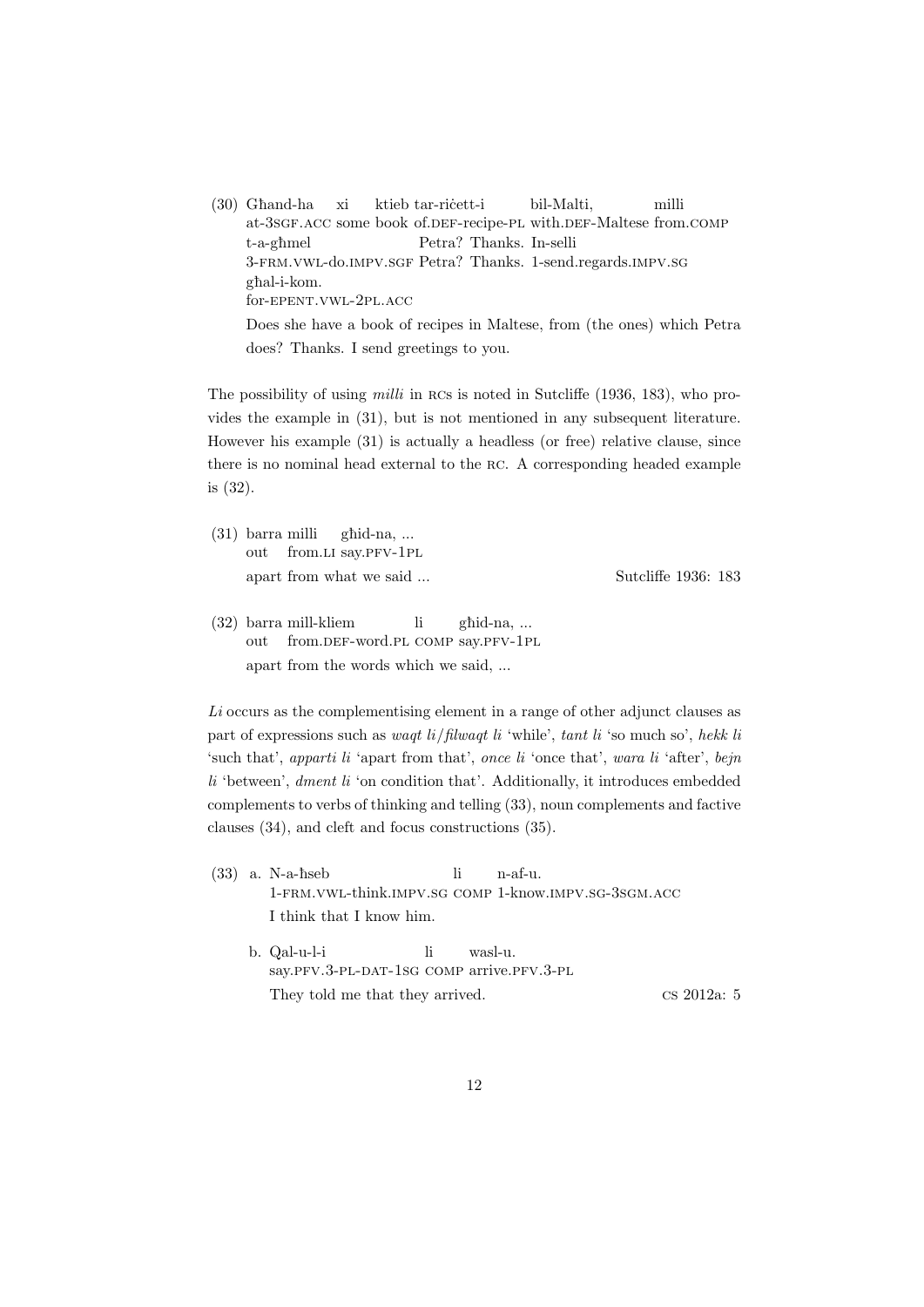(34) a. Il-fatt DEF-fact COMP arrive.PFV-1PL late NEG li wasal-na tard ma j-habbat-ni-x. 3-bother.impv.sgm-1sg.acc-neg The fact that we arrived late does not bother me. cs 2012a: 6 b. Il-holma DEF-dream.SGF COMP on DEM.SGF DEF-hill li fuq din l-gèolja t-i-n-bena 3-EPENT.VWL-PASS-build.IMPV.SGF city.SGF new-SGF belt ˙gdid-a, fl-ahhar in.def-last.compar happen.pfv-3sgf sehh-et. The dream that a city would be built on this hill has finally been

realized. BAA 1997: 32

(35) Li COMP DEF-week.SGF DEF-enter.ACT.PTCP-SGF PROSP 3-be.IMPV.SGF l-gimgha d-dieèl-a se t-kun vaganza hija holiday COP.3SGF statement.SGF surprising.SGF stqarrija sorprendenti That the coming week will be a holiday is a surprising statement. baa 1997: 30

In the following section, we discuss the distribution of gaps and resumptive pronouns in relative clauses using the complementiser strategy.

#### **3.1 Resumptive Pronouns and Gaps**

The complementiser strategy occurs with both resumptive pronouns (RPs) and gaps at the relativised/within-clause position in both rrcs and nrrcs. The personal pronominal forms of Maltese are given in Table 1. The bound forms in the third column, headed 'Bound DAT/IOBJ' are typically used for recipients, goals and beneficiaries and other sorts of dative arguments. The strong forms in the final column correspond to both ACC and DAT bound forms. The bound forms in Table 1 and also (in some cases) the strong subj(nom) forms are used as RPs $^{11}$ 

As noted above, Maltese allows relativisation on a wide range of within clause functions. We illustrate the use of the gap strategy by a simple subj example

<sup>11</sup>Resumptive pronouns occur in a range of other unbounded dependency constructions, including topicalisation, *tough* constructions, and interrogative constructions but our focus here is solely on relative clauses.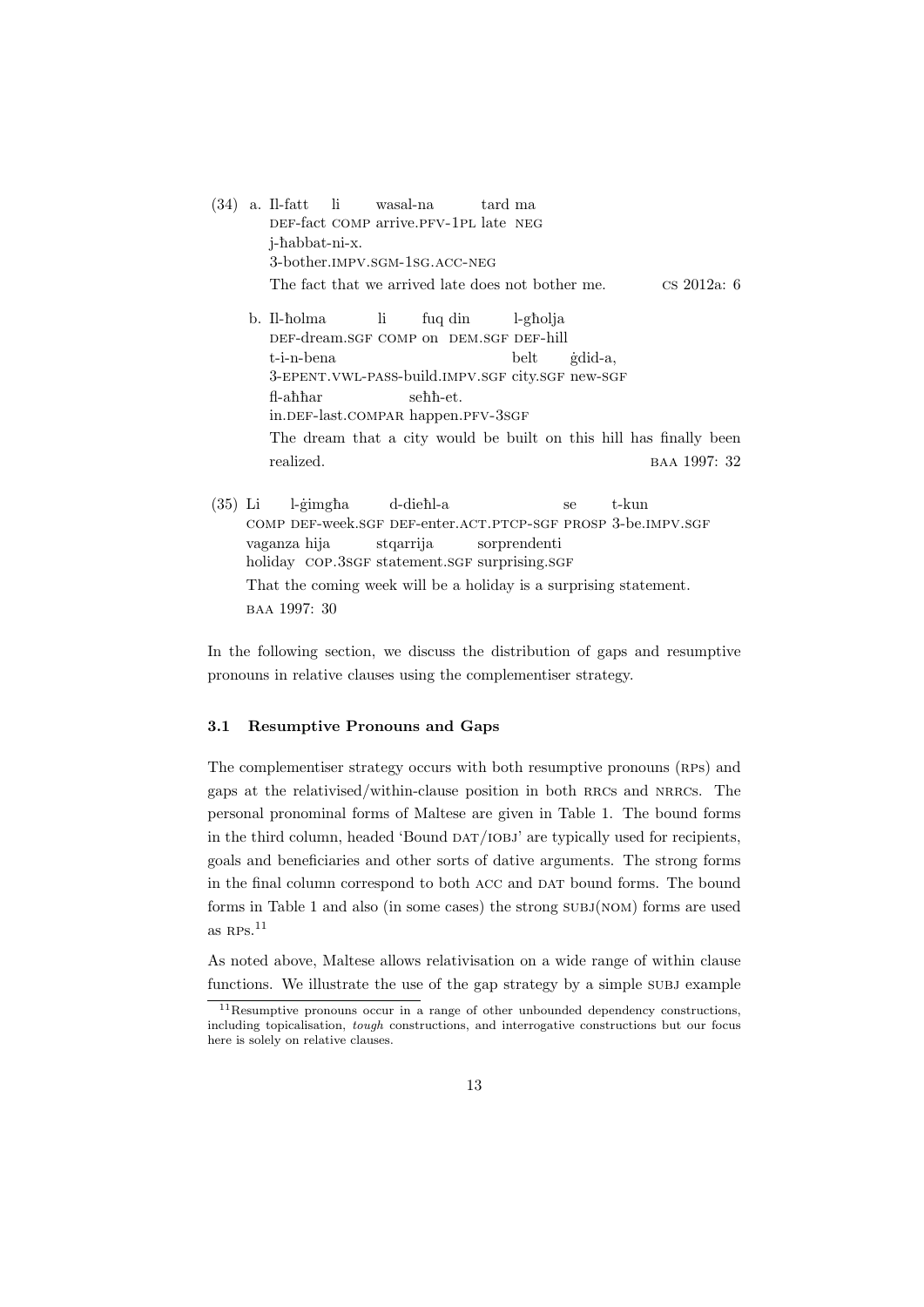|                 | NOM/SUBJ     | Bound ACC/OBJ | Bound DAT/IOBJ | OBJ/IOBJ |
|-----------------|--------------|---------------|----------------|----------|
| 1S <sub>G</sub> | jien         | -ni           | -l-ni          | lili     |
| 2SG             | int          | $-(V)k$       | $-l-Vk$        | lilek    |
| 3SGM            | hu/huwa      | $-u/-h/-w$    | $-l-11$        | lilu     |
| 3SGF            | hi/hija      | -ha           | $-l-ha$        | lilha    |
| 1PL             | ahna         | -na           | $-l$ -na       | lilna    |
| 2PL             | intom/intkom | -kom          | -l-kom         | lilkom   |
| 3PL             | huma         | -hom          | -l-hom         | lilhom   |

Table 1: Pronominal Forms in Maltese

(36) and the resumptive strategy by an example of relativisation on the object of a preposition in  $(37)$ , and discuss the range of possible functions below.<sup>12</sup>

| $(36)$ it-tifel li hareg |                                                  | $_{1SSa}$ |      |            |
|--------------------------|--------------------------------------------------|-----------|------|------------|
|                          | DEF-boy COMP go.out.PFV.3SGM now                 |           |      |            |
|                          | the boy that just went out                       |           |      | <b>RRC</b> |
|                          | (37) il-forn, li hmej-na l-hobz                  |           | fi-h |            |
|                          | DEF-oven COMP bake.PFV-1PL DEF-bread in-3SGM.ACC |           |      |            |

the oven, in which we baked the bread NRRC CS 2012a: 8

As we will see, the RP and gap strategies in Maltese are not in strict complementary distribution, as they may be used interchangeably in some relativised positions. This means that it would be incorrect to characterise resumption as a strategy of last resort (Aoun, 2000) in Maltese relative clauses (and this in turn has ramifications for theoretical analyses, see for example Camilleri and Sadler  $(2011)$ ). Indeed, if we restrict our attention to the complementiser strategy of relative clause formation, the distribution bears out McCloskey (2011)'s intuition (for Irish) that resumptive and gap are in free variation except where constraints on movement (in his framework) independently rule out the use of a gap.

Relativisation on the highest subj within the relative clause obligatorily involves the gap strategy (in the sense that a nom pronominal form may not be used) in both rrcs and nrrcs. This indicates that Maltese rps are subject to an anti-locality condition in the form of the familiar Highest Subject Restriction

 $12$ For completeness, we note that a reviewer disagrees with our grammatical judgement, finding (37) ungrammatical on the intended NRRC reading. This is orthogonal to the issue of the presence of the resumptive, which is always required for objects of prepositions.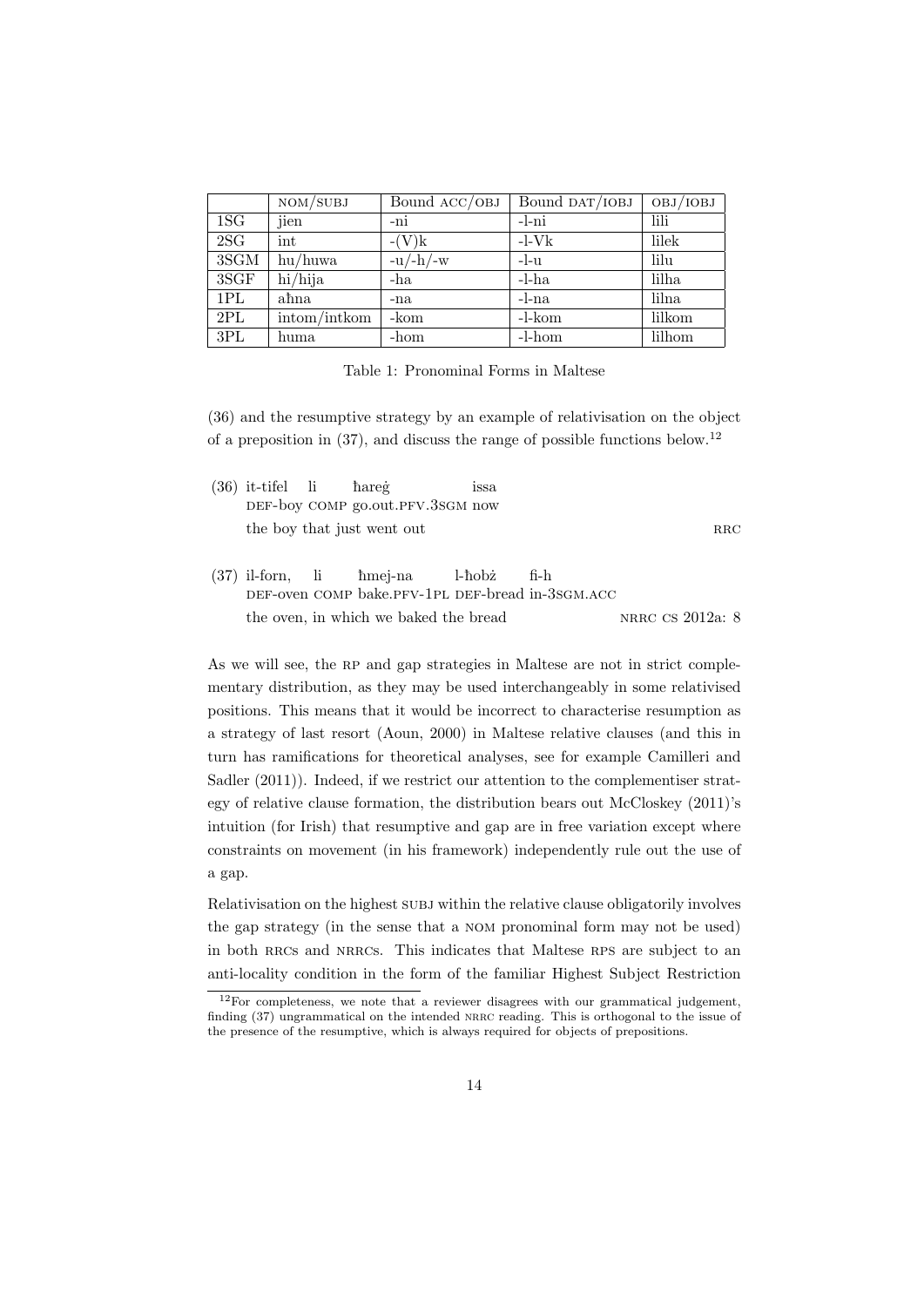(Borer, 1984; McCloskey, 1990).<sup>13</sup>

In long-distance relativisation, however, both the gap and the rp strategies are grammatical. Contrast (38) with (39).

- (38) it-tifel li DEF-boy COMP (\*he) see.PFV.3SGM-1SG.ACC yesterday (\*hu) ra-ni lbierah the boy who saw me yesterday RRC CS 2011: 112
- (39) it-tifel, li def-boy comp say.pfv.3-pl-dat-1sg comp he qal-u-l-i li *∅*/hu kien be.pfv.3sgm ra-hom see.PFV.3sGM-3PL.ACC yesterday ilbieraħ the boy, whom they told me that he had seen them yesterday NRRC CS 2012a: 6

If relativisation targets one conjunct in a coordinated subject a RP is required:

 $(40)$  Ir-ragel li DEF-man COMP Mary CONJ he still-3PL.ACC how travel.PFV.3-PL Marija u hu ghad-hom kemm siefr-u flimkien, j-a-ħdem together 3-FRM. VWL-work. IMPV. SGM with-3SGF. ACC magè-ha. The man that Mary and him have just been abroad together, works with her.

The distribution of gaps and resumptives for subject relatives is identical to that in a number of Arabic vernaculars, including Moroccan (ma), at least for RRCs (there is no relevant NRRC date available in the literature):

(41) a. l-wlad DEF-boy COMP go.PFV.3SGM to-abroad lli mša. l-Hariğ the boy that went abroad ma RRC Nouhi 1994: 10

<sup>13</sup>It is possible to have a type of epithetic phrase in the highest subject position in both types of relative clause.

<sup>(</sup>ii) Ir-ragel, li DEF-man COMP VOC mule COMP.he win.PFV.3SGM thousand euro NEG ja bagħal l'hu  $reba\hbar$ elf ewro, qas ta-ni give.pfv.3sgm-1sg.acc euro from-3pl.acc ewro minn-hom!

The man, i.e. (my husband), who the-ox-he-is won a thousand euros, didn't give me even a single euro. NRRC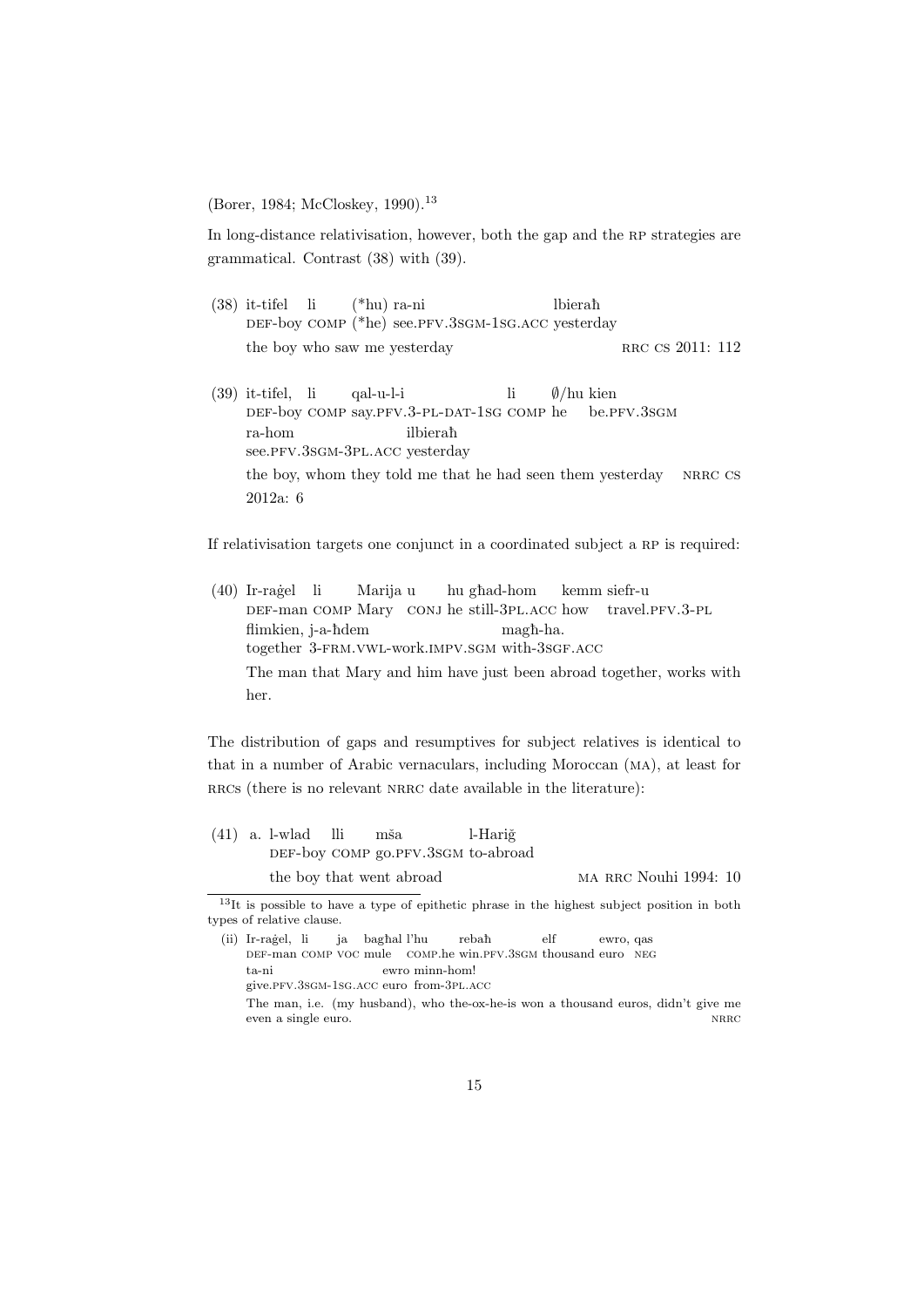b. l-wlad DEF-boy COMP think.PFV-2sG COMP (he) lli danni-t blli (huwwa) mša go.pfv.3sgm l-Hariğ to-abroad

the boy that you thought that went abroad MA RRC Nouhi 1994: 10

c. r-rağal DEF-man COMP he lli huwwa u conj wife-3sgm.gen go.pfv.3-pl to-abroad mart-u mša-w l-Hariğ the man that he and his wife went abroad MA RRC Nouhi 1994: 11

The distribution of RPs in Maltese is not completely identical in RRCs and nracs involving object relativisation. RRCs on the OBJ function permit both gap and resumptive in free variation, with one exception: a resumptive is not possible in a short-distance obj rrc with a definite or quantified head. (42) and (43) exemplify long relativisation and (44) shows the optional presence of a resumptive in a short-distance RRC with an indefinite head.

|           |  | $(42)$ kull tifel li hsib-t li kellim-t- $(u)$ |                                                            |                  |  |
|-----------|--|------------------------------------------------|------------------------------------------------------------|------------------|--|
|           |  |                                                | every boy COMP think.PFV-1SG COMP speak.PFV-1SG-(3SGM.ACC) |                  |  |
| lbierah   |  |                                                |                                                            |                  |  |
| vesterday |  |                                                |                                                            |                  |  |
|           |  | every boy that I thought I spoke to yesterday  |                                                            | RRC CS 2011: 112 |  |

- (43) Sab-u find.PFV.3-PL species of.bone.PL COMP 3-FRM.VWL-think-IMPV-PL speci t'ghadam li j-a-ħsb-u li comp no.one neg document.pvv.3sgm-(3pl.acc) before hadd ma ddokumenta-(hom) qabel. They found a species of bones that they think that no one has documented  $\blacksquare$ before. RRC
- (44) Tifel li boy COMP 1-know.IMPV.SG-(3sGM.ACC) well pass.PFV.3SGM  $n-af-(u)$ sew ghadda mill-eżami. from.DEF-exam A boy that I know well passed the exam. RRC

(44) contrasts with examples involving a definite or quantified head, where only the gap strategy is possible. If some sort of anti-locality condition is responsible for this pattern, it must be one which is sensitive to features of the antecedent.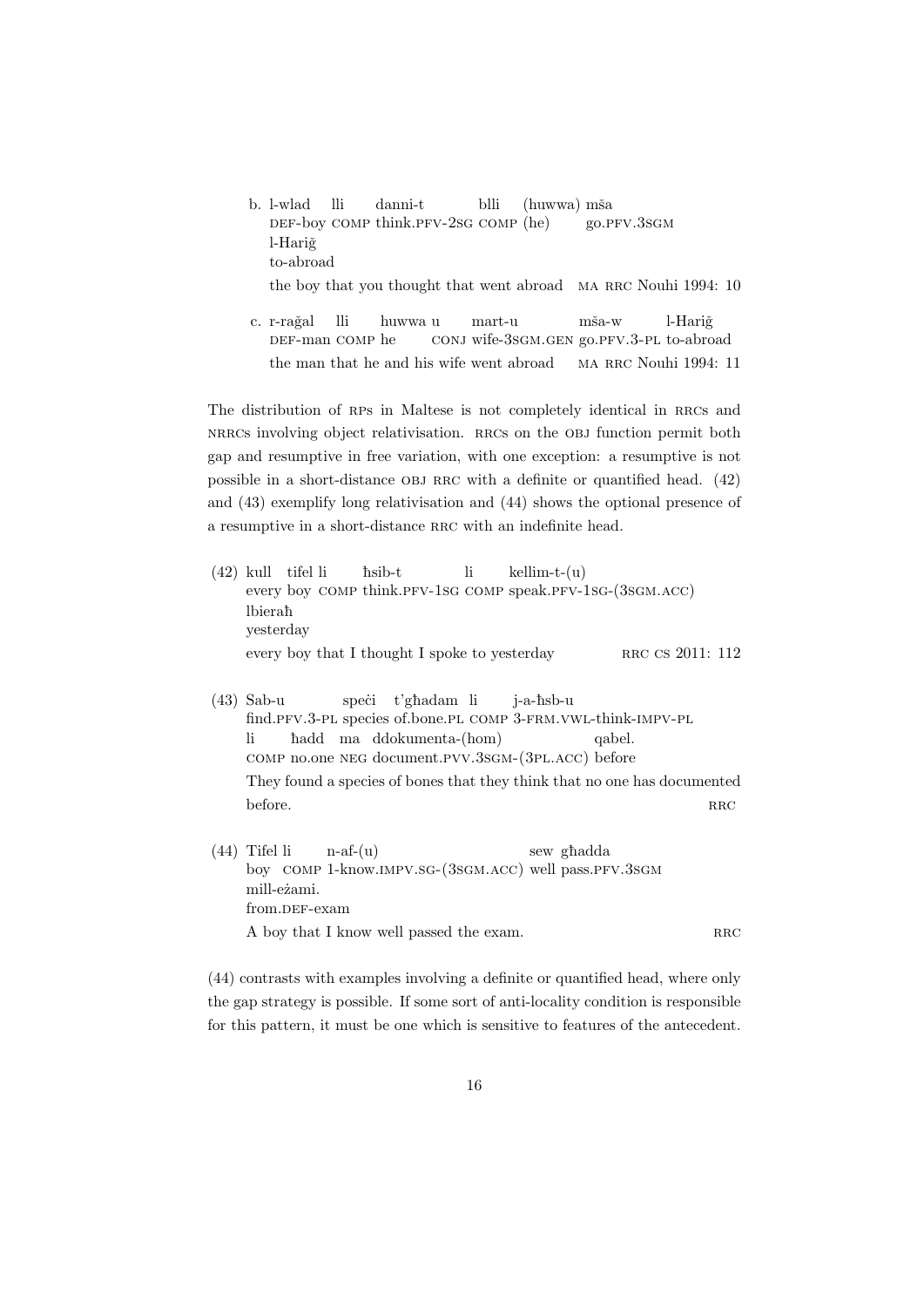- $(45)$  Iltgaj-t meet.PFV-1sG with.DEF-boy COMP mat-tifel li kellem/\*kellm-u speak.pfv.3sgm/\*speak.pfv.3sgm-3sgm.acc yesterday ilbierah. I met with the boy he spoke to yesterday. RRC CS 2011: 112
- (46) Ra-t see.PFV-3sGF ACC all boy COMP 'l kull tifel li t-af/\*t-af-u 3-know.IMPV.SGF/\*3-know.IMPV.SGF-3SGM.ACC Mary Mary. She saw every boy Mary knows. RRC

Turning now to nrrcs, long-distance object relativisation allows both the gap and the RP strategy, just as the RRCs do. NRRCs do not show the restriction on the distribution of RPs in short-distance (object) NRRCs seen in  $(45)-(46)$ : they occur freely irrespective of the nature of the anchor. A resumptive is required in (short-distance) relativisation if the antecedent is a proper noun referring to a human (presumably for reasons connected to some sort of pragmatic salience), as the contrast between (49) and (50) illustrates.

(47) it-tifel, li DEF-boy COMP (think.PFV-1sG COMP) see.PFV-(1sG-3sGM.ACC)  $(h<sub>sib-t</sub>)$ li) raj-t- $(u)$ ilbierah yesterday the boy, who I (think that I) saw yesterday NRRC (48) qed n-i-stenna PROG 1-EPENT. VWL-wait. IMPV. SG boy COMP often tifel, li sikwit (semmej-t-l-ek mention.pfv-1sg-dat-2sg comp 1-frm.vwl-see.impv.sg-(3sgm.acc) li)  $n-a-ra-(h)$ dan-naħ-at dem.def-area-pl I am waiting for a boy, who I frequently (mention to you that I) see in  $t$ hese areas  $NRRC$ (49) Marija, li Mary comp 1-know.impv.sg-3sgf.acc well  $n-af^{-*}(ha)$ sew

Mary, who I know very well NRRC CS 2012a: 7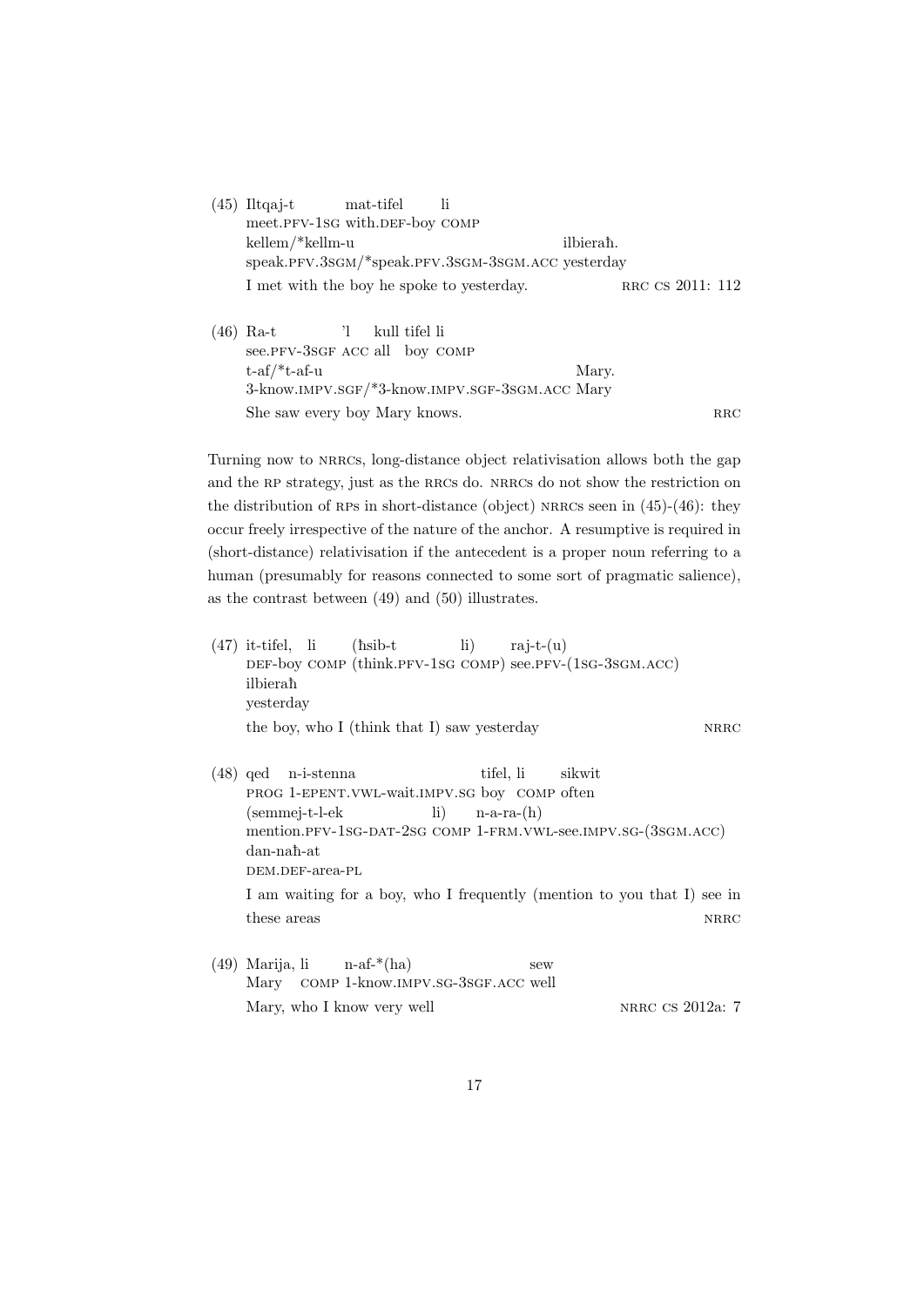(50) Marija, li Mary, comp say.pfv-1sg-dat-2sg comp 1-know.impv.sg-(3sgf.acc) gèid-t-l-ek li  $n-af-(ha)$ sew well Mary, whom I told you that I know very well NRRC CS 2012a: 7

The material is not available in the literature to compare the Maltese pattern of distribution in NRRCs with that of any Arabic vernacular, but some comparison is possible in the case of rrcs. Both Nouhi (1996) (for Moroccan Arabic) and Alqurashi (2013) (for Hijazi Arabic) report a relationship between definiteness and the distribution of gaps in short-distance relative dependencies on the OBJ. A rp is necessary in all relativised long-distance obj positions, irrespective of the antecedent's definiteness, but in short-distance relativisation involving the highest OBJ a gap is optionally available when the antecedent is definite, while a RP is obligatory when the antecedent is indefinite. The examples  $(51)-(53)$ illustrate.

- (51) l-ktab DEF-book COMP think.PFV-2sG COMP forget.PFV-1sG-3sGM.ACC lli danni-t blli nsit-i-h f-l-qsam in-DEF-class the book that you thought you forgot in class MA RRC Nouhi 1994: 11
- $(52)$  *ěbar-t* find.PFV-1sG DEF-book COMP forget.PFV-1sG-(3sGM.ACC) in-DEF-class l-ktab lli  $nsi-ti-(h)$ f-l-qsam I found the book that I forgot in class MA RRC Nouhi 1994: 10
- $(53)$  ğbar-t find.PFV-1sG one DEF-book COMP forget.PFV-1sG-3sGM.ACC wahd l-ktab lli nsi-ti-h f-l-qsam in-DEF-class I found a book that I forgot in class MA RRC Nouhi 1994: 12

Relativising upon the recipient or goal/indirect object in-clause function in Maltese involves a further difference between RRCs and NRRCs concerning the distribution of gaps and RPs. In Standard Maltese, relativisation on the recipient or goal/indirect object function always involves a RP, in both RRCs and NRRCs, and in cases of both short-distance and long-distance relativisation.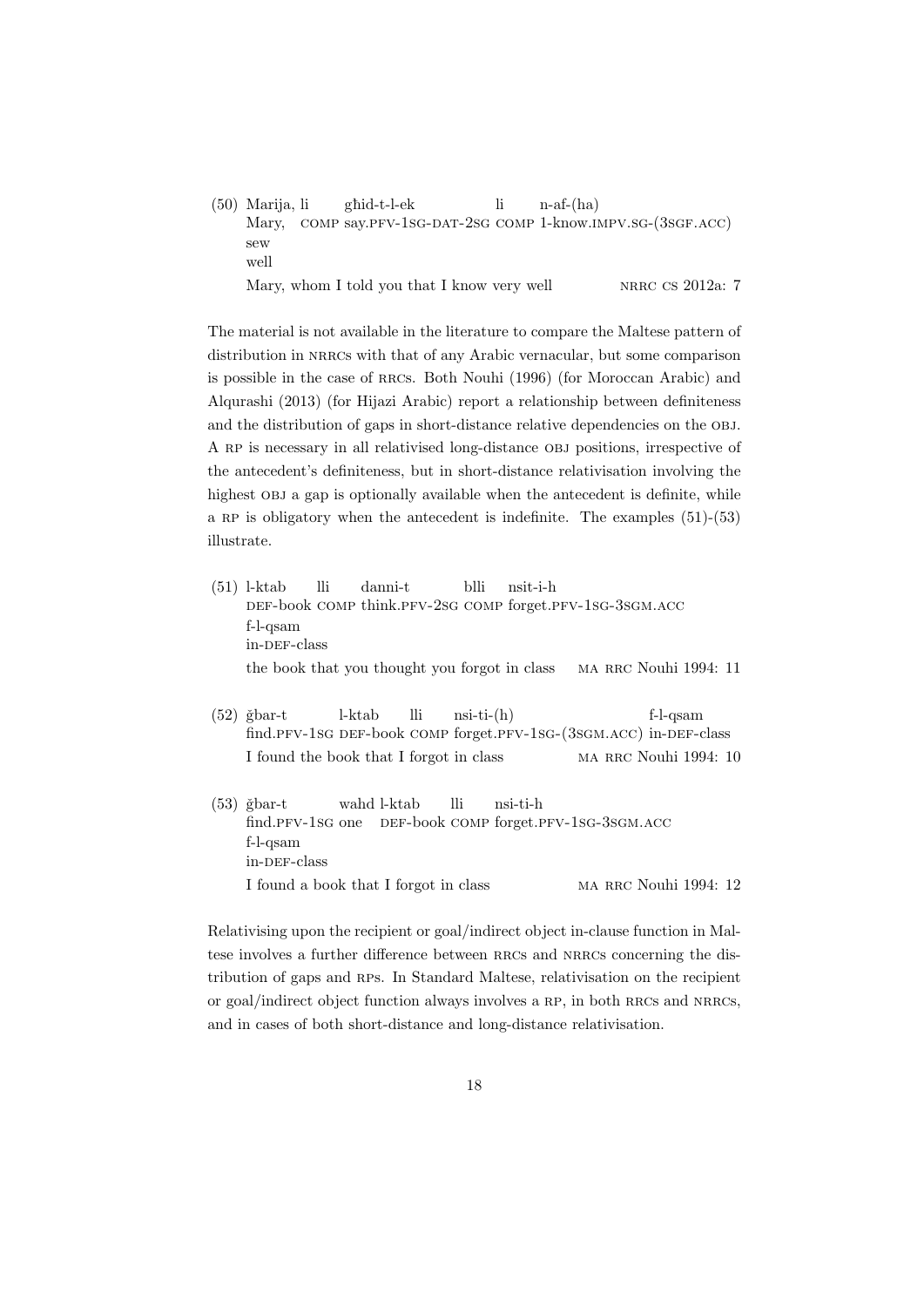- (54) Pawlu, li Paul comp send.pfv-1pl-dat-3sgm def-letter  $b$ ghat-nie<sup>\*</sup>(-l-u) l-ittra Paul, who we sent the letter to NRRC CS 2012a: 8
- $(55)$  Ir-ragel li def-man comp be.pfv.3-pl prog 3-frm.vwl-think.impv-pl comp kien-u qed j-a-ħsb-u li ma bagħt-u-l-u-x neg send.pfv.3-pl-dat-3sgm-neg def-letter reply.pfv.3sgm-1sg.acc l-ittra, weġib-ni. The man that they had thought that they hadn't sent him the letter, replied. RRC

In the non-Standard variety, on the other hand, a minor difference emerges between RRCs and NRRCs, as it is possible to have a gap in short-distance RRCs.<sup>14</sup>

As mentioned above, Maltese allows relativisation on a wide range of functions, including the OPREP (see  $(37)$  above and  $(56)$ ), the POSS within NP  $(57)$  and the secondary object in a double object construction (58). While the oprep and poss in-clause gfs require the obligatory presence of a rp, as in other Arabic dialects, relativisation on the secondary object in a double object construction obligatorily involves a gap. Example (59) shows that the same is true of ma. 15

- $(56)$  il-flus def-money comp every.no.one 3-frm.vwl-work.impv.sgm li kulhadd j-a-èdem gèal-i-hom for-epent.vwl-3pl.acc the money that everyone works for
- (57) it-tarbija, li DEF-baby COMP 1-know.IMPV.SG ACC mother-3SGF.GEN n-af 'l omm-ha the baby, whose mother I know NRRC CS 2012a: 8
- (58) il-grammatika li def-grammar comp say.pfv-1sg-dat-2sg teach.pfv-1sg-3pl.acc gèid-t-l-i gèallim-t-hom the grammar that I told you I taught them RRC  $\text{CR}$  2011: 112

 $^{14}\mathrm{As}$  we proceed, we will note in passing a number of other differences between the Standard and dialectal Maltese varieties.

<sup>15</sup>Brustad (2000, 108-109) presents (59) as a case of obj relativisation, but since the recipient is expressed by means of the object pronominal affix *-ni* we analyze this as a double object construction.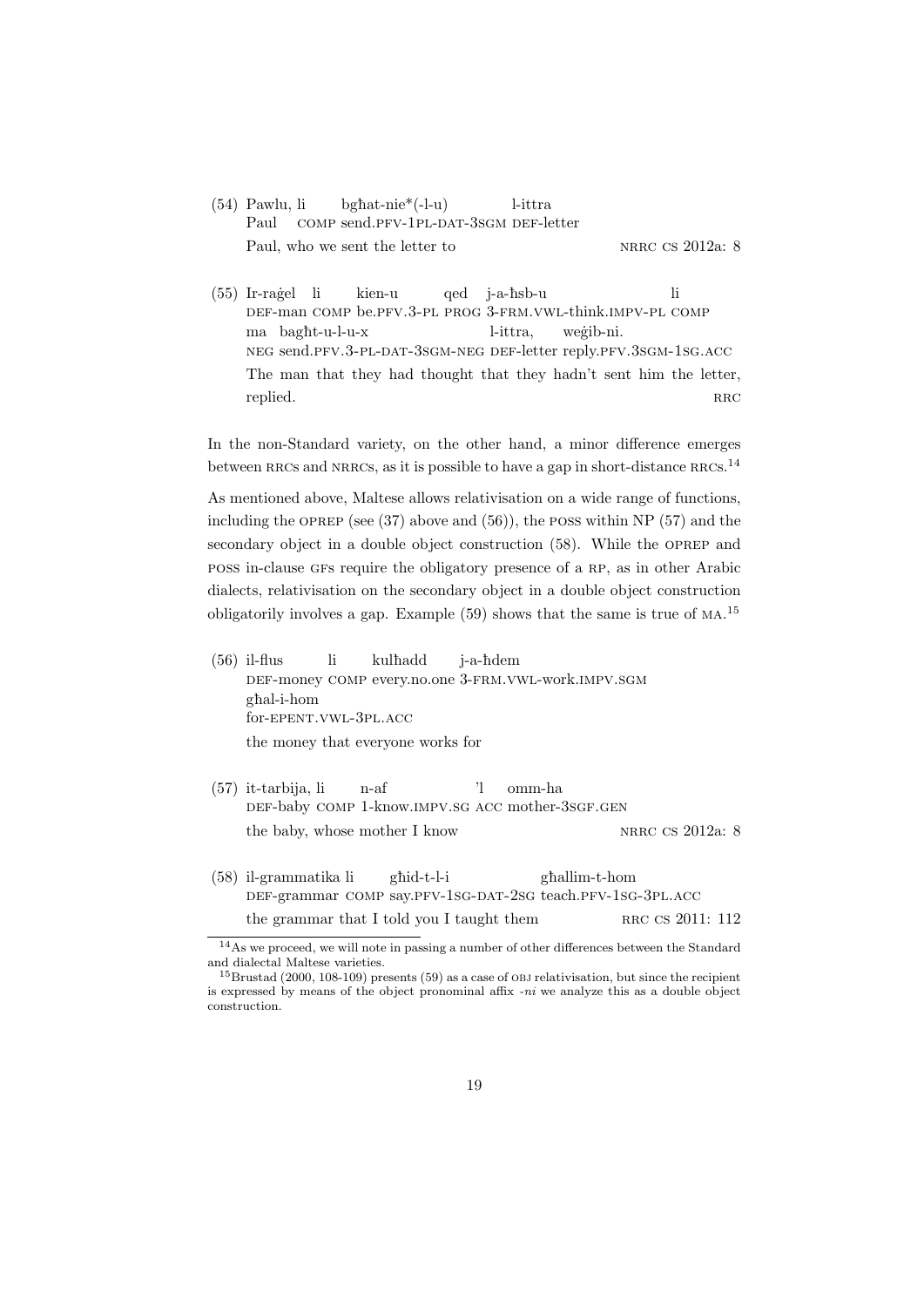(59) dīk l-bastiyyāt lli fti-tī-ni DEM DEF-pill.PL REL give.PFV-2SG-1SG.ACC DEM DEF-day dīk n-nhār those pills you gave me the other day MA RRC Brustad 2000: 109

The following summarises the pattern of distribution of RP and gap pattern for  $li$  RRCs and NRRCs in short-distance and long-distance relativisation.<sup>16</sup>

|                                                             | $_{\rm RRC}$                        |                    | NRRC               |                    |
|-------------------------------------------------------------|-------------------------------------|--------------------|--------------------|--------------------|
| GF                                                          | Short Dist                          | Long Dist          | Short Dist         | Long Dist          |
| <b>SUBJ</b>                                                 | GAP                                 | GAP/RP             | GAP                | $\rm{GAP}/\rm{RP}$ |
| ProprN OBJ                                                  |                                     |                    | RP                 | GAP/RP             |
| Def/Quant OBJ                                               | GAP                                 | $\rm{GAP}/\rm{RP}$ | $\rm{GAP}/\rm{RP}$ | GAP/RP             |
| Indef OBJ                                                   | GAP/RP                              | GAP/RP             | $\rm{GAP}/\rm{RP}$ | GAP/RP             |
| OBJ2                                                        | GAP                                 | GAP                | GAP                | GAP                |
| <b>IOBJ</b>                                                 | $\text{GAP}/\text{RP}$ <sup>+</sup> | RP                 | RP                 | RP                 |
| OPREP                                                       | RP                                  | RP                 | RP                 | RP                 |
| <b>POSS</b>                                                 | RP                                  | RP                 | RP                 | RP                 |
| <sup>†</sup> : A gap is permitted only in dialectal Maltese |                                     |                    |                    |                    |

Table 2: The distribution of GAPs and RPs in RRCs and NRRCs in Maltese

For purposes of cross-dialectal comparison, we provide an additional table providing a comparison of the distribution of RP and gap in Maltese RRCs with that in Moroccan Arabic RRCs, drawing primarily on Nouhi (1996) and Brustad  $(2000)$ . This shows an identical pattern of gap/RP distribution in non-direct object functions, while the gap strategy extends further into types of direct object function in Maltese than it does in Moroccan Arabic.

|             | MT RRC             |                    | MA RRC     |           |
|-------------|--------------------|--------------------|------------|-----------|
| GF          | Short Dist         | Long Dist          | Short Dist | Long Dist |
| <b>SUBJ</b> | GAP                | $\rm{GAP}/\rm{RP}$ | GAP        | GAP/RP    |
| Def OBJ     | GAP                | $\rm{GAP}/\rm{RP}$ | GAP/RP     | RP        |
| Indef OBJ   | $\rm{GAP}/\rm{RP}$ | GAP/RP             | RP         | RP        |
| OBJ2        | GAP                | GAP                | GAP        |           |
| OPREP       | RP                 | RP                 | RP         | RP        |
| <b>POSS</b> | RP                 | RP                 | RP         | RP        |

Table 3: The distribution of GAPs and RPs in RRCs in MT and MA

Where relevant examples are given, a distributional pattern similar to that of ma is reported in Alqurashi (2013) for Hijazi Arabic. However, strict complementarity is reported for the distribution of  $\text{gap}/\text{RP}$  in some other Arabic

 $16$ Note that we use IOBJ to refer to the (dative-marked) recipient or goal function and OBJ2 for the theme object of a double object construction.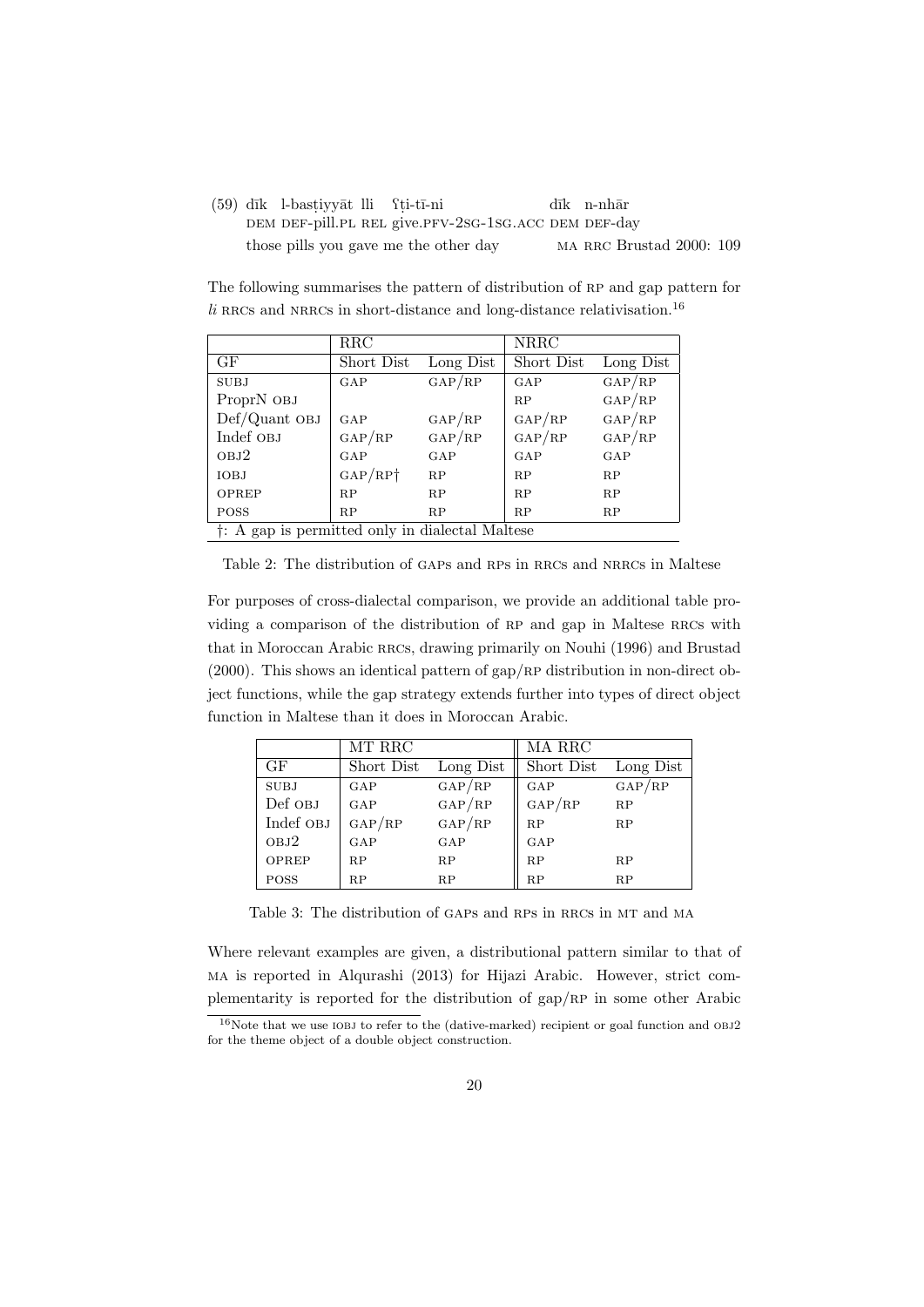dialects, including Latakian Syrian Arabic (Shaheen, 2012, 61) and Iraqi Arabic (Jassim, 2011).

The whole of this discussion thus far, and the basic distribution of gaps and rps summarised in Table 2, abstracts away from contexts in which other factors intervene and require the use of RPs. The most notable cases where gaps are systematically excluded are of course the island constraints. Resumptive pronouns are used in syntactic islands in Maltese. (60) and (61) illustrate the fully grammatical use of an rp in relation to the Complex NP Constraint and the Wh-Island Constraint respectively.<sup>17</sup>

- $(60)$  Ir-ragel li def-man comp 1-know.impv.sg def-woman comp n-af il-mara li t-hobb-u, 3-love.impv.sgf-3sgm.acc 3-name.impv.sgm-3sgm.acc Mario j-ism-u Mario. The man who I know the woman that loves (him), is named Mario.
- $(61)$  il-mara DEF-woman COMP you want.PFV-2sG 2-be.IMPV.SG 2-know.IMPV.SG li int rid-t t-kun t-af min ra-ha who see.PFV.3sGM-3sGF.ACC the woman that you wanted to know who saw her

A further context where a resumptive is required, even when it would otherwise be excluded, is when the relativised position is *also* the target of clause-internal topicalisation. Discussion of this aspect of Maltese syntax itself would take us too far afield, but the interaction with rcs is illustrated in (62), a relative clause where otherwise we would expect a gap, given that the antecedent is associated with the highest definite (quantified) OBJ.

(62) kull mara li every woman comp her neg give.pfv.3-pl-3sgf.acc-neg present lilha ma ta-w-hie-x rigal every woman that (as for her) they didn't give (her) a present

 $17A$  reviewer disagrees with the grammaticality judgement in (60), which we find extremely puzzling.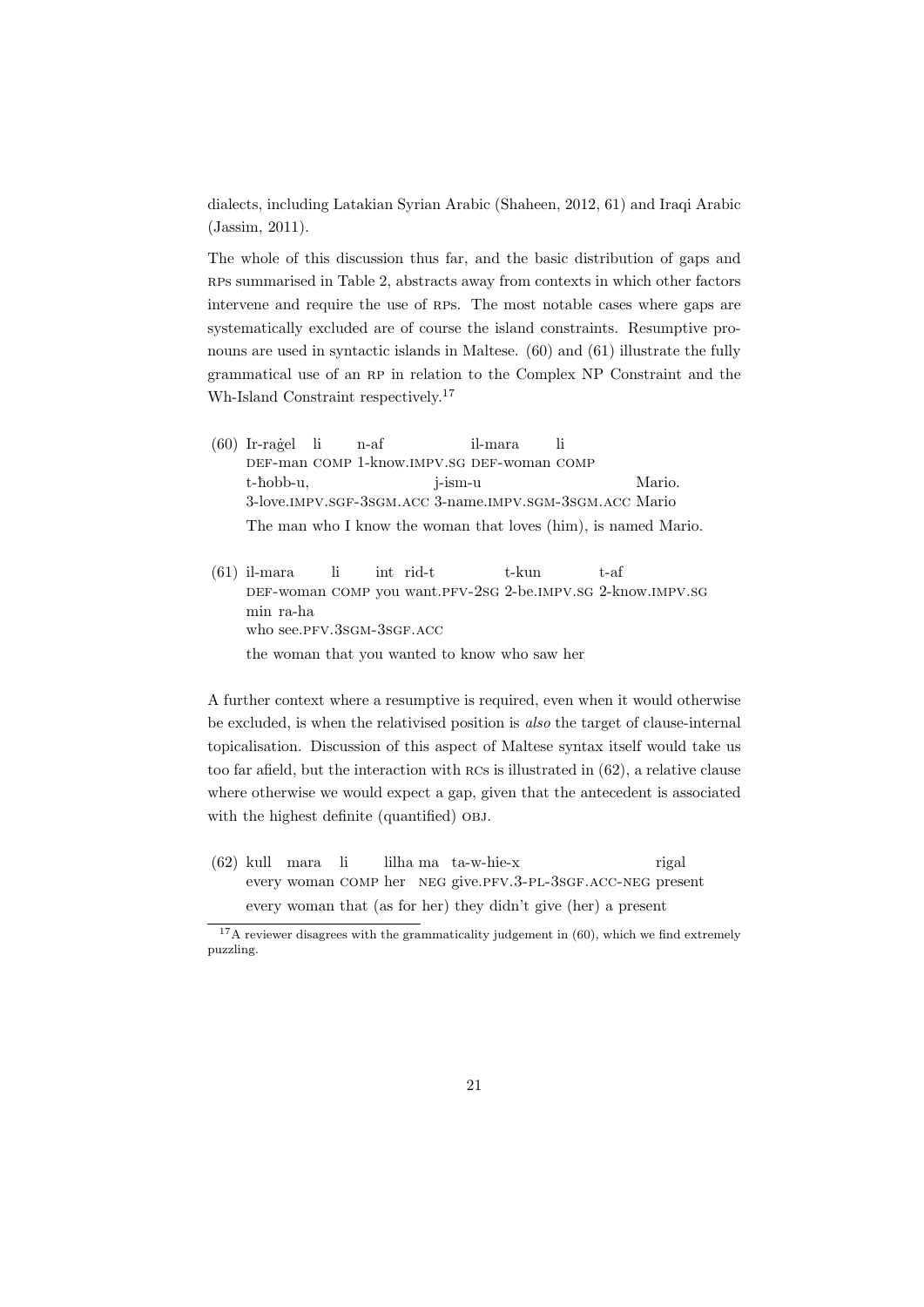# **4 The wh-pronoun strategy**

In this section we outline the characteristics of the *wh*-pronoun strategy for rcs in Maltese, a strategy which has been largely ignored in the previous literature.<sup>18</sup> The major contemporary descriptive grammar of Maltese (Borg and Azzopardi-Alexander, 1997) makes no mention of the use of *wh*-pronouns in relativisation, while the earlier grammars of Aquilina (1973, 295,337) and Sutcliffe (1936, 183) allude briefly to *ma* 'what' and *min* 'who' as relative pronouns (Sutcliffe refers in passing to *ma* as the 'neuter relative' pronoun (p. 183)).

We start by considering the distribution of this *wh*-strategy in Standard Maltese. At first sight the *wh-*strategy appears to be used only in examples involving relativisation on the object of a preposition. The prepositional phrase may function as an oblique or as an adjunct, in both RRCs and NRRCs.  $(63)$  and  $(64)$ have the *wh*-pronoun *min* 'who', because the antecedent/anchor is human. In all of the following examples, the fronted material within the relative clause is shown in boldface.

- (63) (ir)-ragel **ma'/fejn/ghand min** hsib-t (DEF)-man with/near/at who think.PFV-1SG COMP li raj-t-ek see.pfv-1sg-2sg.acc the/a man with/near/next to whom I thought I saw you RRC CS 2011: 114
- (64) Franco u Franco CONJ Carl near who explain.PFV-2SG-DAT-1SG COMP Carl, è**dejn min** spjegaj-t-l-i li poġġej-t sit.prv-2sg Franco and Carl, next to whom you explained to me that you sat nrrc cs 2012a: 11

Equivalent examples are found with the *wh-*item *xiex* 'what' and non-human antecedents, also involving relativisation on the obj within a prepositional oblique or adjunct, in both rrcs and nrrcs.

<sup>18</sup>Although see Camilleri and Sadler (2011) and Camilleri and Sadler (2012a) for some discussion.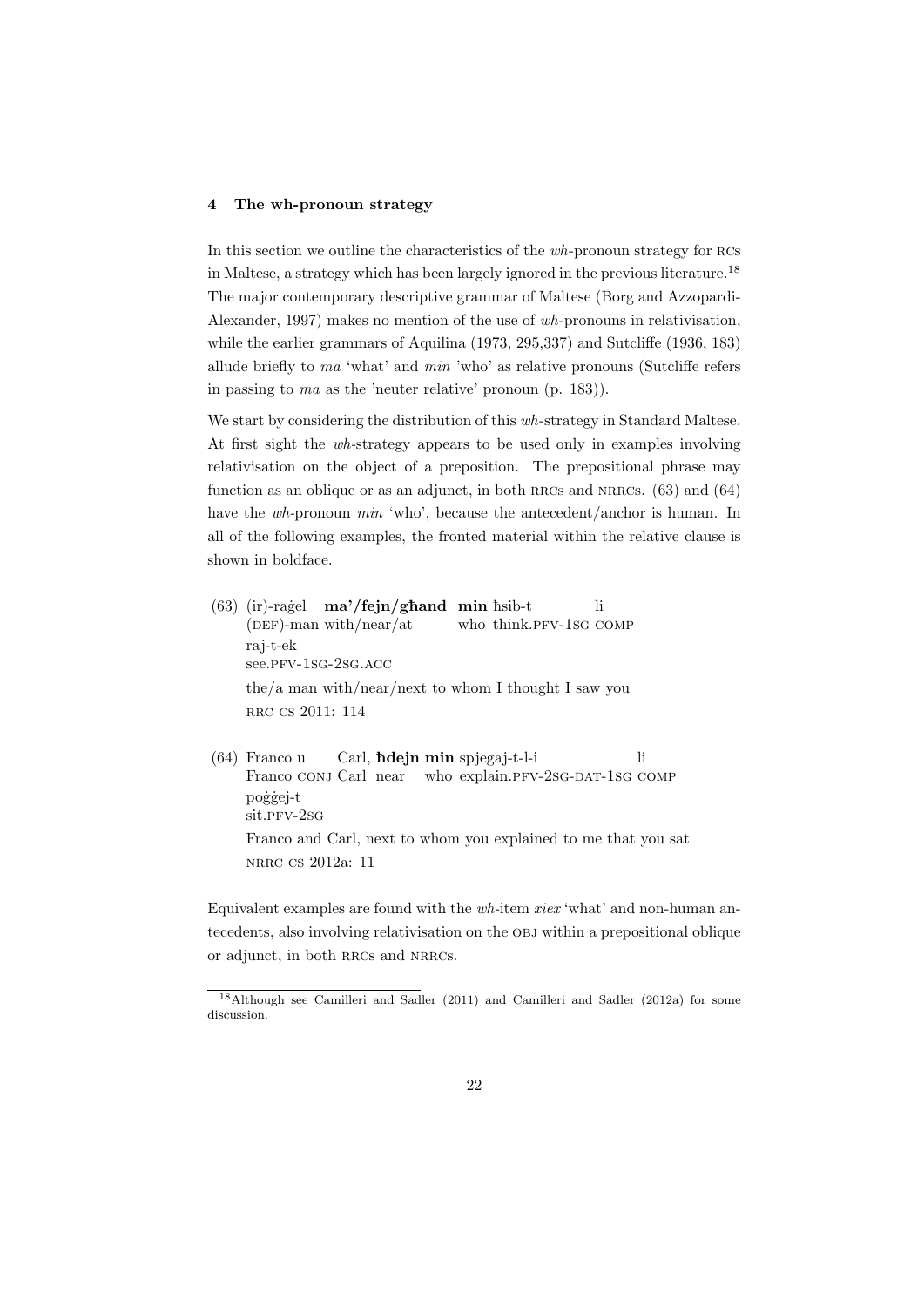- (65) It-trav-i DEF-beam-PL with what 3-EPENT. VWL-PASS-hang. IMPV-PL DEF-bell. PL **ma' xiex** j-i-d-dendl-u l-qniepen, is-sadd-u. refl-rust.pfv.3-pl The beams on which the bells are hung rusted. RRC MLRS
- (66) (il-)barmil (DEF)-bucket with.what usually 1-get.up.IMPV.SG DEF-water **b'xiex** soltu n-tella' l-ilma mill-bir from.DEF-well the/a bucket with which I usually get the water from the well  $RRC CS$ 2011: 114

The *wh-*item *fejn* 'where' may occur alone, or within a fronted PP, as shown in the examples  $(67)-(69)$ .

| $(67)$ Il-Mosta, <b>fejn</b> n-o-qghod<br>jien<br>DEF-Mosta where 1-FRM. VWL-stay. IMPV. SG I                                                                     |                   |
|-------------------------------------------------------------------------------------------------------------------------------------------------------------------|-------------------|
| Mosta, where I live                                                                                                                                               | NRRC CS 2012a: 10 |
| $(68)$ (it-)triq minn fejn/mnejn n-ghaddi<br>(DEF-)street from where/from.where 1-pass.IMPV.SG<br>Lit: The $/a$ street from where I pass<br>the street I go along | RRC CS 2011: 114  |
| $(69)$ il-gnien <b>hdejn fejn</b> n-o-qghod<br>DEF-garden near where 1-FRM. VWL-stay. IMPV. SG                                                                    |                   |

the garden which I live next to rrc

In all the examples above, we find the *wh-*strategy with an obligatory gap.<sup>19</sup> The fact that the  $wh$ -pronoun  $+$  gap strategy in the standard language seems to be only limited to prepositional OBLs and ADJs is interesting in terms of the expectations following from the Accessibility Hierarchy (Keenan and Comrie, 1977, 650), since (unusually) the strategy is apparently confined to positions low on the hierarchy.

(70) SU *>* DO *>* IO *>* OBL *>* GEN *>* OCOMP (OBJ of comparison)

<sup>19</sup>Resumptive pronouns are not totally excluded with the *wh-*strategy, however, for they occur in strong islands and other contexts where gaps are systematically excluded, such as relativisation on non-selected datives.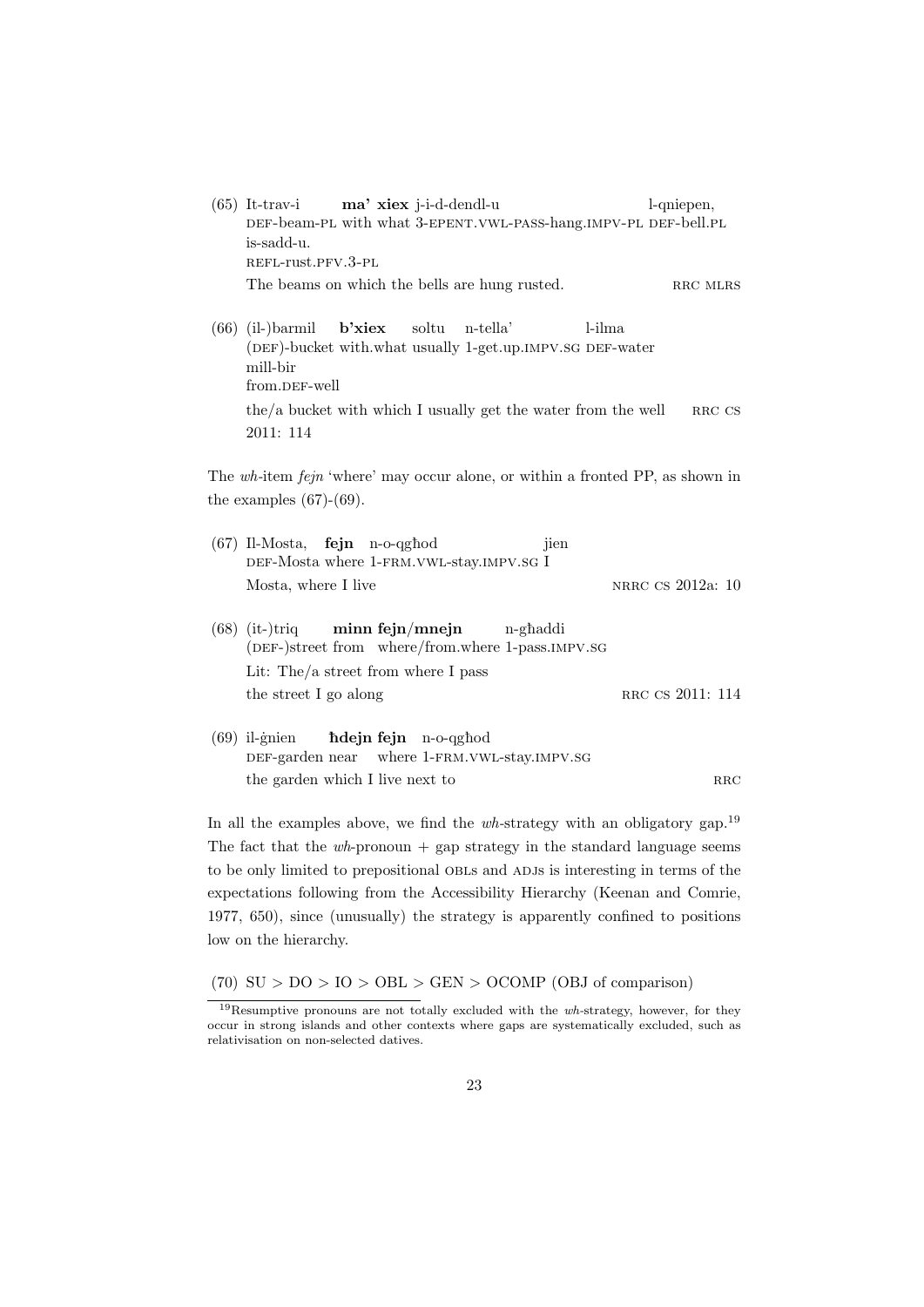Note however that, as we will see below, this picture as it stands will turn out to be over-simplified.

Although most Arabic vernaculars do not make use of a *wh-*strategy in headed rracs and NRRCs, the use of the *wh*-strategy with obliques and adjuncts in the standard variety of Maltese finds a striking parallel with the Western dialects of Moroccan Arabic (ma) and Algerian Arabic (aa). According to Harrell (1962, 162) for MA, the non-human OBJ  $wh$ -pronoun  $a\check{s}$ , which is also an indefinite specific marker (as in Maltese), is found together with the preposition  $f$  'in' or *b* 'with, by means of'. (71a) illustrates this use of the *wh-*strategy as an alternative to the non-*wh*-pronoun strategy, shown in (71b). Similar data for Algerian Arabic (aa) is given in Guella (2010, 104): as well as the prepositions *b* 'with' and *f* 'in' preceeding  $\bar{a}\tilde{s}$ , the preposition  $\Omega \bar{a}$  'on' also occurs in a fronted *wh-*phrase, as illustrated in (72a). Again, the complementiser with rp strategy is an alternative, shown in (72b).

- (71) a. le-mkoh la **b-aˇs** DEF-rifle with-what kill.PFV-1SG DEF-lion qtel-t s-sbe<sup>c</sup> the rifle that I killed the lion with
	- b. ha here's DEF-rifle.SGF COMP kill.PFV-1SG with-3SGF.ACC DEF-lion le-mkoh la **lli** qtel-t bi-**ha** s-sbe<sup>c</sup> Here's the rifle that I killed the lion with. ma Harrell 1962: 164
- $(72)$  a. el-metrah DEF-mattress.SGM on-what sleep.PFV.3-PL large.SGM Q**l¯aˇs**  $ne$ s- $\bar{u}$ kbīr The mattress they slept on is big.
	- b. el-metrah DEF-mattress.SGM COMP sleep.PFV.3-PL on-3SGM.ACC large.SGM **elli**  $ne$ s-ū Ql¯ı-**h** kbīr The mattress they slept on is big. AA Guella 2010: 104

Brustad (2000: 106) states that the *wh-*pronoun relativisation strategy in ma is limited to 'oblique objects of low individuation whose semantic role is generally locative or temporal'. However, this claim is challenged by data such as (73) from ma , with the human *wh-*pronoun *mn* 'who' (Nouhi, 1996, 11) (compare the similar Maltese example in (63) above). Again, the alternative *lli* and RP strategy is equally possible. Parallel examples for aa are given in (74).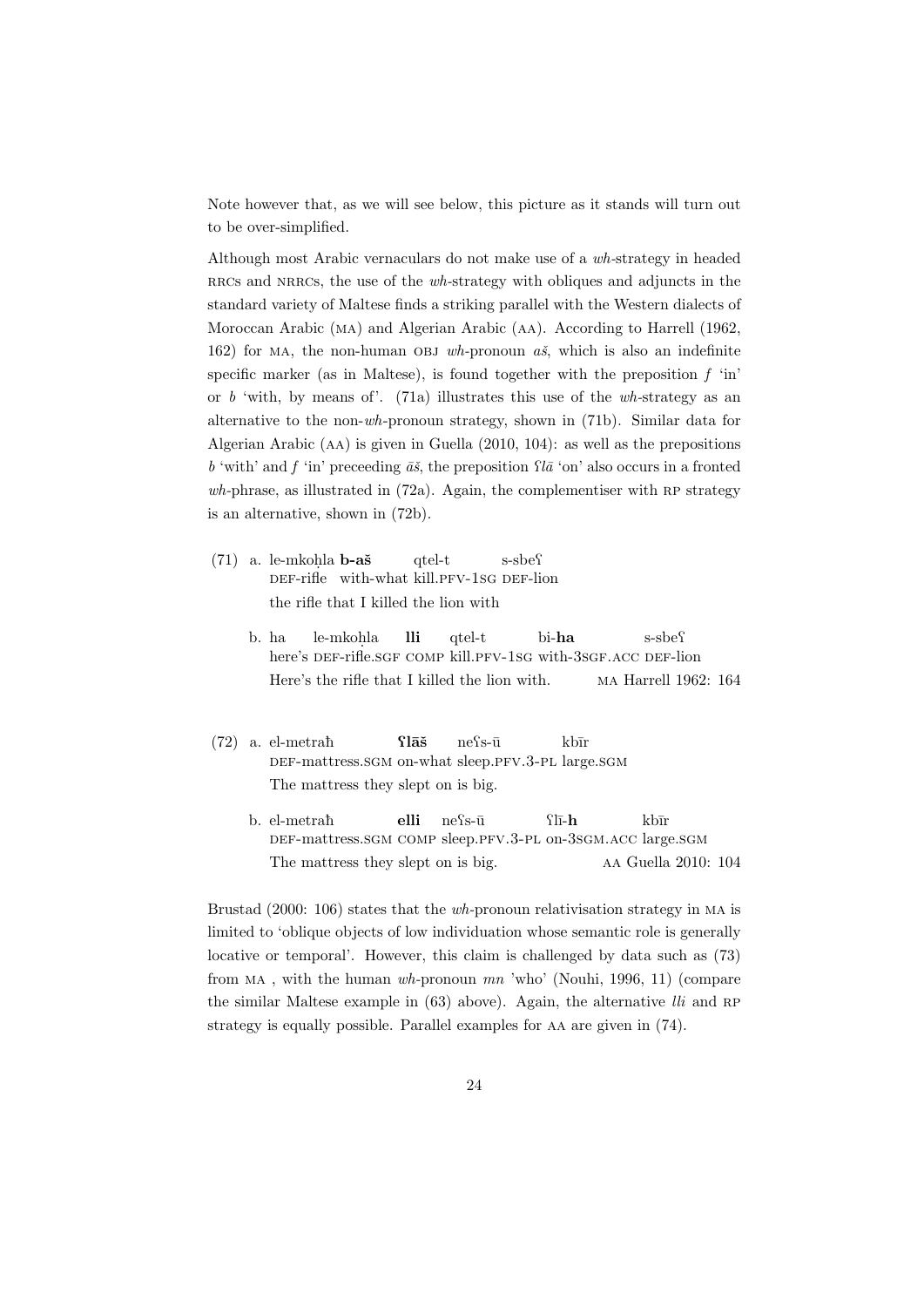|  | $(73)$ a. ir-rağal <b>m</b> si <b>m</b> mši-t |  |                               |
|--|-----------------------------------------------|--|-------------------------------|
|  |                                               |  | DEF-man with who walk.PFV-1SG |
|  |                                               |  | the man with whom I walked    |

- b. ir-rağal 1DEF-man COMP walk.PFV-1SG with-3SGM.ACC **lli** mši-t mQa-**h** the man that I walked with  $M_A$  Mouhi 1994: 11
- $(74)$  a. el-wl $\bar{a}d$ DEF-boy.PL with-who fight.PFV.3-PL  $m$ **fā-men** ddābz-u the boys with whom they fought
	- b. el-wlād DEF-boy.PL COMP fight.PFV.3-PL with-3PL.ACC **elli** ddābz-u **m**Q**¯a-hum** the boys who they fought with  $\qquad \qquad$  AA Guella 2010: 105

Examples (68)-(69) above illustrate the *wh-*strategy with *fejn* 'where'. This usage is also found in the Western dialects of ma and aa. Brustad (2000, 108) refers to the use of the 'interrogative particle'  $f\overline{in}$  in MA providing the relative clause example in (75), and Guella (2010, 105) gives examples of the use of the *wh*-pronoun *-* $\bar{a}$ *yen* 'where, which' in AA, occurring with a variety of prepositions (and giving rise to reduced/unreduced pairs such as  $f\text{-}\bar{a}y\text{e}n - f\text{-}\bar{in}$  'in what/where' and  $mn\text{-}\bar{a}yen - mn\text{-}in$  'from what/where').

- (75) w conj he-threw-up on DEF-place where sit.acT.PRT.SGM he yətkəbb-lu fla l-blāsa **f¯ın** gāls hūwa w conj l-mra DEF-wife of-his CONJ children-his dyālu w wlād-u ... and threw up on the place where he's sitting, he and his wife and children ma Brustad 2000:108
- $(76)$  a. el-bāb DEF-door.SGM from-which enter.PFV.3-PL new.SGM **mn-¯ayen** duxl-u ždid The door through which they entered is new.
	- b. el-bāb DEF-door COMP enter.PFV.3-PL from-3SGM.ACC new.SGM **elli** duxl-u menn-**u** ždid The door through which they entered is new. aa Guella 2010: 105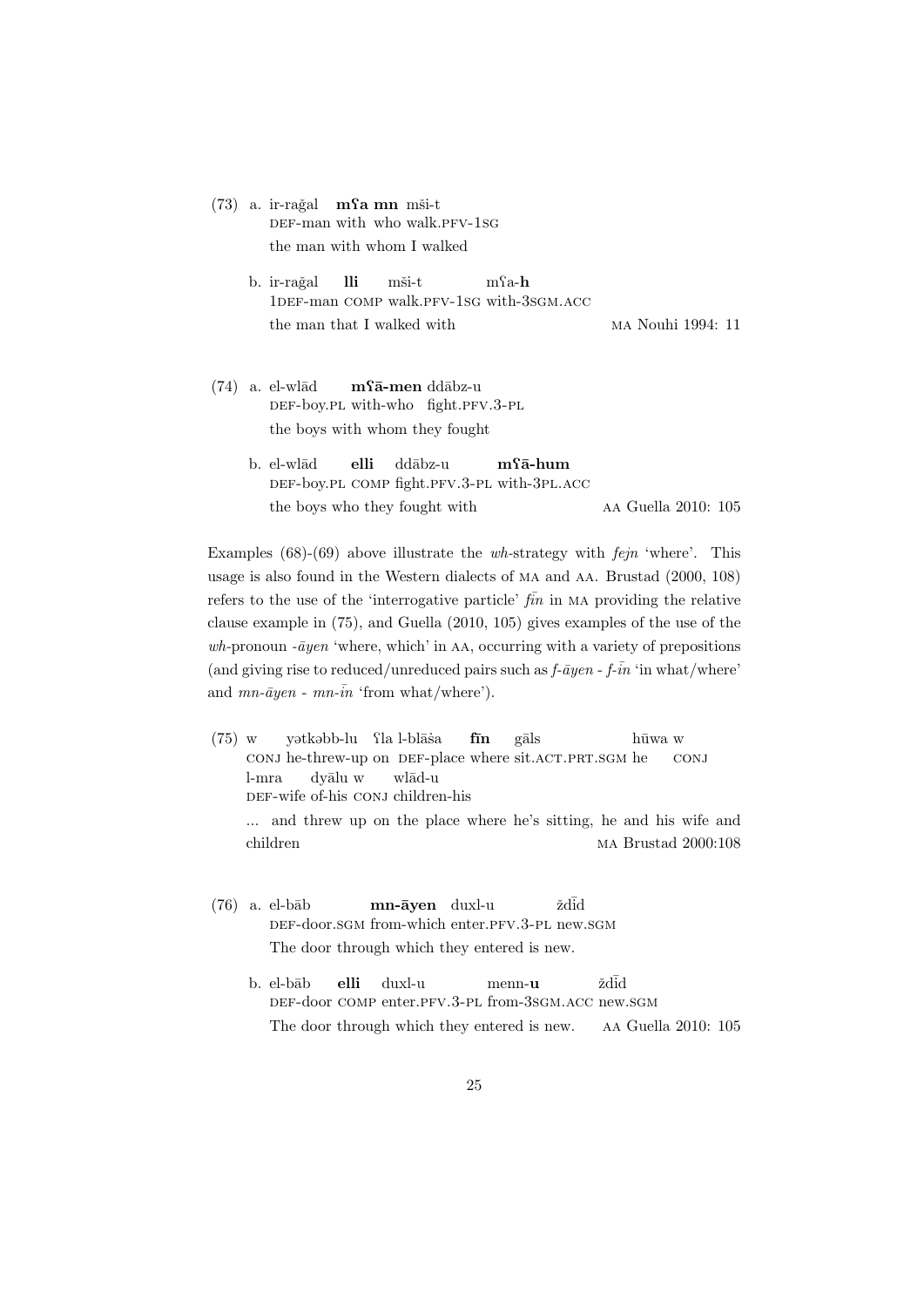#### (77) el-hammām f-āyeni mšā-w DEF-baths in-where go.PFV.3-PL far b<sup>o</sup>īd The baths where they went is far. An Guella 2010: 105

Several P+*wh-*pronoun combinations have become lexicalised in Maltese to the extent that we might consider them synchronically to be single words.<sup>20</sup> An exhaustive list of these elements is given in (78). These (fused) words to function as *wh-*forms in both interrogative and relative constructions, corresponding to oblique and adjunctival functions. Three further forms (which all mean 'why') occur as interrogative *wh-* elements but do not introduce rcs: *g*è*alxiex* lit 'for what'; *ghalfejn* lit: 'for where' and the Southern dialectal form *ghalfiex* lit: 'for in what', which diachronically seems to have fused two Ps along with the original *wh-*pronoun.<sup>21</sup>

| (78) | $fughierz > fuq\ xierz$ | 'on what'    |
|------|-------------------------|--------------|
|      | $f \in x > f' x \in x$  | 'in what'    |
|      | bier > b'rier           | 'with what'  |
|      | $mnier > minn$ riex     | 'from what'  |
|      | $qhalx$ <i>iex</i>      | 'for what'   |
|      | mnejn > minn fejn       | 'from where' |

Standard and dialectal Maltese share the use of the forms in (78), the *wh*pronoun *fejn* 'where' used for locative obliques and adjuncts (ADJs), and the use of *wh-*pronouns *xiex* and *min* as objects of prepositions (in cases of relativisation on oprep functions), all of which are illustrated above.

Dialectal varieties such as North-Eastern *Naxxari* differ markedly from standard Maltese in extending the use of the *wh-*pronoun strategy to relativisation on direct (term) grammatical functions, provided that the antecedent is definite or specific. This includes a very restricted use of *ma* 'what' (in RRCs only) and fully productive use of *min* 'who' and *'l min* 'who.acc'. The use of *ma* in RRCs is as far as we are aware limited to fixed phrases such as the one in (79), which is a dialectal form and in which the antecedent is always *hekk*.

<sup>&</sup>lt;sup>20</sup>The same might also be true of the MA  $b\bar{a}\tilde{s}$  and  $\bar{a}\tilde{s}$ , and the AA counterparts and other such pronominal combinations.

<sup>&</sup>lt;sup>21</sup>Note that the fused forms (on the left in  $(78)$ ) are to be distinguished from the forms on the right such as *b'xiex* 'with.what'. Although Borg and Azzopardi-Alexander (1997, 23) label *b'xiex* as an 'instrument question-*word*' (our emphasis), a form such as this involves procliticisation of the preposition *bi* 'with' onto the *wh-*pronoun *xiex* and the combination is still syntactically transparent. The fused forms on the right, on the other hand, *are* syntactically opaque.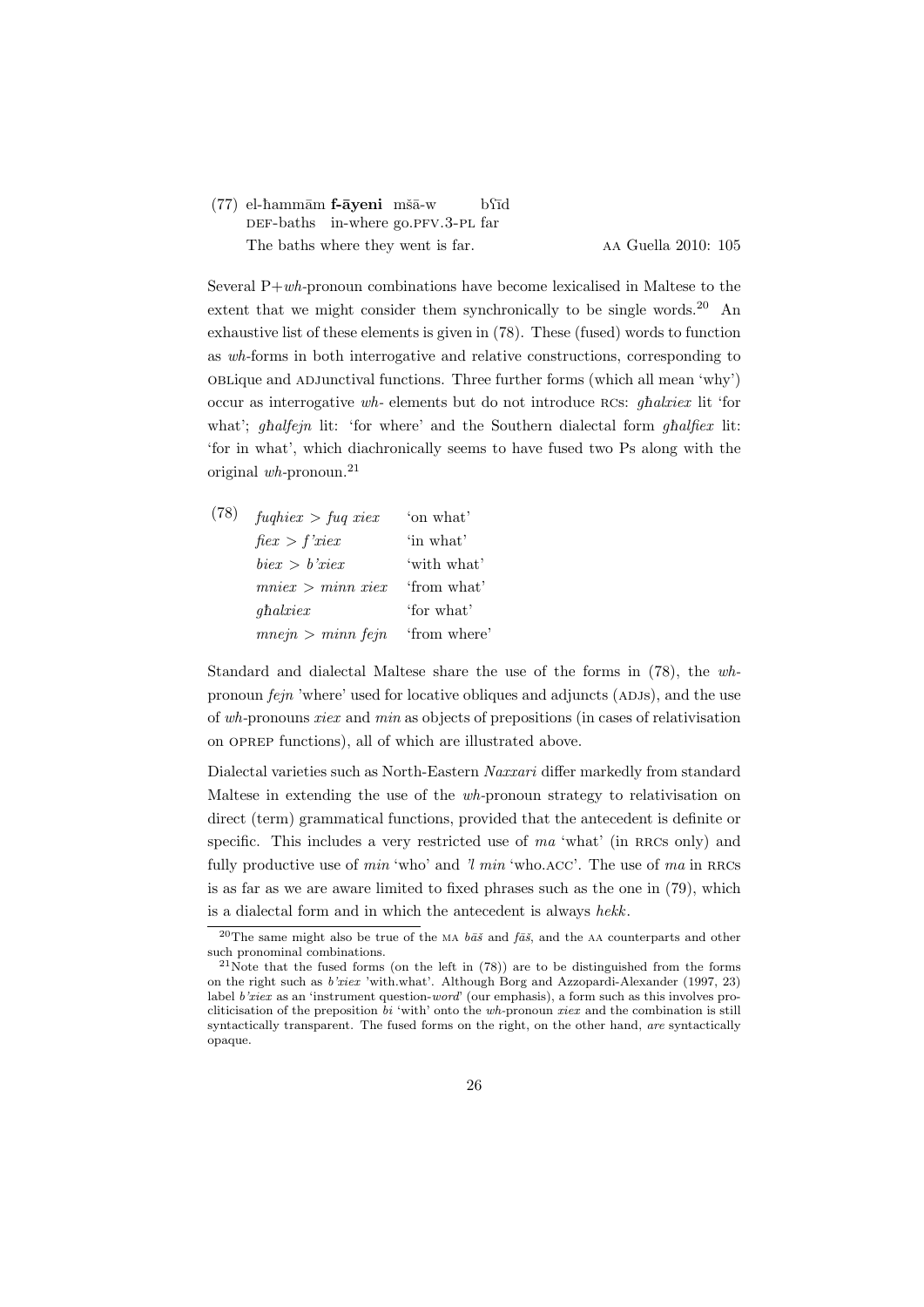(79) Hekk like.this what happen.PFV.3sGM ma ˙gara. It's this that happened.

Borg and Azzopardi-Alexander (1997, 36) mention the availability of the 'element *ma*' instead of *li* in 'the case of some (largely fixed) expressions', and give the examples in (80), from Standard Maltese (and also found in dialectal Maltese). However we would analyse these differently, as one of a number of uses of *ma* in which it does not correspond to a *wh*-pronoun in a vanilla RRC or nrrc. We consider that phrases such as *ma ra* ('ma see.pfv.3sgm') and *ma telaq* ('MA leave.PFV.3sGM') in (80) are probably best analysed as free relatives, aligning ourselves with the discussion of *Pawwalu ma* 'the first of what' in MSA in Badawi et al.  $(2003, 254).^{22}$  (Note that this use of *ma* is also present in a number of Arabic vernaculars Brustad (2000, 90).) Apart from examples such as (80), *ma* is also found in the quantified pronominal *kulma* 'all that' introducing free relatives. *Ma* is not however part of the synchronic inventory of interrogative pronouns.

- (80) a. L-ewwel ma ra def-first ma see.pfv.3sgm be.pfv.3-pl def-paper-pl kien-u l-kart-i m-qallb-in. pass.ptcp-overturned-pl The first thing he saw were the overturned papers. b. L-ahhar ma telaq kien il-kaptan.
	- def-last ma leave.pfv.3sgm be.pfv def-captain The last to leave was the captain. BAA 1997: 36

Two other uses of *ma* (in both Standard and dialect) may be related to the pronominal form *ma* (see Badawi et al. (2003, 521-538) for extensive discussion of the related msa forms). The first is what Badawi et al. (2003) take to be 'subordinating conjunctions' with  $m\bar{a}$ . The relevant forms in Maltese involve *ma* with the prepositions *qabel* 'before' (81a), *sa* 'until', and *b*è*al* (81b). Borg (1994) also considers these cases to be derived from a *wh*-pronoun use, while synchronically *ma* simply introduces an embedded clausal argument to the preposition, just as *li* does in similar contexts, e.g. *wara li* 'after'. Parallel

<sup>&</sup>lt;sup>22</sup>This is distinct from the 'temporal'  $m\bar{a}$  in *lawwala*  $m\bar{a}$  'the first time', which is not found in Maltese.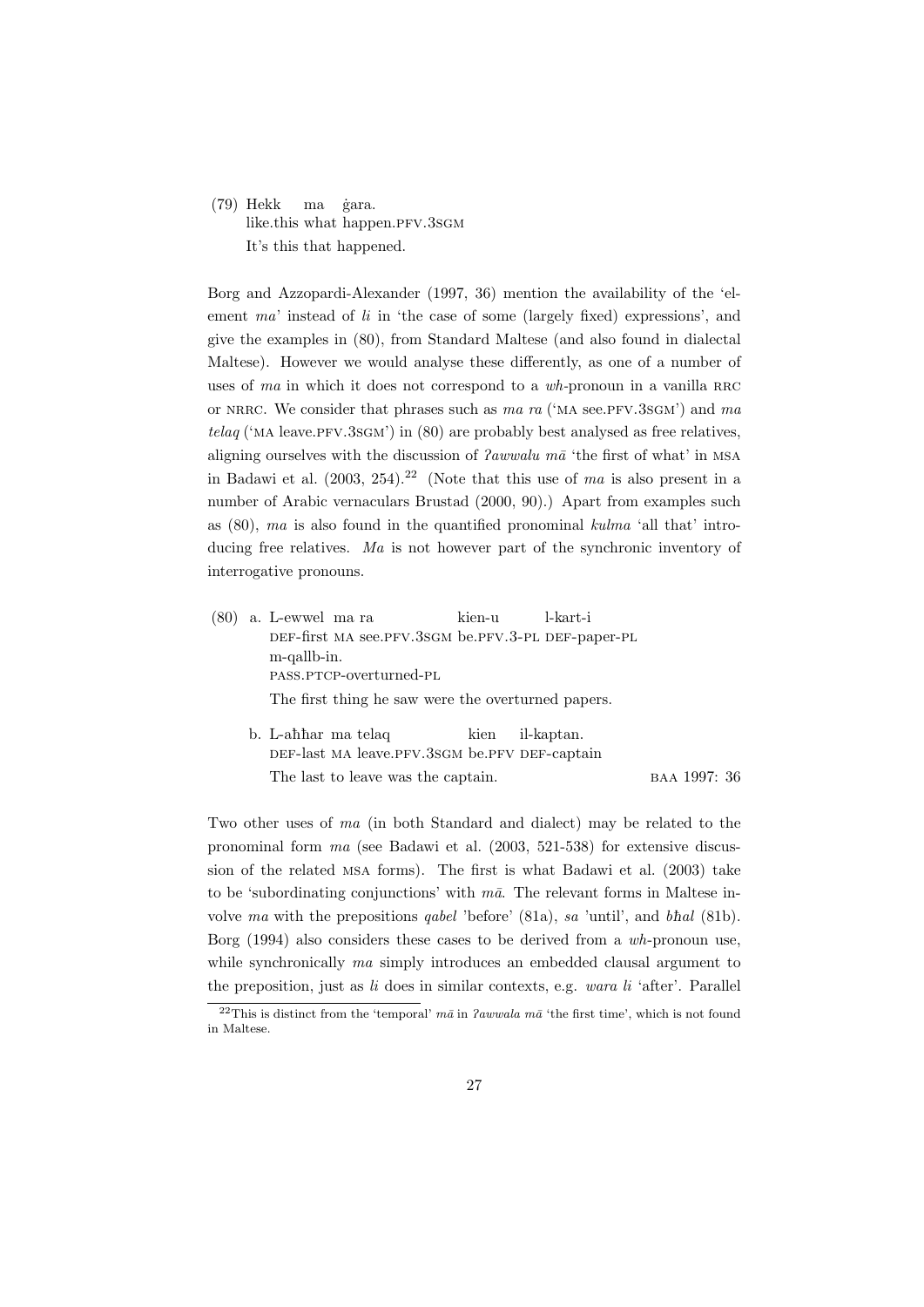uses of this pronominal form in Egyptian Arabic (ea) are illustrated in (82) below.

- (81) a. T-i-tlaq-x 2-frm.vwl-leave.impv.sg-neg before comp 2-say.impv.sg-dat-1sg qabel ma t-ghid-l-i! Don't leave before you tell me!
	- b. Ghamil-t do.pfv-1sg like.comp show.pfv-1sg-1sg.acc bèalma wrej-t-ni. I did just as you showed me.
- $(82)$  a. murād kān Murad be.PFV.3sGM see.ACT.PTCP.SGM DEF-film.SGM DEM.SGM ˇs¯ayif el-felm da Pabl ma before COMP 1PL-go.IMPV DEF-movie.theatre together  $ni$ -rū $\hbar$ es-senima sawa Murad had seen that movie before we went to the movie theatre together.
	- b. fala ma te-rgaf on PRN 2-return.PFV.SG FUT.1SG.be sleep.ACT.PTCP-DAT-1SG hakūn n¯ayim-l-i sa<sup>Stēn</sup> two.hours By the time you return, I will have slept for two hours. ea Mughazy 2004: 102

The second (further) use is in constructions such as (83) for Maltese (compare the parallel with msa in (84)). Badawi et al. (2003, 514) refer to this context as 'annexation with elatives' and consider the  $m\bar{a}$  here to be yet another function of the 'relative  $m\bar{a}$ '.

- $(83)$  Irhas cheap.compar ma 3-be.impv-pl more.compar good.compar ma j-kun-u, iktar ahjar. The cheaper they are, the better.
- (84) ka-Palt afi, wa-Paraqqi like-nicest CONJ-most.delicate MA 3-be.IMPV-PL mā ya-kūn-u like the nicest and the most delicate [thing] that could ever be Lit. 'of that which could be' Badawi et al. 2003: 518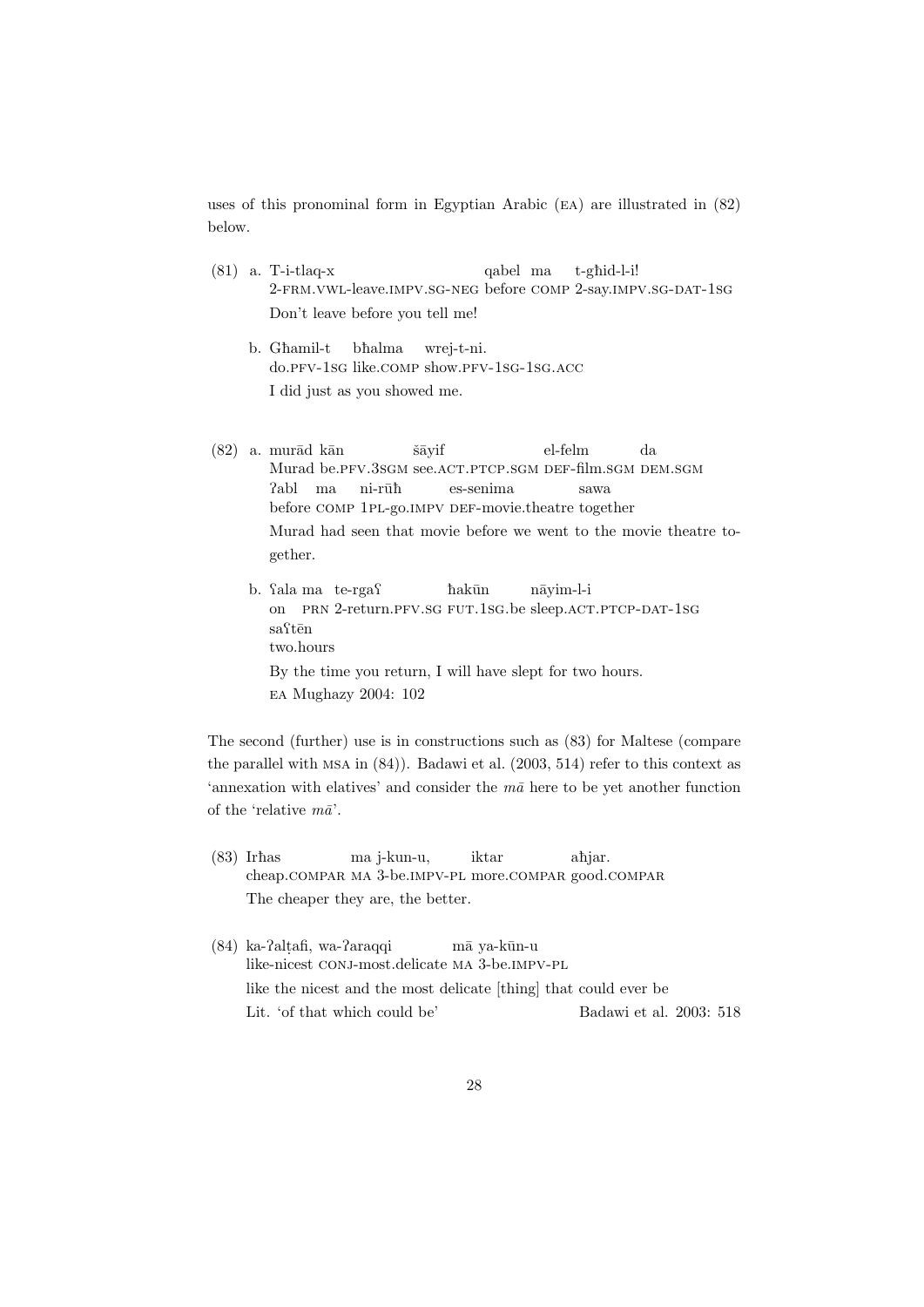Unlike *ma* 'what' (which is restricted to one fixed phrase), the *wh-*pronoun *min*/*'l min* 'who/who.acc' is productively used as a relative pronoun in dialectal Maltese. The (dialect) examples in (85)-(88) illustrate relativisation on direct functions (subj and obj) using the *wh-*pronoun strategy, where the antecedent is definite/specific. As shown from the contrast between (88)-(89), relativisation on the poss is only possible if the containing NP is pied-piped.

- (85) ir-ragel/\*ragel **min** ghid-t-l-ek DEF-man/\*man who say.PFV-1sG-DAT-2sG open.PFV.3sGM-DAT-1sG fetaħ-l-i il-bieb def-door the man who I told you opened the door for me  $RRC CS 2011:5$ (86) Pawlu, **'l min** kellim-t Paul, ACC.who speak.PFV-1sG Paul, who I spoke to NRRC CS 2012a:9 (87) it-tifel/tifel, DEF-boy/\*boy ACC.who 1-FRM.VWL-think.IMPV.SG COMP send.PFV-1SG **'l min** n-a-èseb li bghat-t l-ittra DEF-letter the boy, who I sent the letter to NRRC CS 2012a:10 (88) It-tifla/\*tifla **id** DEF-girl/\*girl hand who grab.PFV-1sG 3-name.IMPV.SGM-3SGF.ACC **min** qbad-t, j-isim-ha
- Marija. Mary The girl whose hand I grabbed is named Mary.
- (89) \*it-tifel **'l min** n-af DEF-boy ACC.who 1-know.IMPV.SG ACC mother-3sGM.GEN lil omm-u  $\Box$  the boy whose mother I know rrcc  $\Box$  rates are reached in Fig.

Although the *wh-* gap strategy is possible for relativisation on direct functions when the antecedent is human and definite/specific, it is not available for relativisation upon either the subj or the obj functions with an inanimate antecedent, irrespective of whether this is definite or indefinite. The non-human *wh-*pronoun *xiex* 'what' is only available when the relativised position is the oprep  $(65)$  -  $(66)$  above) and the reduced form  $x'/xi$  'what' is equally ungrammatical.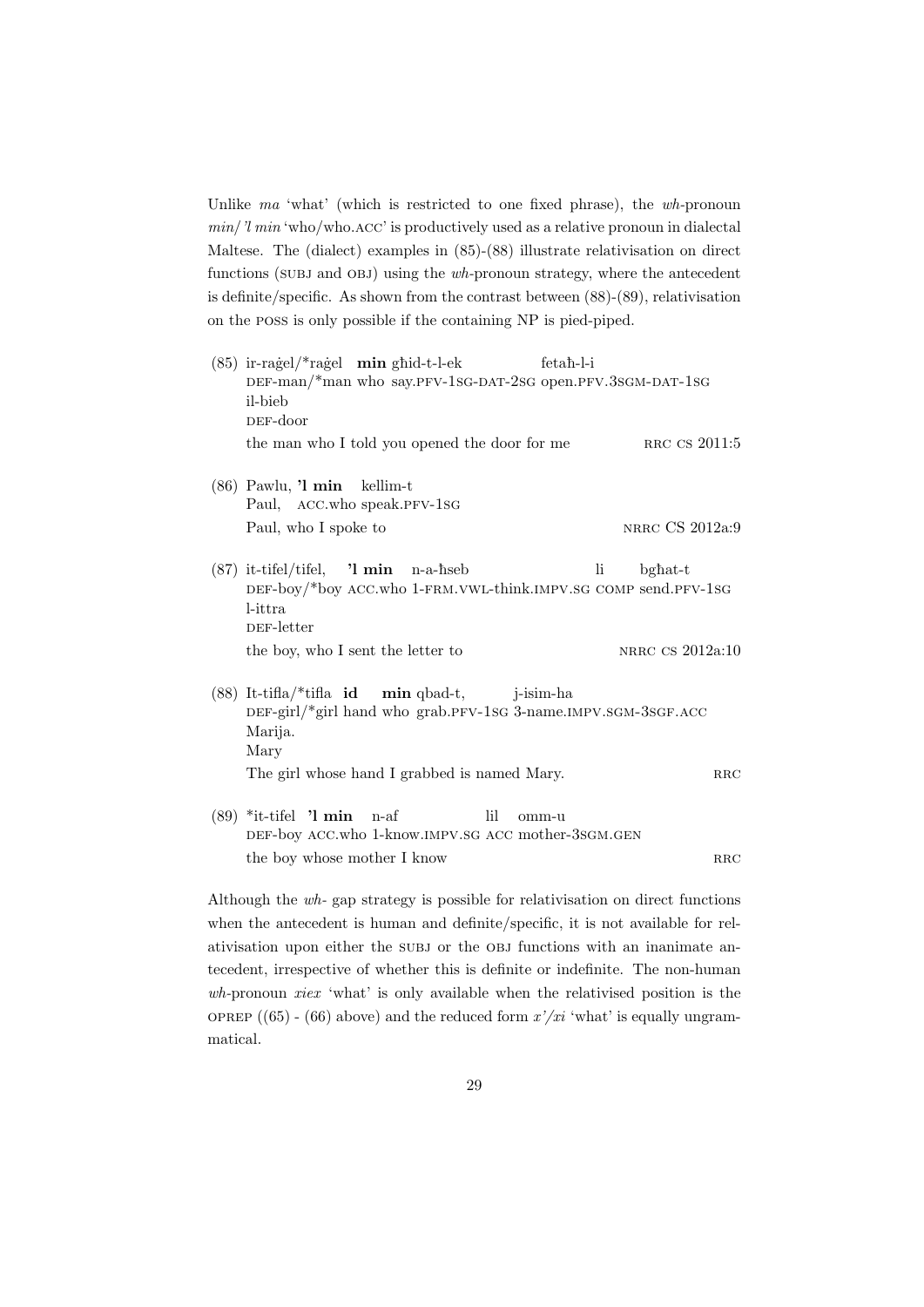- $(90)$  \*Smaj-t hear.PFV-1sG DEF-news.SGF what surprise.PFV-3sGF-3sGF.ACC l-ahbar  $xiex/xi/x'gha\n-itha.$ Intended: I heard the news which surprised her
- $(91)$  \*Xtraj-t buy.PFV-1sG (DEF)-car.SGF what be.PFV.3SGM PROG 3-sell.PFV.3SGM (il-)karozza xiex/xi/x'kien qed i-bigh. Intended: I bought the/a car which he was selling.

To summarise, there is a clear divergence between Standard and dialectal Maltese concerning the distribution of the *wh-*strategy for relative clause formation. The use of the *wh-*strategy for non-term functions is productive in all varieties of Maltese. In addition, dialectal variants show fully productive use of the *wh-*pronouns *min/'l min* 'who' (but not *xiex/x'/xi* ('what') in relativisation on direct (term) grammatical function, while the *wh-*strategy is restricted to nonterm functions in standard Maltese. The use of *ma* 'what' (which is not found as a *wh-*interrogative pronoun, is highly restricted.

Despite the fact that  $\text{riex}/x'/\text{ri}$  is systematically ungrammatical in relative clauses such as (90) and (91) there is one relative construction in which *x'/xi* does occur in direct relativisation, in both standard and dialectal Maltese. In (grammatical) examples such as (92)-(94), the matrix predicate can only be some form of existential and the predicate of the relative clause must be imperfective in form. These examples are rather reminiscent of Modal Existential free relative clauses Grosu  $(2004)$ ; Šimík  $(2011)$  which are subject to the same constraints, and we believe they constitute examples of a further, distinct subtype of RRC.

- (92) Ma sib-t-x neg find.pfv-1sg-neg book.sgm good.sgm ktieb tajjeb  $x'(n-i-sta')$ what.1-frm.vwl-can.impv.sg 1-frm.vwl-read.impv.sg n-a-qra. I didn't find a good book which I can read.
- (93) Fadal remain.PFV.3sGM some work.sGM what.3-become.IMPV.SGM xi xoghol x'i-sir? Lit: Remain some work what becomes? Is there any work left to be done?
- (94) M'hemm xejn neg.exist nothing what.1-give.impv.sg-2sg.acc x'in-ti-k.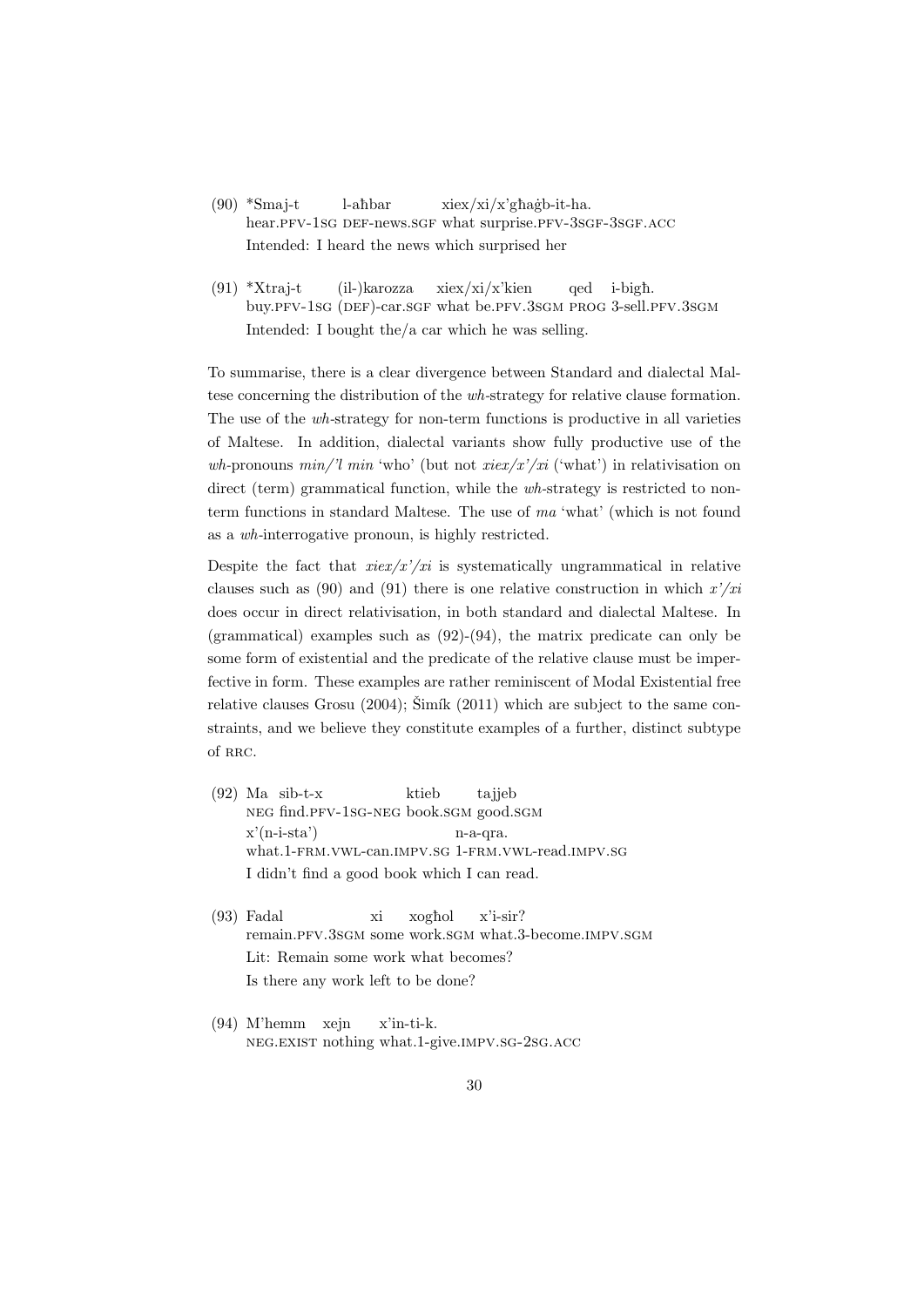There is nothing that I can give you.

These existential constructions are also possible with the *wh-*pronoun *min* 'who' in both standard and dialectal Maltese, although as outlined above, the *wh*pronoun *min* 'who' does not otherwise occur in cases of relativisation on direct argument functions in standard Maltese. An example is given in (95), while  $(96)$  is also grammatical in dialectal Maltese.<sup>23</sup>

- $(95)$  M-ghand-i neg-at-1sg.gen acc no.one acc who 1-trust.impv.sg 'l hadd 'l min n-afda I don't have anyone to trust/I trust.
- (96) Hemm xi EXIST some no.one who 3-can-IMPV.SGM 3-help.IMPV-2SG.ACC hadd min j-i-sta' j-gèin-ek There is someone to help you.

Laying these existential rcs to one side, the following summarises the basic distribution of the *wh-*pronoun relativisation strategy in Standard and dialectal Maltese. Except where an intervening factor (such as an island constraint) forces the use of a resumptive, *wh-*relativisation involves the obligatory use of the gap strategy.<sup>24</sup>

| Antecedents   | function    |     | Prn type                    |              |
|---------------|-------------|-----|-----------------------------|--------------|
| $DEF + Human$ | <b>SUBJ</b> | Gap | min                         | dialect only |
| $DEF + Human$ | OBJ         | Gap | $\eta$ min                  | dialect only |
| $DEF + Human$ | <b>IOBJ</b> | Gap | $\lim$ $\lim$               | dialect only |
| Human         | OPREP       | Gap | $P + min$                   |              |
| Non-Human     | OPREP       | Gap | $P + xie$                   |              |
| Non-Human     | OBL         | Gap | Fused $P + xie$             |              |
| Human         | ADJ         | Gap | $P + min$                   |              |
| Non-Human     | ADJ         | Gap | $P + xie$ , Fused $P + xie$ |              |
| Locative      | OBL<br>ADJ  | Gap | $fejn, P + fejn, mnejn$     |              |

Table 4: Distribution of wh-relatives

<sup>23</sup>We have found no discussion of this construction in **the** existing literature, and leave the development of an analysis of these cases for future research.

 $^{24}$ If the target of relativisation is a non-selected dative encoding a beneficiary, maleficiary, possessor and or affected experiencer a resumptive pronoun is obligatory, see Camilleri and Sadler (2012b) for discussion of such non-selected arguments.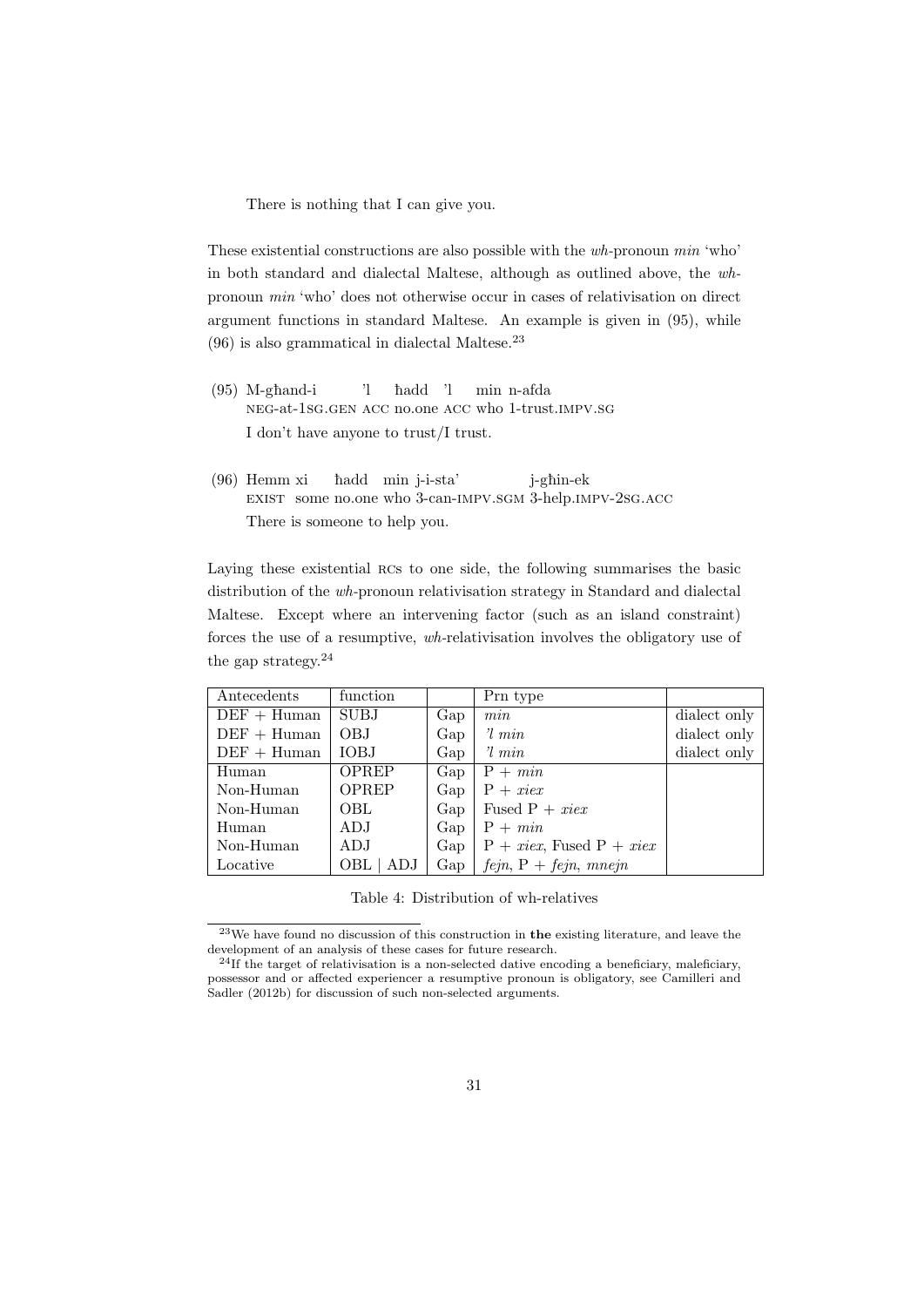### **5 The bare strategy**

In msa and most of the contemporary Arabic vernaculars we find a 'bare' relativisation strategy with no comp or relative pronoun when the antecedent is indefinite. In this section we show that a 'bare' strategy can also occur in indefinite RRCs in Maltese, subject to certain restrictions. Firstly, the antecedent must correspond to either a subject or a possessor within the relative clause, as shown in (97) and (98). In all cases of relativisation on the possessor, the use of a RP is obligatory. The relative dependency may be long-distance as in (99).

|      | $(97)$ il $lt$ $\geq$ q a j-t ma' tifel j-a f-e k<br>met.RECIP.PFV-1sG with boy 3-know.IMPV.SGM-2sG                                                                        |             |
|------|----------------------------------------------------------------------------------------------------------------------------------------------------------------------------|-------------|
|      | I met with a boy who knows you                                                                                                                                             | <b>SUBJ</b> |
|      | $(98)$ N-af<br>fejn t-i-sta'<br>s-sib<br>tifel<br>1-know.IMPV.SG where 2-FRM.VWL-can.SG 2-find.SG boy<br>Ghawdx-ija<br>omm-u<br>mother-3sGM.GEN Gozitan-SGF                |             |
|      | I know where you can find a boy whose mother is Gozitan.                                                                                                                   | <b>POSS</b> |
| (99) | $(\mathrm{li})$<br>Tifel n-a-hseb<br>lil<br>$t$ -af<br>boy 1-FRM. VWL-think. IMPV. SG COMP 2-know. IMPV. SG ACC<br>wegga'.<br>omm-u,<br>mother-3sGM.GEN, got.hurt.PFV.3sGM |             |
|      | A boy whose mother I think you know, hurt himself.                                                                                                                         | <b>POSS</b> |

Examples (100)-(102) show that in contrast to the Arabic vernaculars, the bare strategy is not available when the relativised position is neither subject nor possessor.

- $(100)$  \*tifel n-af boy 1-know.impv.sg Intended: a boy I know
- $(101)$  \*cavetta n-i-ftah key.SGF 1-FRM.VWL-open.IMPV.SG DEF-door with-3SGF.ACC il-bieb bi-ha Intended: a key to open the door with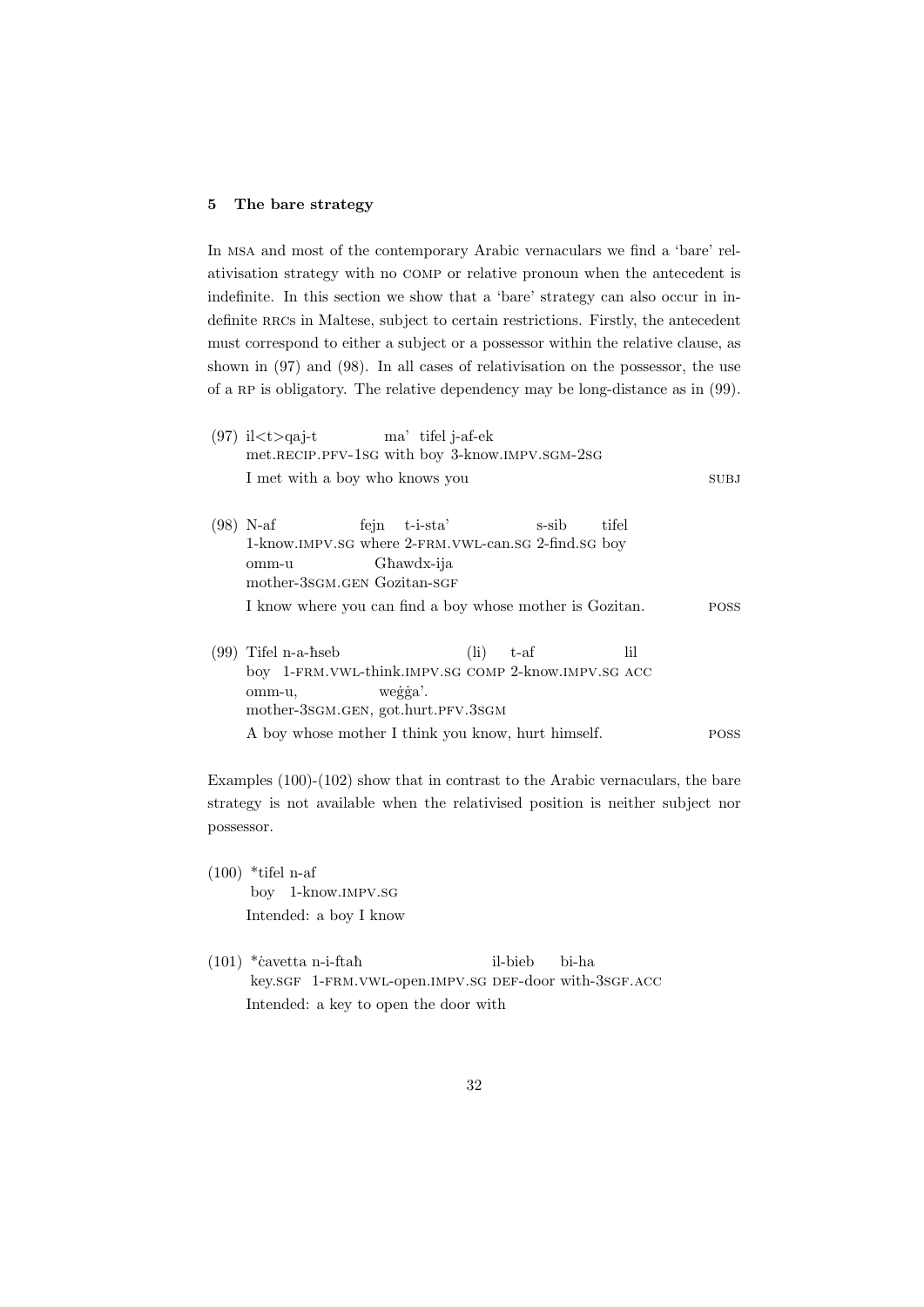(102) \*tifel n-i-l*<*t*>*aqa' boy 1-EPENT. VWL-meet. RECIP. IMPV. SG with-3SGM. ACC everyday miegh-u kuljum Intended: a boy I meet every day

Secondly, the verbal predicate (if there is one), must be imperfective in form in this construction - the contrasts in (103) and (104) show that the perfective verb-form is systematically excluded. This is in contrast to Arabic dialects, which do not limit the 'bare' strategy to imperfective forms, as shown in (105) for Tripoli Libyan Arabic (TLA) and  $(106)$  for Iraqi Arabic  $(IA).^{25}$ 

- (103) a. Tifel j-o-qtol boy 3-frm.vwl-kill.impv.sgm def-cat.pl neg prosp il-qtates mhux se j-i-bża' 3-frm.vwl-be.afraid.impv.sgm from mouse minn gurdien. A boy who kills cats will not be afraid of a mouse. BAA 1997: 35
	- b. \*Tifel qatel boy kill.PFV.SGM DEF-cat.PL NEG PROSP il-qtates mhux se j-i-bża' 3-FRM.VWL-be.afraid.IMPV.SGM from mouse minn *gurdien* Intended: A boy who killed cats will not be afraid of a mouse.
- (104) a. tifel n-af boy 1-know.impv.sg acc mother-3sgm.gen lil omm-u a boy whose mother I know
	- b. \*tifel kon-t boy be.pfv-1sg 1-know.impv.sg acc mother-3sgm.gen n-af lil omm-u Intended: a boy whose mother I knew

 $((ii))$  a. Telaq leave.PFV.3sGM back DEF-home 3-hurry.IMPV.SGM how 3-FRM.VWL-strength.SGM lura d-dar j-ghaggel kemm j-i-flaħ Lit: He left back to the house he hurries how he has strength He went back home hurrying as much as he could.

- b. Marr-et go.PFV-3SGF near-3PL.ACC 3-shout.IMPV.SGF CONJ 3-FRM.VWL-cry.IMPV.SGF fejn-hom t-ghajjat  $\overline{u}$ t-i-bki She went near them shouting and crying.
- (iii) jalasa sit.3sgm DEF-man.nom talks.3sgm l-rajulu yatahadda $\theta$ u The man sat talking. MSA Badawi et al. 2004: 489

<sup>25</sup>We note in passing that adjunctival (circumstantial) clauses are also limited to imperfective verb-forms in Maltese, as they are in Arabic.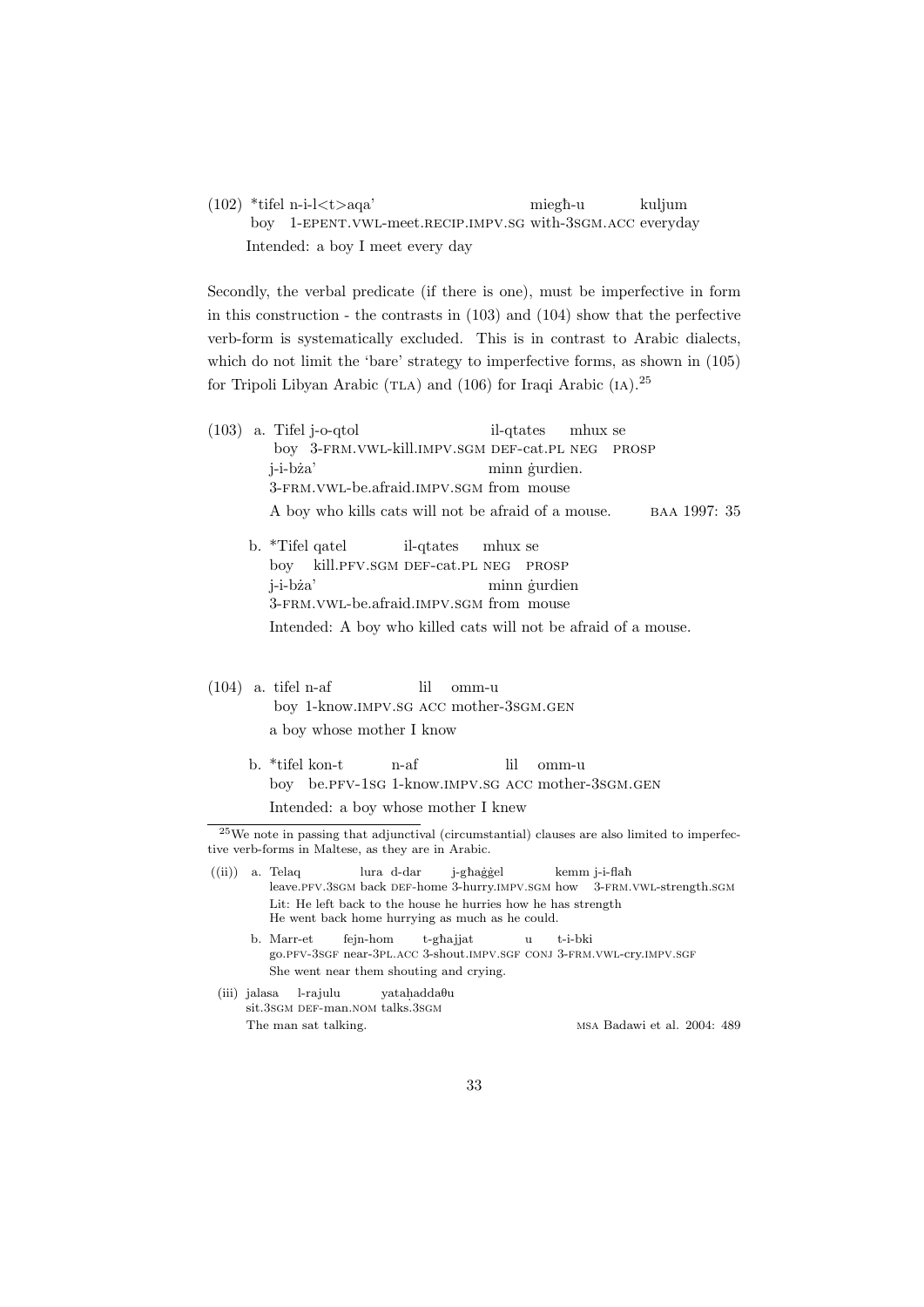- $(105)$  t-kallam-t RECIP-talk.PFV-1SG with boy mfa wfld  $m\bar{a}$ -fhəm-n $\overline{i}$ -š neg-understand.pfv.3sgm-1sg.acc-neg I spoke with a boy who didn't understand me. TLA Pereira 2008: 279
- $(106)$  eštere-t buy.pfv-1sg book.sgm talk.pfv-2sg about-3sgm.acc a.lot ketab *het*šet Qan-ah hwaya I bought a book which you talked about a lot. ia Jassim 2011: 9

It seems that predicate in the modifying phrase may also be adjectival in nature as in (107) and (108). We give these examples for completeness, although of course it is in principle an open question whether they are also best analysed as a type of relative clause. Note that if the antecedent is definite, as in (109) and (110), the bare strategy is no longer available.

- $(107)$  Dahl-u enter.PFV.3-PL in.house.SGF owner-3SGF.ACC PASS.PTCP-abroad.SGM f'dar sid-ha m-siefer They entered a house whose owner is abroad. Aquilina 1973: 338
- (108) Ra-w see.PFV.3-PL young.girl hair.sGM-3sGF.GEN green.sGM tfajla xaghar-ha ahdar They saw a girl whose hair is green.
- $(109)$  Dahl-u enter.PFV.3-PL in.DEF-house.SGF COMP owner-3SGF.GEN fid-dar li sid-ha m-siefer pass.ptcp-abroad.sgm conj steal.pfv.3-pl everything u serq-u kollox They entered a house whose owner is abroad and stole everything.
- $(110)$  Ma halle-w-x neg leave/allow/permit.pfv.3-pl acc.def-girl comp at-3sgf.acc lit-tifla li gèand-ha xaghar-ha hair-3sgF.gen green from.comp 3-FRM.VWL-enter.IMPV.sgF DEF-school ahdar milli t-i-dħol l-iskola They didn't allow/let the girl whose hair is green to enter the school.

# **6 Internally-headed RCs**

In this section we discuss two other types of non-restrictive relative clauses. Apart from a brief mention in Camilleri and Sadler (2012b) (where they are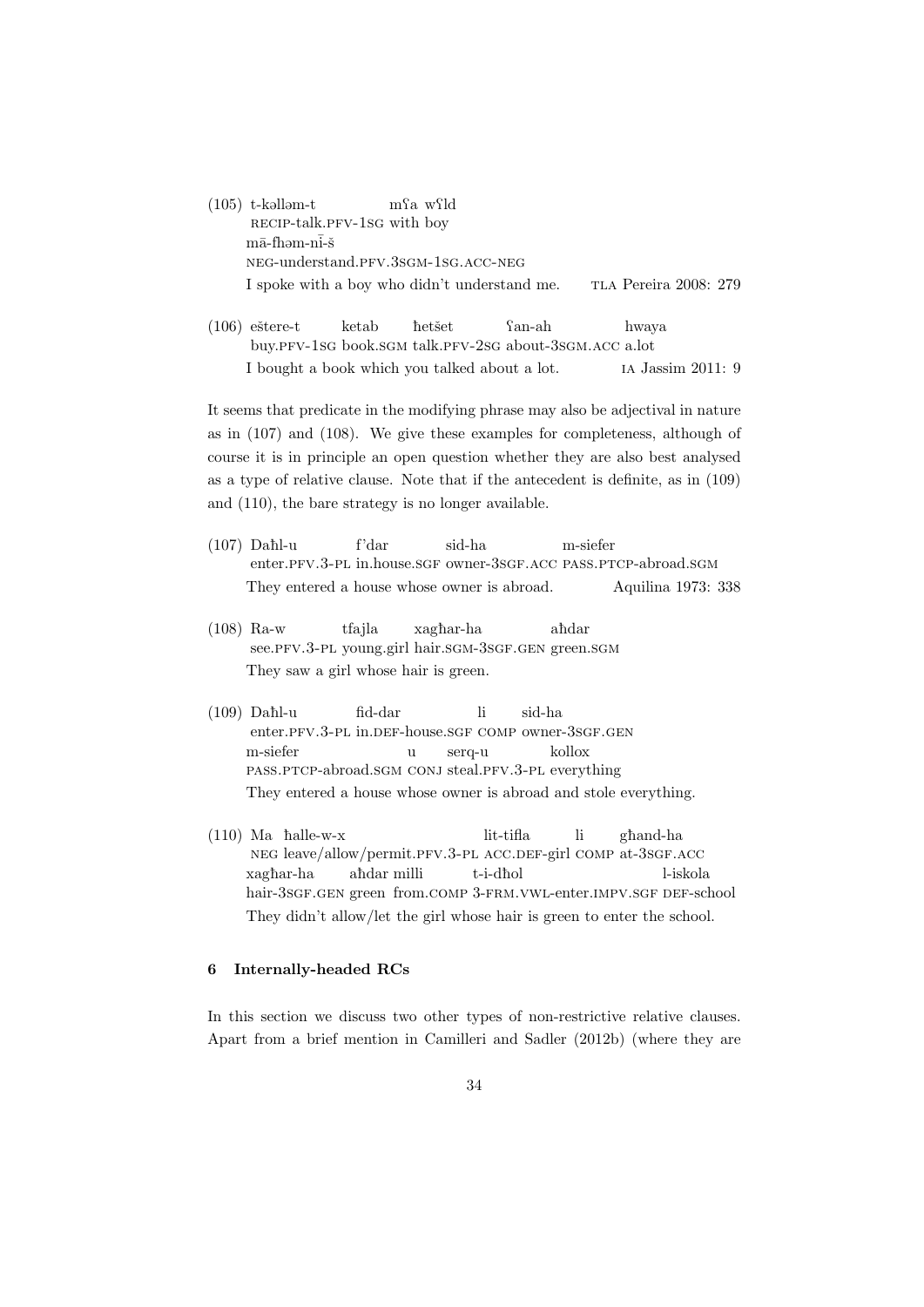referred to 'internally headed') these constructions are not addressed in the literature as far as we are aware. Both types involve an 'additional internal head' (de Vries, 2006), or an 'epithetic relative phrase'.<sup>26</sup> An example of the first type is (111), with the *wh-*pronoun *liema* 'which' in specifier position. This is similar to the English and Italian examples given in (112) and (113).

- (111) Pawlu u Paul and Salvu which men PASS-raise.PFV.3-PL DEF-court Salvu, liema rģiel it-tellgh-u l-Qorti Paul and Salvu, which men were taken to Court cs 2012a: 26
- (112) There were only thirteen senators present, which number was too few for a quorum. Arnold 2007: 289
- (113) Ha raggiunto la fama con *Il giardino dei Finzi-Contini*, il quale has reached the fame with il giardino dei Finzi-Contini the which romanzo ha poi anche avuto una riduzione cinematografica. novel has then also had an edition cinematographic He became famous with *Il giardino dei Finzi-Contini*, which novel was then also made into a film. **italian Cinque 2008:** 105

*Liema* 'which' is only mentioned in previous literature with respect to its function as an interrogative *wh-* pronoun, but it is certainly productive in the appropriate register (typically that of more formal reported language, particularly in journalistic prose) in these sorts of nrrcs. (114) illustrates a long-distance subj dependency using *liema rigel* (with no obvious resumptive), while (115) and (116) involve fronted (prepositional) adjuncts (and no resumptive).

(114) Pawlu u Paul and Salvu which men say.PFV.3-PL COMP PASS-raise.PFV.3-PL Salvu, liema rģiel qal-u li t-tellgh-u l-Qorti DEF-Court Paul and Salvu, which men they said that were taken to Court cs 2012a: 26

<sup>26</sup>It is hardly surprising that these constructions are nrrcs, since otherwise the relative clause itself contains an additional nominal which would be problematic given reasonable assumptions about semantic composition. The existence of these structures of course constitutes a further difference between rrcs and nrrcs in Maltese.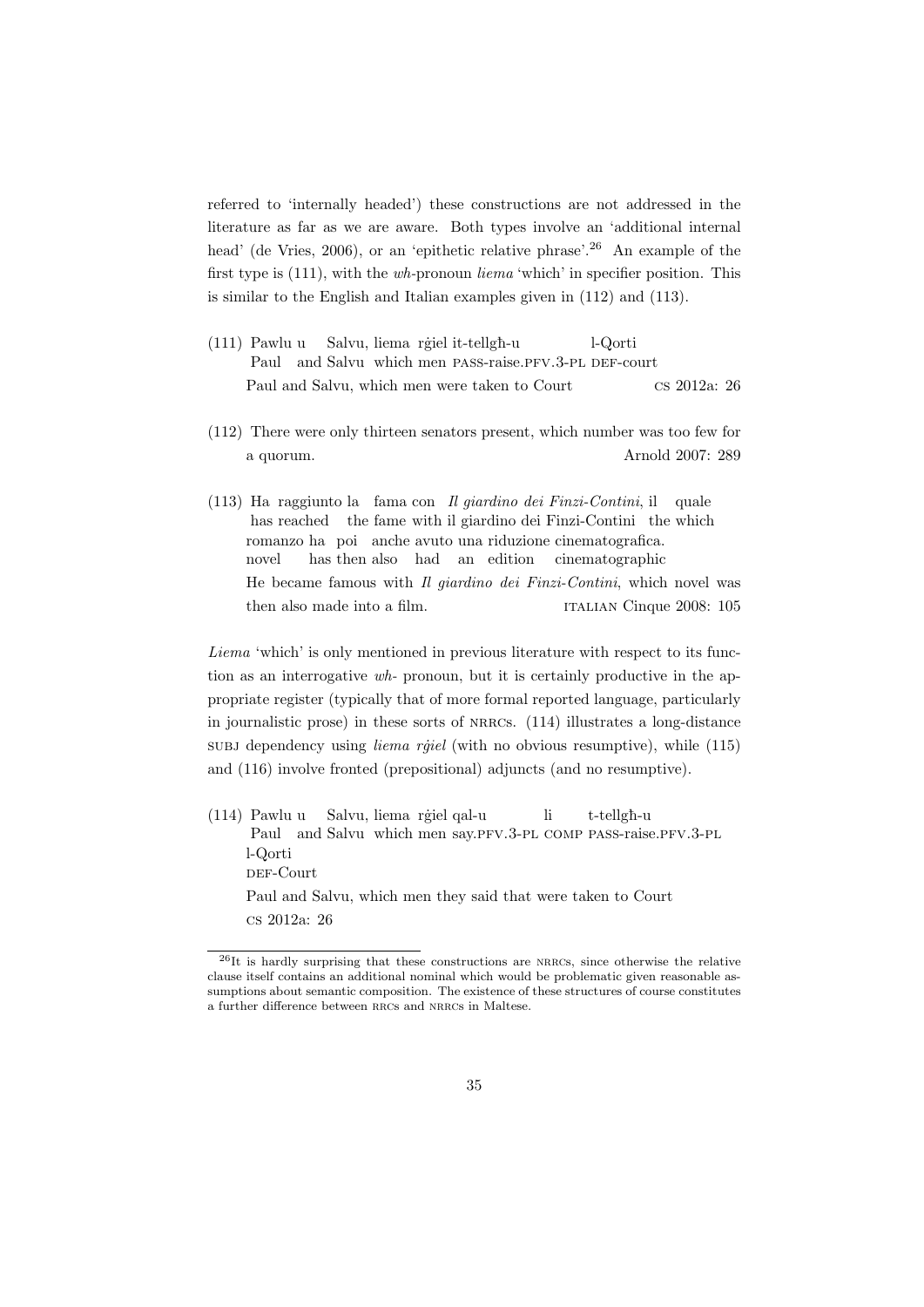| $(115)$ il-martell,                          | b'liema bicca | ghodda |                        |  |
|----------------------------------------------|---------------|--------|------------------------|--|
| DEF-hammer.SGM with.which piece.SGF tool.SGF |               |        |                        |  |
| rnexxie-l-i                                  |               |        |                        |  |
| succeed.PFV.3SGM-DAT-1SG                     |               |        |                        |  |
| the hammer, with which tool I managed        |               |        | $\text{cs } 2012a: 27$ |  |

(116) il-Palazz, f'liema post t-laqqgè-u DEF-palace in which place PASS-gather.PFV.3-PL DEF-guest-PL l-mistedn-in the palace, in which place the guests were gathered  $\cos 2012a: 27$ 

Since *liema* is a *wh-*item, we might expect it not to occur with a resumptive, given that this is the pattern we observe elsewhere. However we find that there are examples in which it does co-occur with a resumptive in cases of object relativisation. The distribution of the gap/ $RP$  for the relative-clause internal obj is quite complex. A Google search on newspaper sources reveals that, at least for definite antecedents, if the subj is pro-dropped, then the relativised position is obligatorily marked with an RP  $(117)$ , but if the SUBJ is a lexical  $NP$  the relativised position (OBJ) is normally a gap, though a RP may occur in speech  $(118)$ . For indefinite antecedents, both a gap and RP appear to be equally available (119), providing us with another case in which gaps and RPs are not in complementary distribution.

- (117) Pawlu u Paul and Salvu which men see.PFV-1sG-3PL.ACC yesterday Salvu, liema rģiel raj-t\*(-hom) ilbierah Paul and Salvu, which men I saw yesterday cs 2012a: 26
- (118) Pawlu u Paul and Salvu which men some people see.PFV-3PL(-3PL.ACC) Salvu, liema rģiel xi nies ra-w(-hom) ilbierah yesterday Paul and Salvu, which men some people saw yesterday cs 2012a: 26
- (119) Sikkina, liema oģģett knife.sGF which object.sGM one wiehed j-uża-(h) 3-uses.impv.sgm-(3sgm.acc) of ta' kuljum, t-i-sta'/j-i-sta' every.day 3-frm.vwl-can.impv.sgf/3-frm.vwl-can.impv.sgm j-kun/t-kun 3-be.IMPV.SGF/3-be.IMPV.SGF source of danger sors ta' periklu.

A knife [generic], which object one uses daily, can be a source of danger.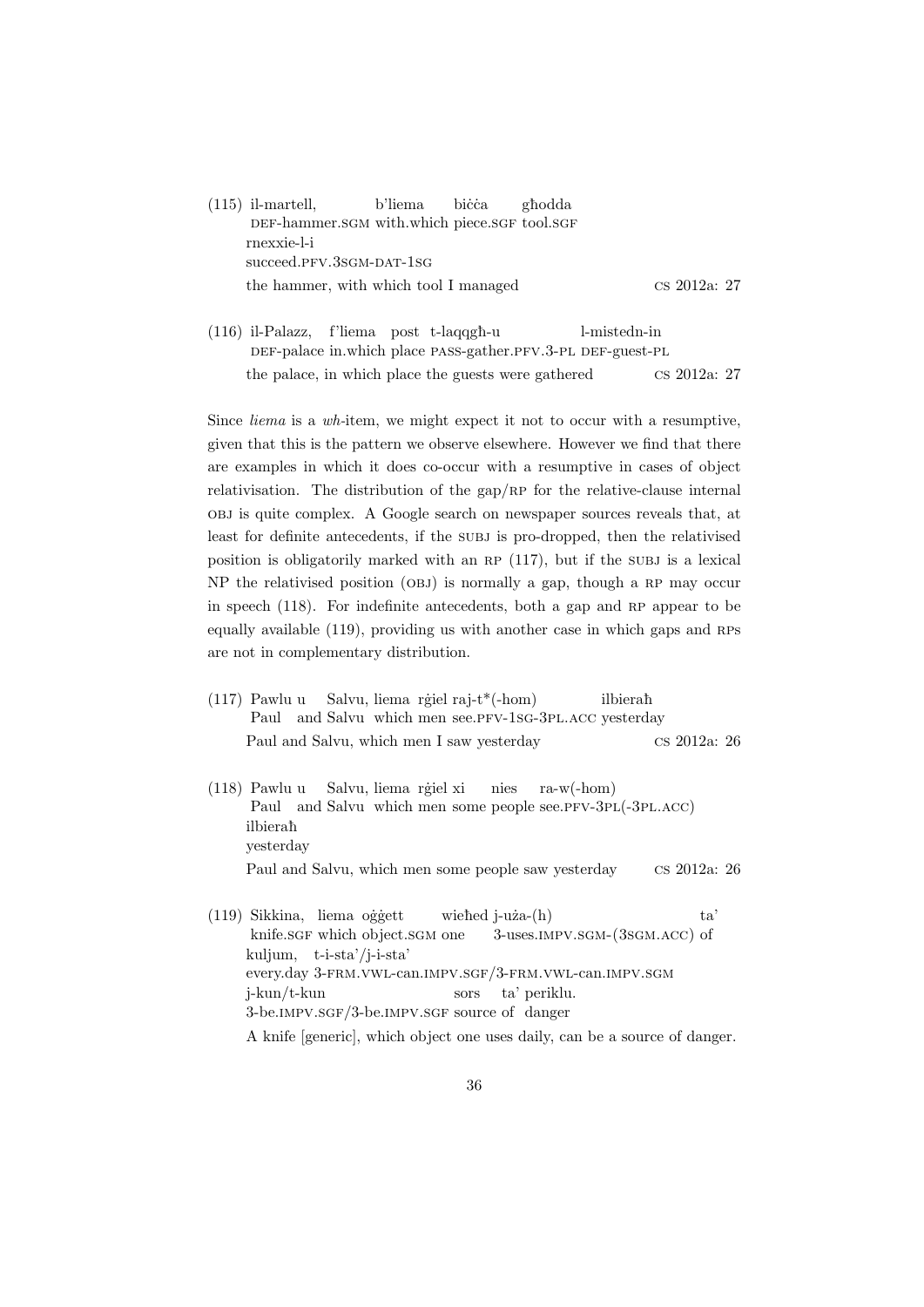For (indirect) recipient objects, there is at least a marked preference for a RP.

(120) Pawlu, liema mistieden ma bgèatt-nie-l-u-x Paul which guest. SGM NEG send. PFV-1PL-DAT-3SGM-NEG invitation invit formali formal

Paul, which guest we did not send a formal invitation to cs 2012a: 26

The other type of 'internally-headed' NRRC combines the complementiser strategy with a fronted epithetic phrase such as *haia bhal din* 'something like this' (as in  $(121)$ ). Although a gap is possible, a RP is strongly preferred. Note that the antecedent and the epithetic phrase functioning as an 'internal-head' do not have to match in terms of agreement features (see (119) and (121)). A long-distance example is given in (122).

- (121) l-qtil DEF-killing.SGM of.DEF-boy COMP thing.SGF like this.SGF not tat-tifel, li èa˙ga bhal din ma stennej-ni-(ha) expect.pfv-1pl-3sgf.acc never qatt the death of the boy, the sort of thing we never expected cs 2012a: 25
- (122) l-ikla DEF-meal.SGF COMP be.PFV.3SGM able li kien kapaċi j-sajjar 3-cook.impv.sgm conj u j-organizza 3-organize. IMPV. SGM Mario COMP thing. SGF like DEM. SGF no.one Mario, li èa˙ga bhal din èadd min-na from-1PL.ACC NEG be.PFV.3SGM never guess.PFV.3SGM COMP ma kien qatt basar li seta' able.pfv.3sgm j-a-gèmel/j-a-gèmil-ha 3-frm.vwl-do.impv.3sgm/3-frm.vwl-do.impv.3sgm-3sgf.acc ... the meal that Mario was capable of cooking and organising, which (some-

thing like this) not one of us ever guessed that he could do ...

# **7 Conclusion**

In this paper we have provided a comprehensive description of the range of different restrictive and non-restrictive relative clauses found in Maltese, highlighting a number of semantic and syntactic differences between the two types. Two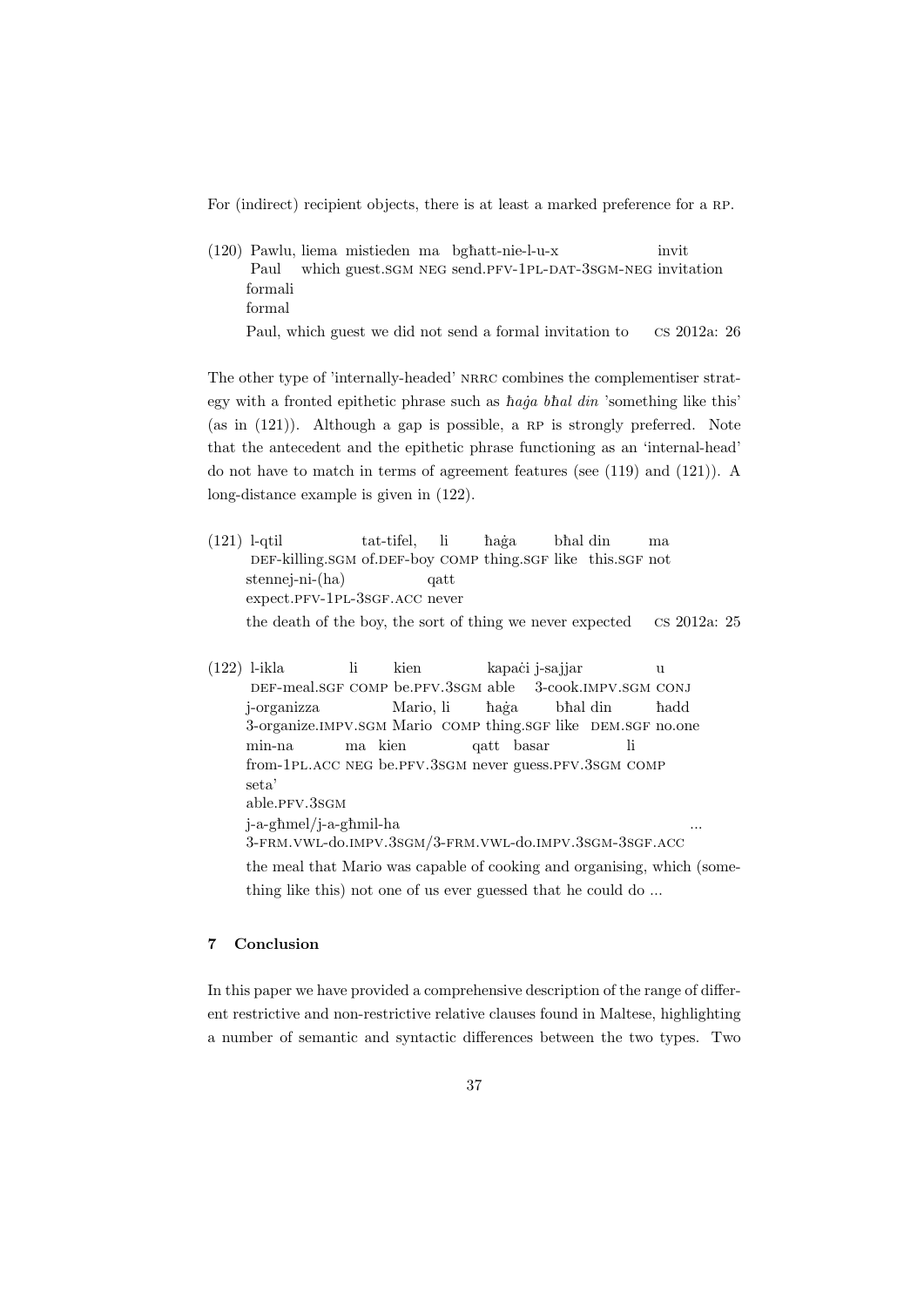strategies are each found to exist in only one type of relative clause: internallyheaded relatives are found only non-restrictively (as they are in Italian and English) and bare relatives are always restrictive. Our discussion has provided detailed description of the overall distribution of gaps and resumptive pronouns in Maltese relatives. We have seen that the overall distribution is very different in the two major constructions. In relative clauses using the complementiser strategy, gap and resumptive are very often in free variation in positions which permit 'extraction', and hence resumption should not be viewed as a strategy of 'last resort'. The picture in *wh*-relatives is quite different, however, and resumptives are found only when gaps are systematically excluded by other intervening constraints and conditions. The existence of two quite different distributional patterns within the same language argues against any approach based on the setting of a single simple parameter.

Our discussion of *wh-*relatives in Maltese has outlined a number of important differences between the range of the strategy in standard and dialectal Maltese. In particular, we see an extension of the *wh-*strategy in dialectal Maltese to relativisation on direct (term) functions with human, definite antecedents. Our discussion of *wh-*relatives has also identified a distinct type of headed *wh-*relative clause, in both standard and dialectal Maltese, found in the complement of a class of existential predicates and bearing a strong resemblance to modal existential free relatives. As far as we are aware, this type of relative clause is not previously discussed in the literature on Maltese.

Our discussion of both the complementiser strategy and the *wh-*strategy has shown the strong parallels between Maltese and (in particular) Western dialects of Arabic. In relation to the complementiser strategy, we see a strong similarity to Western dialects in which gaps and resumptives are often in free variation. The connection between Maltese and the Western dialects is particularly striking in the light of the data we provide from Moroccan and Algerian Arabic, showing the use of the *wh-*strategy with obliques and adjuncts. Comparison of the Maltese bare strategy to the distribution of this strategy in standard and dialectal Arabic shows that, while the strategy exists in Maltese, it is more highly constrained. Whereas in Arabic, it is found with indefinite antecendents, in Maltese it is also subject to relative clause internal restrictions, requiring the relativised position to be subject or possessor and the verb (if present) to be imperfective in form.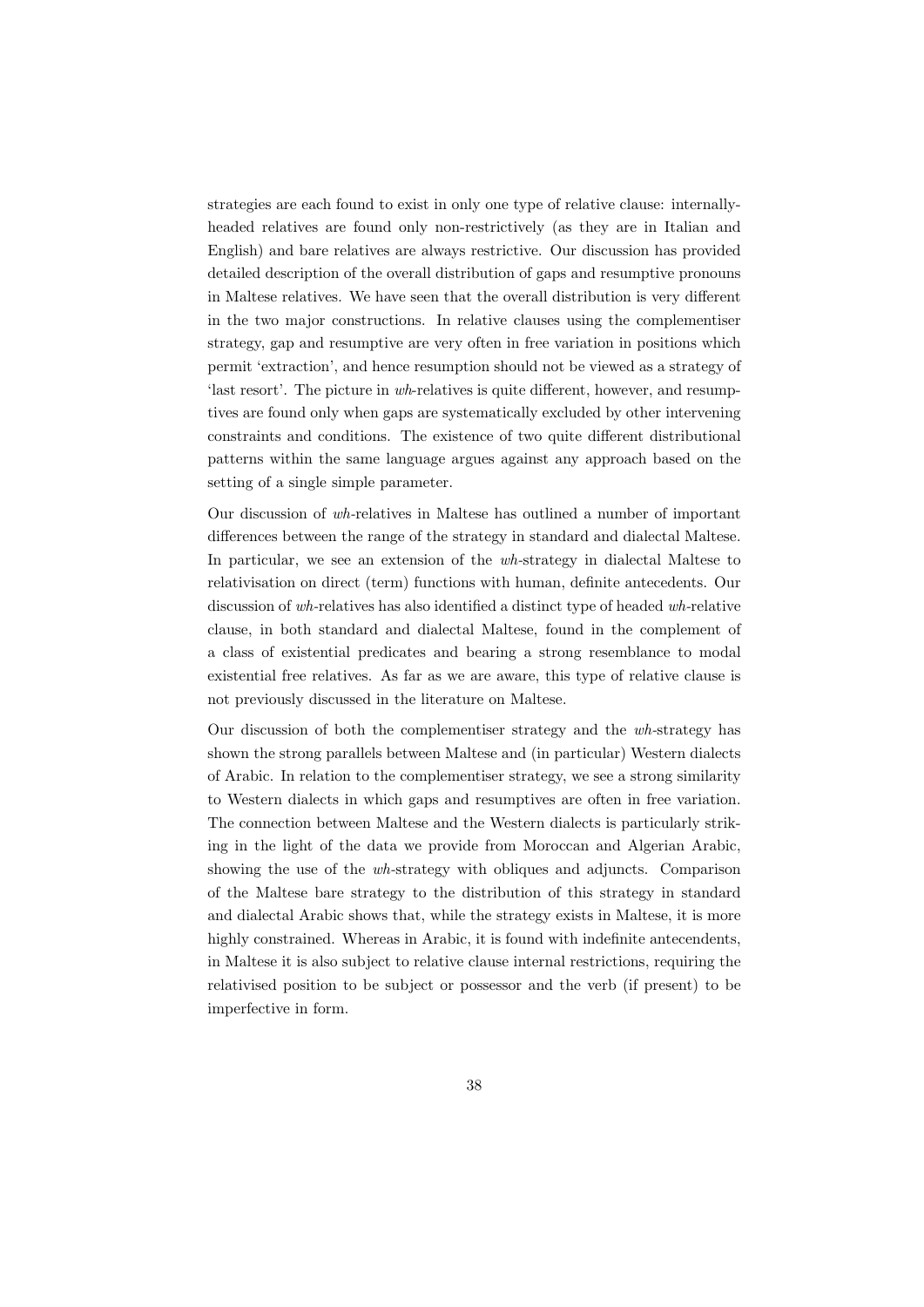#### **References**

- Alqurashi, Abdulrahman. 2013. *Arabic free and restrictive relative clauses: a Minimalist and HPSG Approach*. Ph.D. thesis, University of Essex.
- Aoun, Joseph. 2000. Resumption and Last Resort. *Delta* 16:13–43.
- Aoun, Joseph, ElAbbas Benmamoun, and Lina Choueiri. 2010. *The syntax of Arabic*. Cambridge: Cambridge University Press.
- Aquilina, Joseph. 1973. *The structure of Maltese: a study in mixed grammar and vocabulary*. Msida: Royal University of Malta.
- Arnold, Doug. 2007. Non-restrictive relatives are not orphans. *Journal of Linguistics* 43:271–309.
- Badawi, El Said, Michael Carter, and Adrian Gully. 2003. *Modern Written Arabic: A Comprehensive Grammar* . London: Routledge.
- Borer, Hagit. 1984. Restrictive relatives in Modern Hebrew. *Natural Language and Linguistic Theory* 2:219–260.
- Borg, Albert. 1991. Complementation in Maltese. In J. Brincat, ed., *Languages of the Mediterranean: Substrata: the islands, Malta*, pages 218–227. Malta: University of Malta, Institute of Linguistics.
- Borg, Albert. 1994. Maltese complement sentences to non-verbs. In D. Caubet and M. Vanhove, eds., *Actes des premières journées internationales de dialectologie arabe de Paris*, pages 109–120. Paris: Publications Langues 'O.
- Borg, A. J. and M Azzopardi-Alexander. 1997. *Maltese*. London: Routledge.
- Brustad, Kristen. 2000. *The syntax of spoken Arabic*. Washington, DC: Georgetown University of Press.
- Camilleri, Maris and Louisa Sadler. 2011. Restrictive Relative Clauses in Maltese and Resumption. In *Proceedings of LFG11* , pages 110–130. Stanford, CA: CSLI Publications: http://www-csli.stanford.edu/publications.
- Camilleri, Maris and Louisa Sadler. 2012a. An LFG Approach to non-restrictive relative clauses in Maltese. Research Reports in Linguistics, University of Essex.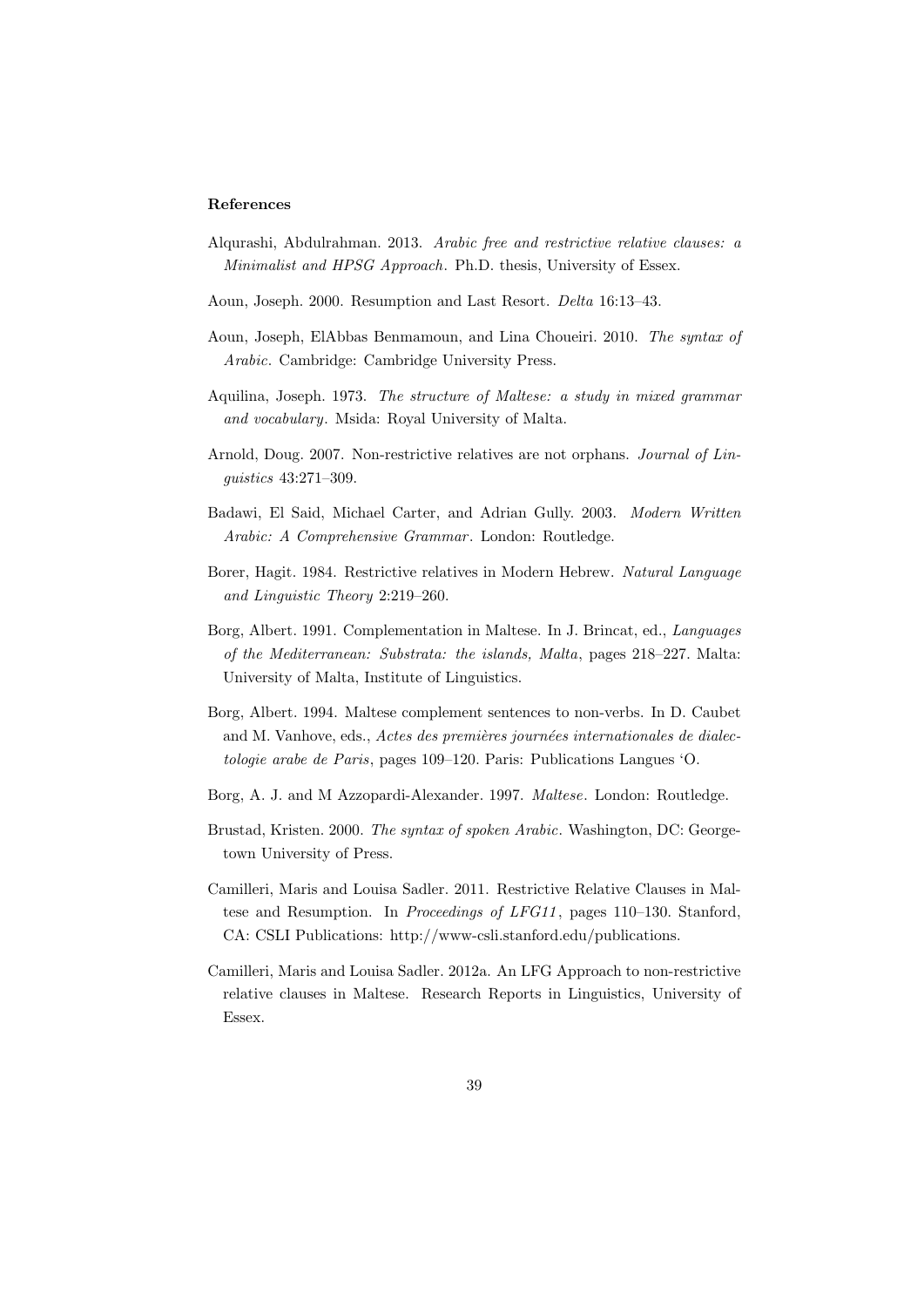- Camilleri, Maris and Louisa Sadler. 2012b. On the Analysis of Non-selected Datives in Maltese. In *Proceedings of LFG12* , pages 118–138. Stanford, CA: CSLI Publications: http://www-csli.stanford.edu/publications.
- Cinque, Guglielmo. 2008. Two types of non-restrictive relatives. In O. Bonami and P. C. Hofherr, eds., *Empirical Issues in Syntax and Semantics 7* , pages 99–138. http://www.cssp.cnrs/fr/eiss7.
- de Vries, Mark. 2006. The Syntax of Appositive Relativization. On Specifying Coordination, False Free Relatives and Promotion. *Linguistic Inquiry* 37:229– 270.
- Downing, Bruce T. 1978. Some universals of relative clause structure. In J. H. Greenberg, ed., *Universals of Human Language*, vol. 4. Syntax, pages 375– 418. Stanford: Stanford University Press.
- Espinal, Maria-Teresa. 1991. The representation of disjunct constituents. *Linguistic Inquiry* 67:726–762.
- Fabri, Ray. 1987. An analysis of grammatical agreement in Maltese. MA Dissertation, University of Dusseldorf.
- Grosu, Alexander. 2004. The syntax-semantics of modal existential wh constructions. In O. M. Tomíc, ed., *Balkan Syntax and Semantics*, pages 405–438. Amsterdam: John Benjamins.
- Guella, Noureddine. 2010. On relative clause formation in Arabic dialects of the Maghreb. *Synergies: Monde Arabe* 7:101–110.
- Harrell, Richard S. 1962. *A Short Reference Grammar of Moroccan Arabic*. Washington: Georgetown University Press.
- Jassim, Quitaf H. 2011. Relative Clauses in Iraqi Arabic and the Status of Resumptive Pronouns. MA Thesis.
- Keenan, Edward L. and Bernard Comrie. 1977. Noun phrase accessibility and universal grammar. *Linguistic Inquiry* 8(1):63–99.
- McCawley, James D. 1982. Parentheticals and discontinuous constituent structure. *Linguistic Inquiry* 13(1):91–106.
- McCawley, James D. 1988. *The Syntactic Phenomena of English*. Chicago: The University of Chicago Press.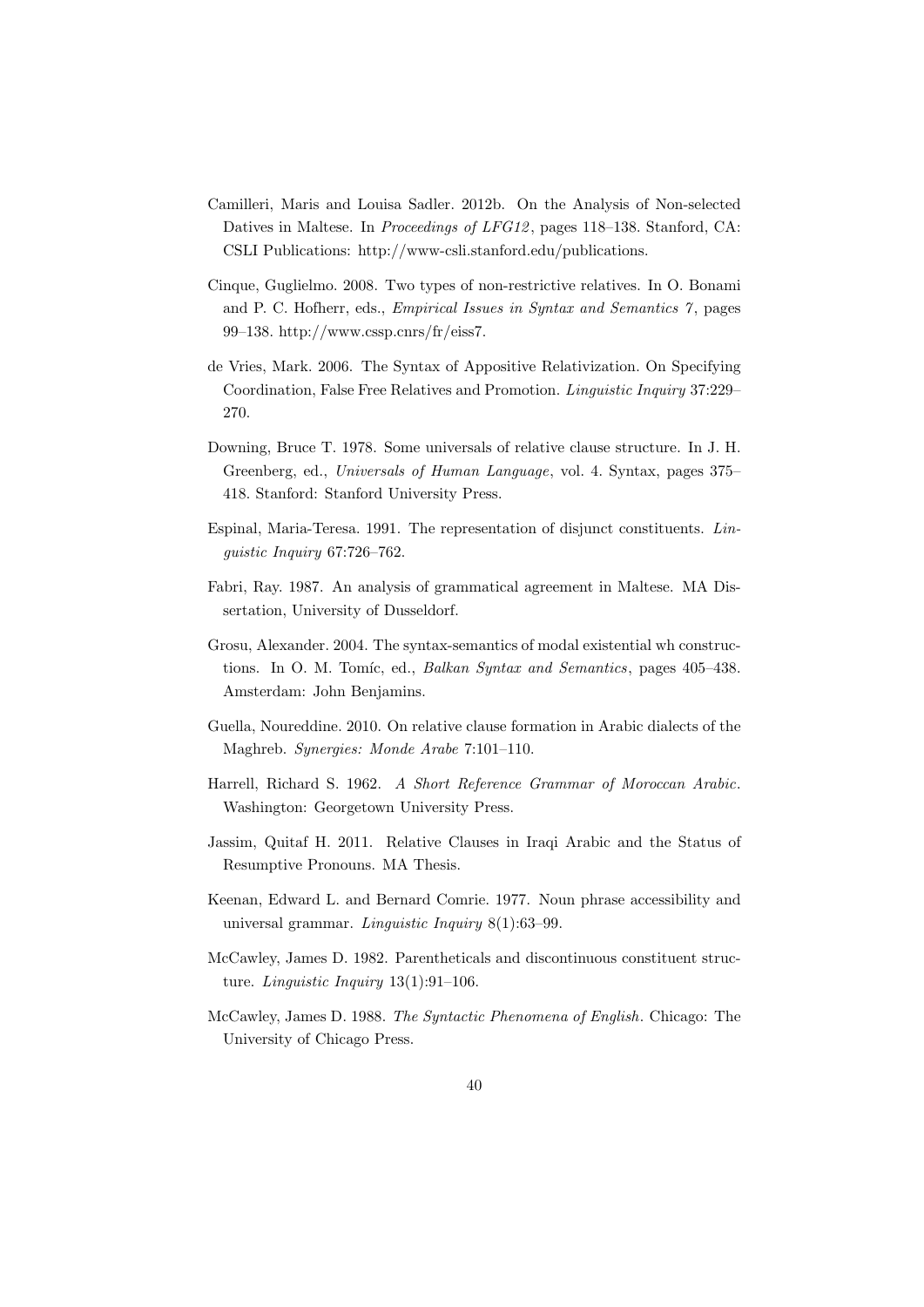- McCloskey, James. 1990. Resumptive pronouns, a*′* binding, and levels of representation in Irish. In R. Hendrick, ed., *The Syntax of the Modern Celtic Languages*, vol. 23 of *Syntax and Semantics*, pages 199–256. New York: Academic Press.
- McCloskey, James. 2011. Resumptive pronouns,  $\bar{A}$ -binding, and levels of representation in Irish. In A. Rouveret, ed., *Resumptive Pronouns at the Interfaces*, pages 65–120. Amsterdam: John Benjamins Publishing Company.
- Nouhi, Youssef. 1996. Wh-Constructions in Moroccan Arabic. Unpublished MA thesis.
- Pereira, Christophe. 2008. *Le parler arabe de Tripoli(Libye): phonologie, morphsyntaxe et catégories grammaticales*. Ph.D. thesis, Institut National des Languages et Civilisations Orientales (INALCO), Paris.
- Peterson, Peter. 2004. Non-restrictive relatives and other non-syntagmatic relations in an LF framework. In *Proceedings of the LFG04 Conference*. Stanford, CA: CSLI Publications.
- Shaheen, Buthaina. 2012. *A comparative Study of Restrictive Relative Clauses in Lattakian Syrian Arabic and English and the Acquisition of English Restrictive Relative Clauses by First Language Speakers of Lattakian Syrian Arabic*. Ph.D. thesis, University of Essex.
- Šimík, Radek. 2011. *Modal existential wh-constructions*. Ph.D. thesis, University of Groningen.
- Sutcliffe, Edmund F. 1936. *A grammar of the Maltese language: with crestomathy and vocabulary*. Oxford: Oxford University Press and Humphrey Milford.
- Vanhove, Martine. 2000. Future, injunctive and purpose subordinating conjunctions. The case of Maltese halli, ha and biex. In M. Mifsud, ed., *Proceedings of the Third International Conference of A¨IDA, Association Internationale de Dialectologie Arabe, 1998* , pages 235–240. Malta: Salesian Press.